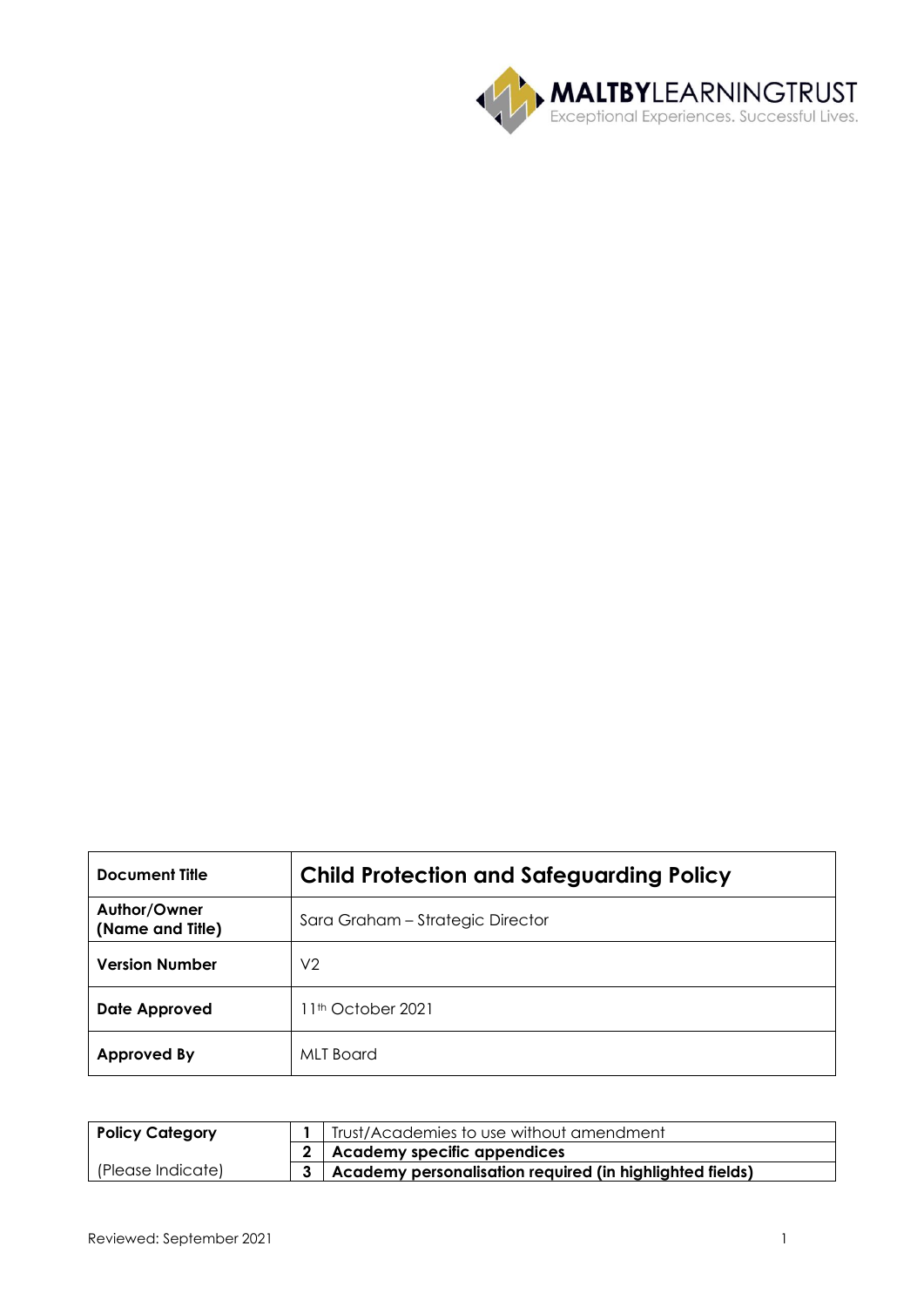# **Summary of Changes from Previous Version**

| Version | Date    | Author | <b>Note/Summary of Revisions</b>                                                   |
|---------|---------|--------|------------------------------------------------------------------------------------|
| V1.4    | 6/5/21  | SGR    | Minor amendments/additional paragraph to reflect the<br>emphasis on 'County Lines' |
| V2      | 30/9/21 | SGR    | Complete re-write to include KCSIE 2021 version.                                   |
|         |         |        |                                                                                    |
|         |         |        |                                                                                    |
|         |         |        |                                                                                    |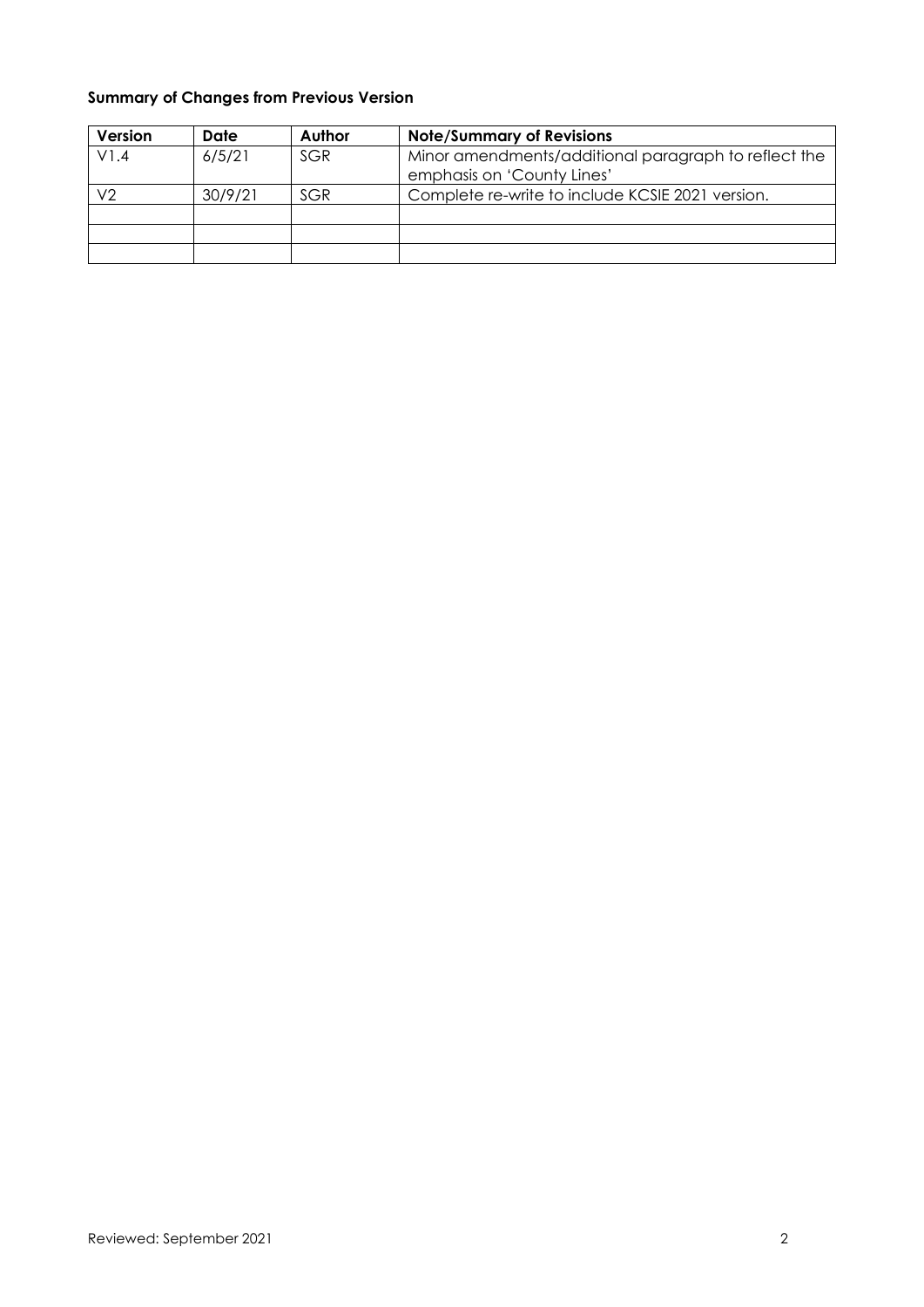# CONTENTS

| 1.                                                                                    |                                                                                      |  |  |  |
|---------------------------------------------------------------------------------------|--------------------------------------------------------------------------------------|--|--|--|
| 2.                                                                                    |                                                                                      |  |  |  |
| 3.                                                                                    |                                                                                      |  |  |  |
| 4.                                                                                    |                                                                                      |  |  |  |
| 5.                                                                                    |                                                                                      |  |  |  |
| 6.                                                                                    |                                                                                      |  |  |  |
| 7.                                                                                    |                                                                                      |  |  |  |
| 8.                                                                                    |                                                                                      |  |  |  |
| 9.                                                                                    |                                                                                      |  |  |  |
| 10.                                                                                   |                                                                                      |  |  |  |
| 11.                                                                                   |                                                                                      |  |  |  |
| 12.                                                                                   |                                                                                      |  |  |  |
| 13.                                                                                   |                                                                                      |  |  |  |
| 14.                                                                                   |                                                                                      |  |  |  |
| 15.                                                                                   |                                                                                      |  |  |  |
| 16.                                                                                   |                                                                                      |  |  |  |
| 17.                                                                                   |                                                                                      |  |  |  |
| 18.                                                                                   |                                                                                      |  |  |  |
|                                                                                       |                                                                                      |  |  |  |
|                                                                                       | APPENDIX 2: WHAT TO DO IF YOU SUSPECT OR ARE INFORMED OF A CHILD PROTECTION ISSUE OR |  |  |  |
|                                                                                       |                                                                                      |  |  |  |
| APPENDIX 4: WHEN TO MAKE A REFERRAL TO THE LOCAL AUTHORITY CHILDREN'S SOCIAL CARE  60 |                                                                                      |  |  |  |
|                                                                                       |                                                                                      |  |  |  |
| APPENDIX 6 - SAFEGUARDING DURING THE CORONAVIRUS (COVID-19) PANDEMIC CONTEXT 63       |                                                                                      |  |  |  |
|                                                                                       |                                                                                      |  |  |  |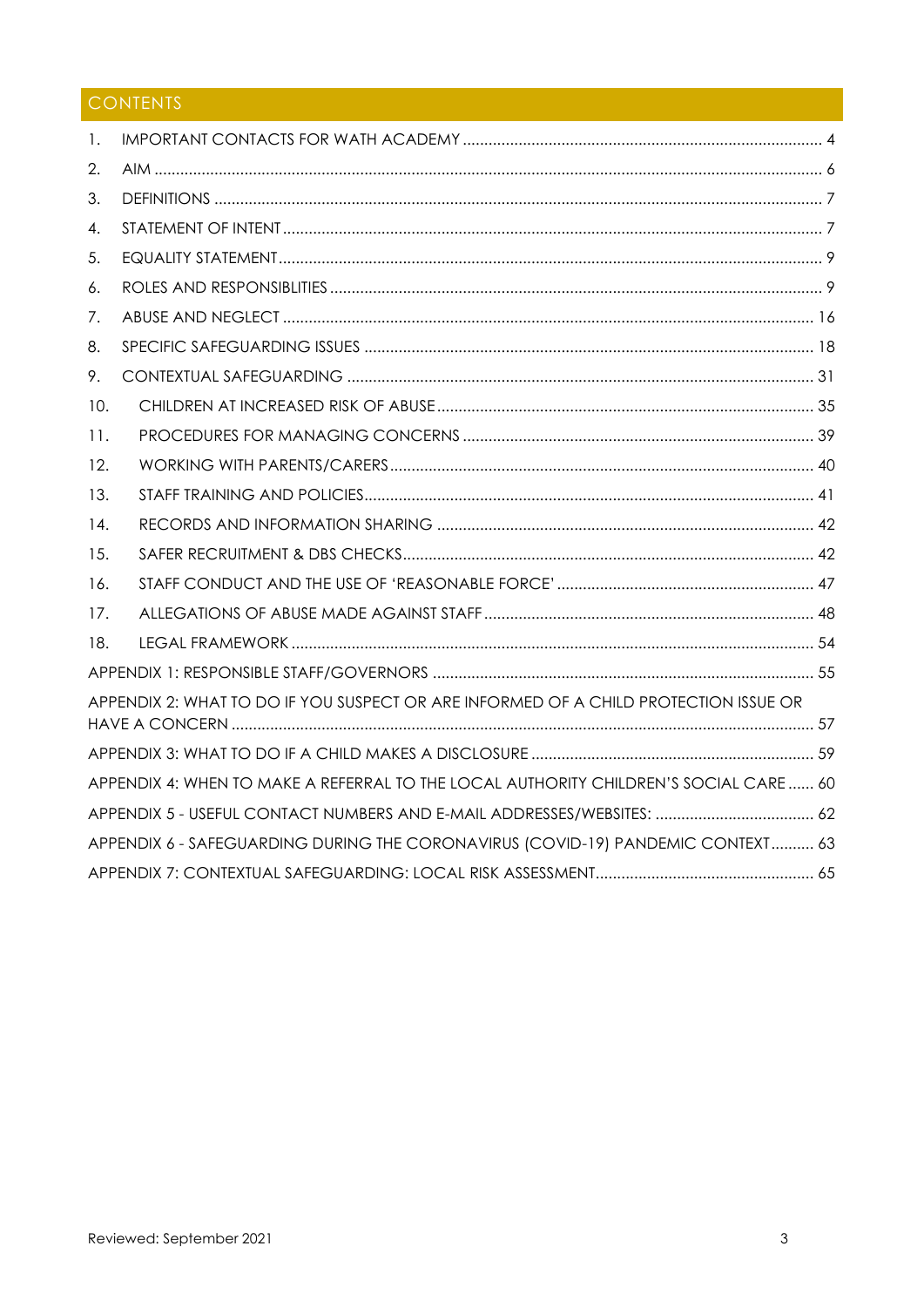# <span id="page-3-0"></span>1. IMPORTANT CONTACTS FOR WATH ACADEMY

| Role                                                                                      | Name/Photo             | <b>Contact Details</b>     |
|-------------------------------------------------------------------------------------------|------------------------|----------------------------|
| Principal                                                                                 | Liam Ransome           | lransome@wathacademy.com   |
| Designated Safeguarding Lead<br>(DSL) and Designated Teacher for<br>Looked After Children | <b>Rachael Gillatt</b> | rgillatt@wathacademy.com   |
| Deputy Safeguarding Lead (DDSL)                                                           | Karen Smallwood        | ksmallwood@wathacademy.com |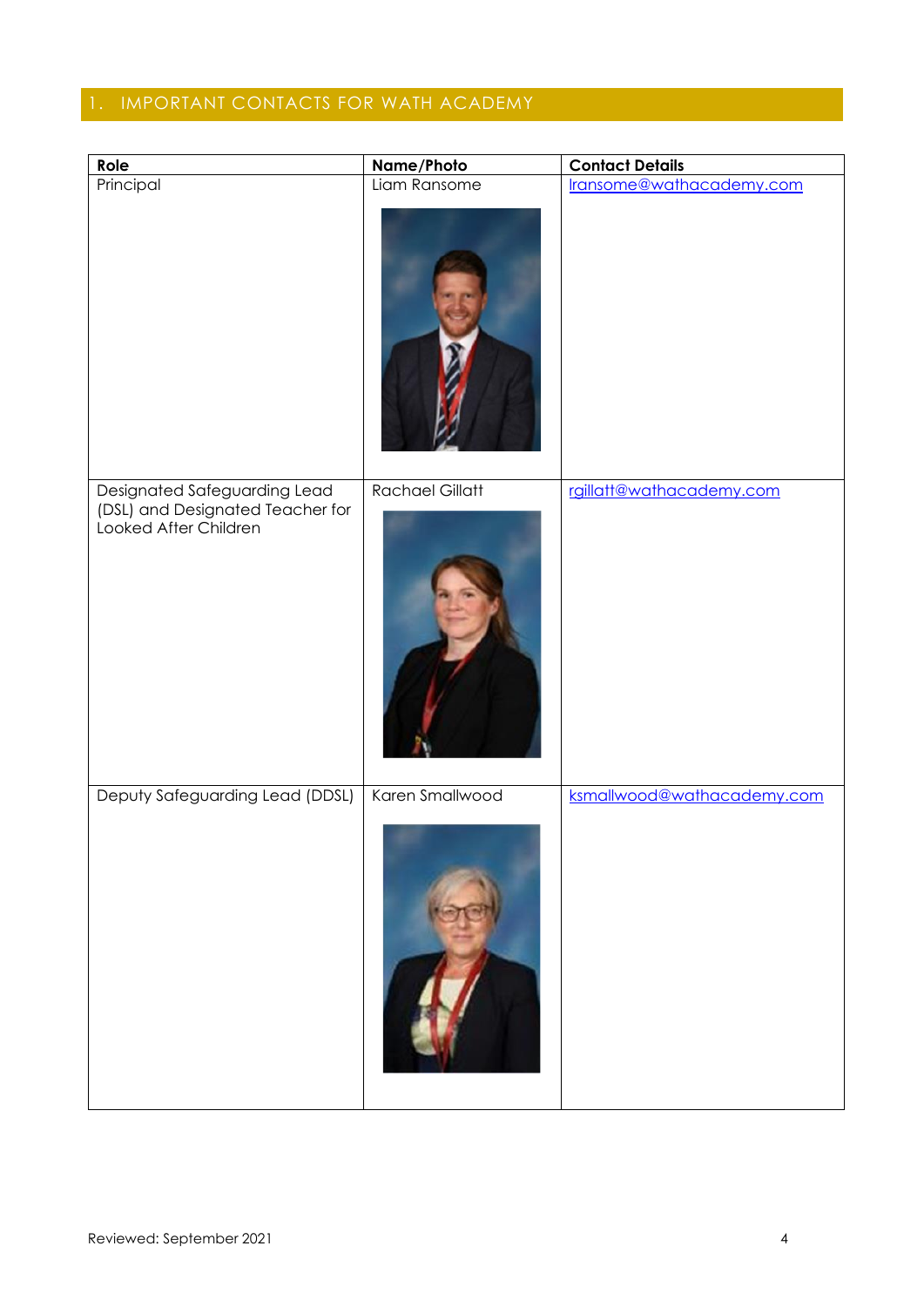| Safeguarding Officer                              | Emma Haigh  | ehaigh@wathacademy.com  |
|---------------------------------------------------|-------------|-------------------------|
| Safeguarding Officer and<br>E-Safety Co-ordinator | Emma King   | eking@wathacademy.com   |
| <b>Chair of Governors</b>                         | Andy Battle | abattle@wathacademy.com |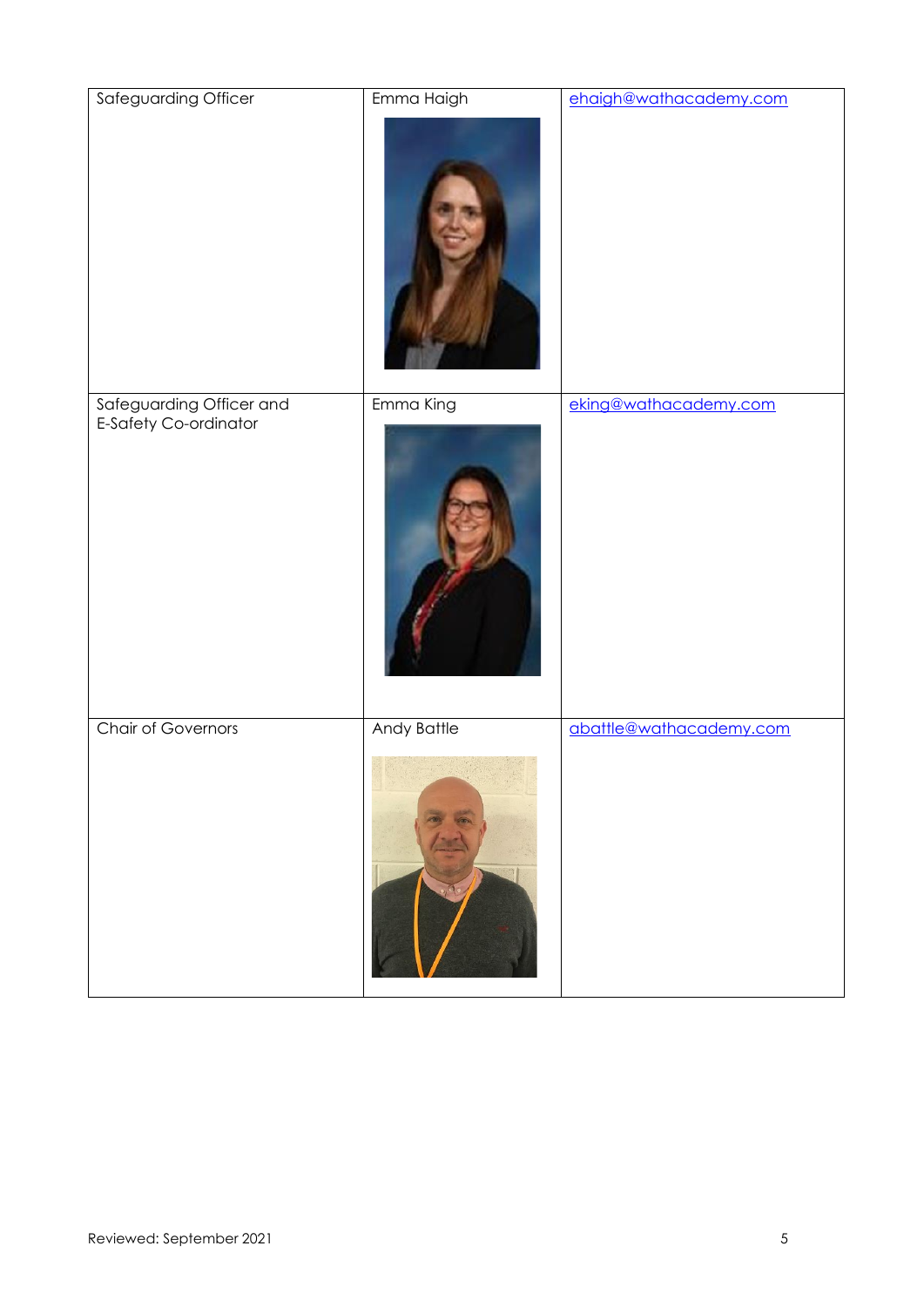| <b>Link Safeguarding Governor</b> | Jayne Dickson | jdickson@wathacademy.com        |
|-----------------------------------|---------------|---------------------------------|
|                                   |               |                                 |
| <b>Trust Safeguarding Lead</b>    | Sara Graham   | sgraham@maltbylearningtrust.com |
|                                   |               |                                 |
| Safeguarding Trustee              |               |                                 |

# <span id="page-5-0"></span>2. AIM

The Academy aims to embed a whole school approach to child protection and safeguarding, and to ensure:

- Appropriate action is taken in a timely manner to safeguard and promote children's welfare.
- All staff, including Trustees, governors, volunteers and temporary staff, are aware of their statutory responsibilities with respect to child protection and safeguarding.
- Staff are properly trained in recognising and reporting child protection and safeguarding issues.
- All staff, visitors, contractors, external activity providers and parents/carers have access to the Policy and work together in the best interests of children to keep them safe, well and protected from harm.
- Children feel supported in seeking support and their voice is actively sought.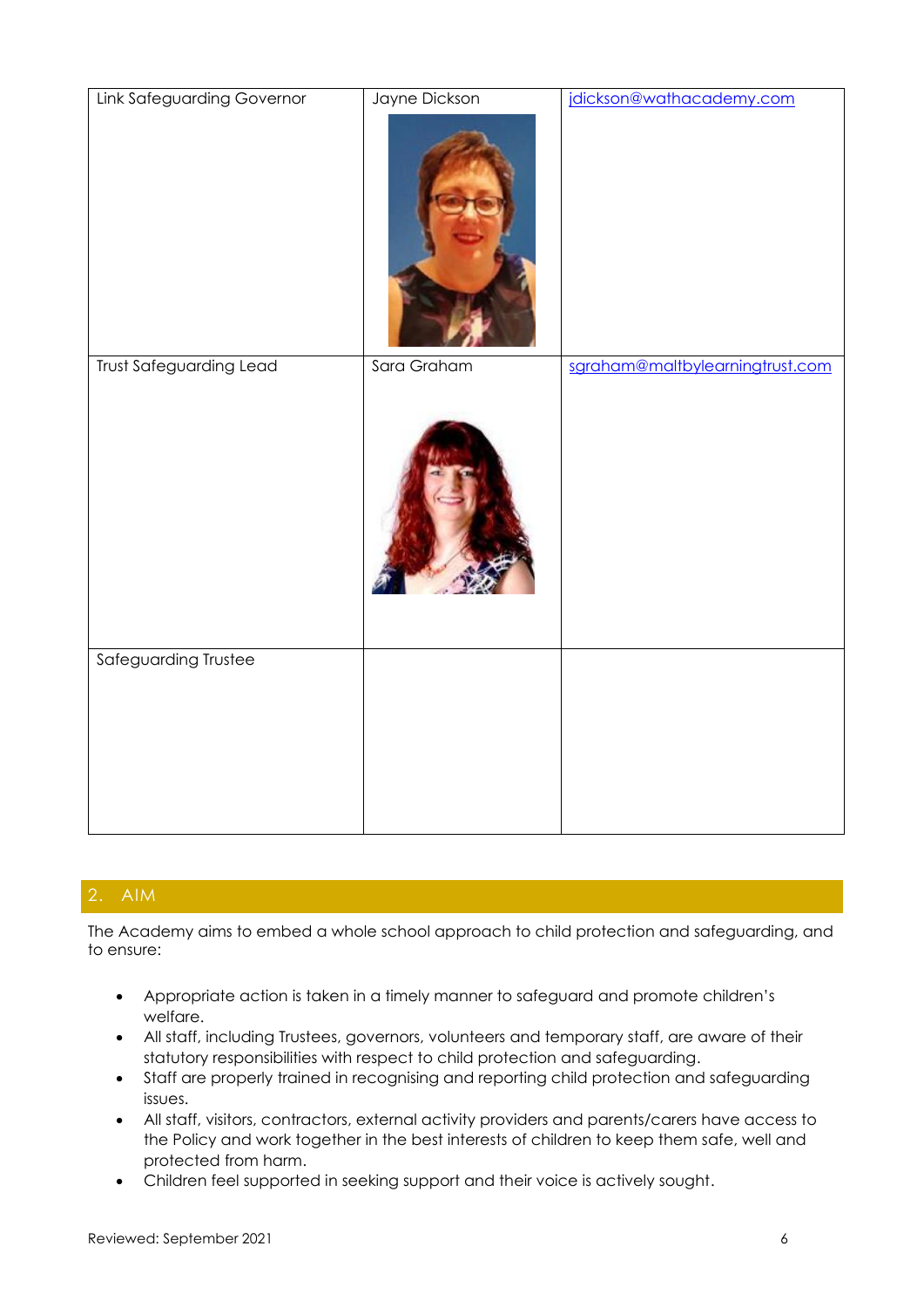# <span id="page-6-0"></span>3. DEFINITIONS

Keeping Children Safe in Education (September 2021) defines Safeguarding and promoting the welfare of children as follows:

- Protecting children from maltreatment.
- Preventing the impairment of children's mental and physical health or development.
- Ensuring that children grow up in circumstances consistent with the provision of safe and effective care.
- Taking action to enable all children to have the best outcomes.

Children refers to anyone under the age of 18.

Safeguarding refers to the actions we take for all children to promote their welfare.

Child Protection refers to the actions we take when children are suffering, or likely to suffer, significant harm. Child Protection therefore falls under the wider remit of safeguarding but is a crucial element in protecting children from harm.

# <span id="page-6-1"></span>4. STATEMENT OF INTENT

The Academy recognises that safeguarding is everyone's responsibility. No one person can have oversight and knowledge of everything that is happening in children's lives and it is therefore vital that the Academy maintains good working relationships with everyone who has contact with children including the children themselves, parents/carers, wider community and external agencies, particularly the 3 statutory safeguarding partners:

- The Local Authority
- The Clinical Commissioning Group
- The Police

Good working relationships include timely information sharing processes which assist in identifying, assessing and responding to concerns in a manner which promotes the welfare of children and keeps them safe by intervening early with the right support at the right time. The Academy will be fully engaged, involved, included and act in accordance with local safeguarding arrangements, following its statutory duty to cooperate with local safeguarding partners when named as a relevant agency. The Academy will work through the Early Help process, contribute to multiagency plans to provide additional support and allow access for social workers from the Local Authority when a section 17 or section 47 assessment is being conducted or considered.

The Academy takes the stance of 'it could happen here' and ensures that all staff are equipped with the knowledge and training which enables them to employ professional curiosity when they have any suspicion of children protection and safeguarding concerns. We take a whole school preventative approach to child protection and safeguarding which is committed to promoting the welfare of all children both inside and outside of the school premises; in line with safeguarding legislation and statutory guidance this is achieved by:

- Ensuring that all staff, including Trustees, governors, volunteers and temporary staff, understand their responsibilities under safeguarding legislation and statutory guidance, are alert to the signs of child abuse, and know to refer concerns to the DSL.
- Teaching children how to keep safe and recognise behaviour that is unacceptable.
- Identifying and making provision for any pupil that has been subject to, or is at risk of, abuse, neglect, or exploitation.
- Ensuring that all staff are aware of the wider risks and issues in the community in line with contextual safeguarding.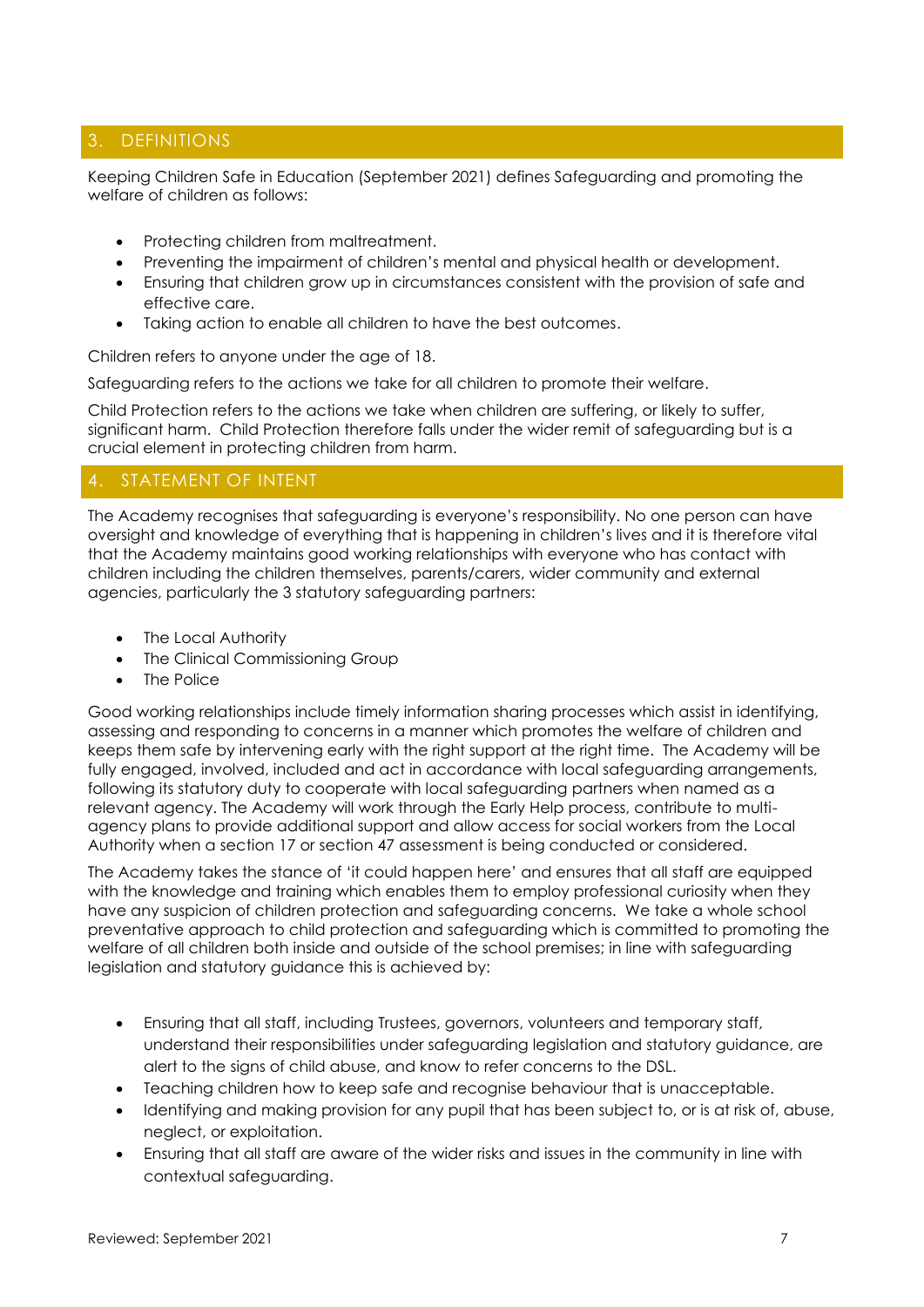- Creating a culture of safer recruitment by adopting procedures that help deter, reject or identify people who might pose a risk to children.
- Ensuring that the Principal and any new staff, Trustees, governors and/or volunteers are only appointed when all the appropriate checks have been satisfactorily completed.
- Providing a robust induction process for new members of staff, including temporary members of staff which reflects the above principles, includes training and the Academy's Code of Conduct.
- Providing individual and/or group supervision for Designated and Deputy Designated Safeguarding Leads

## 4.1 INFORMATION SHARING AND CONFIDENTIALITY

The Academy understands that while the UK GDPR and the Data Protection Act (DPA) 2018 place a duty on schools to process personal information fairly and lawfully, they also allow information to be stored and shared for safeguarding purposes. Fears about sharing information must not be allowed to stand in the way of the need to promote the welfare, and protect the safety, of children. The DPA 2018 and UK GDPR do not prevent, or limit, the sharing of information for the purposes of keeping children safe. If staff need to share 'special category personal data', the DPA 2018 contains 'safeguarding of children and individuals at risk' as a processing condition that allows practitioners to share information without consent if it is not possible to gain consent, it cannot be reasonably expected that a practitioner gains consent, or if to gain consent would place a child at risk.

Staff should never promise a child that they will not tell anyone about a report of abuse, as this may not be in the child's best interests. The government's information sharing advice for safeguarding practitioners includes 7 'golden rules' for sharing information, and will support staff who have to make decisions about sharing information. If staff are in any doubt about sharing information, they should speak to the DSL or DDSL. The DSL or DDSL will have due regard for the serious harms test when making decisions about information sharing.

For more information refer to [Information sharing: advice for practitioners](https://assets.publishing.service.gov.uk/government/uploads/system/uploads/attachment_data/file/721581/Information_sharing_advice_practitioners_safeguarding_services.pdf)  [\(publishing.service.gov.uk\)](https://assets.publishing.service.gov.uk/government/uploads/system/uploads/attachment_data/file/721581/Information_sharing_advice_practitioners_safeguarding_services.pdf)

## 4.2 EARLY HELP

Early help means providing support as soon as a problem emerges, at any point in a child's life, from the foundation years through to the teenage years. We will work with local agencies to put processes in place for the effective assessment of the needs of individual children who may benefit from early help services. Staff will be particularly alert to children who are:

- Disabled, have certain health conditions and/or have specific additional needs.
- Have special educational needs (whether or not they have a statutory education, health and care plan).
- Have mental health needs.
- Are young carers.
- Are showing signs of being drawn into or engaging in anti-social or criminal behaviour, including gang involvement and association with organised crime groups or county lines.
- Are frequently missing, or going missing from care or from home.
- Are in a family circumstance presenting challenges for the child, such as drug and alcohol abuse, adult mental health problems, or domestic abuse.
- Are misusing drugs or alcohol themselves.
- Are at risk of modern slavery, trafficking, or sexual or criminal exploitation.
- Are at risk of being radicalised or exploited.
- Have returned home to their family from care.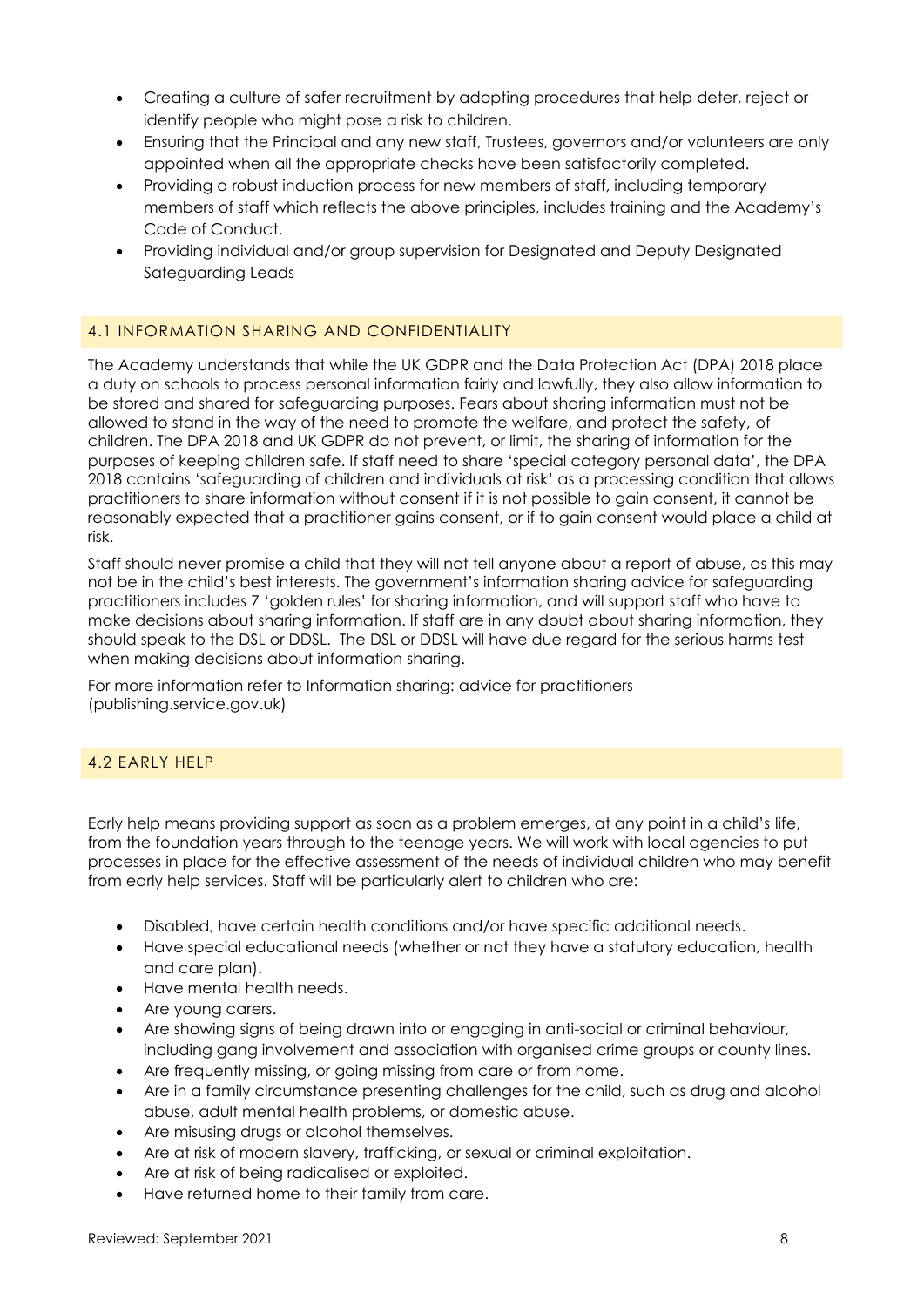- Are privately fostered.
- Have family members in prison, or are affected by parental offending.
- Are at risk of Honour Based Abuse (HBA), such as Female Genital Mutilation (FGM) or forced marriage.
- Are persistently absent from education, including persistent absences for part of the school day.
- Are showing early signs of abuse and/or neglect in other ways.

The DSL will take the lead where early help is indicated, including liaising with other agencies and setting up an inter-agency assessment as appropriate and in line with local early help processes. Other staff, including the wider inclusion team, may be required to support other agencies and professionals in an early help assessment, and in some cases act as the lead practitioner. The DSL will keep any such cases under constant review, including the monitoring of any interventions, and give consideration to a referral to the Local Authority Children's Social Care for a statutory assessment if the child's situation is not improving or is worsening.

## <span id="page-8-0"></span>5. EQUALITY STATEMENT

The Academy recognises that some children are particularly vulnerable, at increased risk of abuse and that additional barriers may exist for some children in respect of recognising or disclosing that they are suffering, or are at risk of suffering abuse. The Academy has due regard for all children, extending an equal level of protection which is cognisant of a child's diverse circumstances and barriers they may face, and which reflects anti-discriminatory practice. We are particularly aware that the following children may be vulnerable:

- Children with special education needs and disabilities (SEND) and/or health conditions.
- Children with other protected characteristics (e.g. race, religion, gender) identification, sexuality) which might lead to them being discriminated against.
- Children who have English as an additional language.
- Children who are asylum seekers.
- Children who are young carers.
- Children known to be living in difficult situations (e.g. temporary accommodation or in households where there are issues such as substance abuse or domestic abuse).
- Children at risk of FGM, Forced Marriage, Exploitation or Radicalisation.
- Children who are at risk due to their own and/or a family member's mental health needs.
- Children who are looked after, previously looked after or otherwise have a social worker involved.
- Children who are missing from education.
- Children whose parent/carer has expressed an intention to remove them from school to be home educated.

## <span id="page-8-1"></span>6. ROLES AND RESPONSIBLITIES

#### 6.1 ALL STAFF

It is the responsibility of every member of staff, including Trustees, governors, volunteers, temporary staff and regular visitors to the Academy to ensure that they carry out the requirements of this policy and, at all times, work in a way that will safeguard and promote the welfare of all of the students at the Academy. This includes the responsibility to provide a safe environment in which children and young people can learn.

All staff are expected to: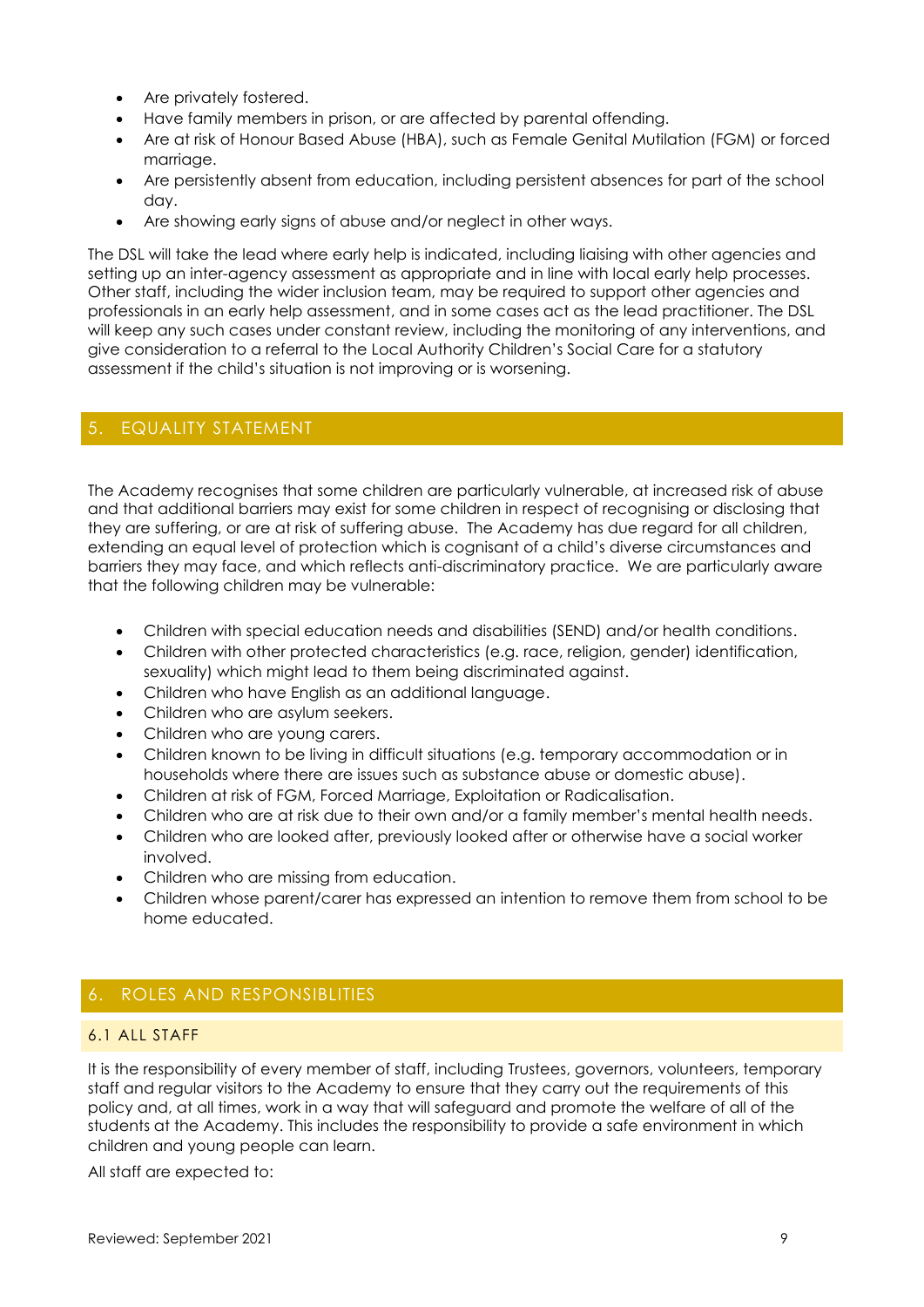- Read Part One and Annex B of Keeping Children Safe in Education 2021, confirm they understand and can apply the principles in everyday practice.
- Read Part Five of Keeping Children Safe in Education 2021: Child on child sexual violence and sexual harassment.
- Read the updated Child Protection and Safeguarding Policy, confirm they understand and can apply the principles in everyday practice.
- Complete training, including Educare online modules, as directed by the DSL; this includes further child protection training, online safety and PREVENT training.
- Receive and understand child protection and safeguarding updates which are delivered through a variety of mediums.
- Maintain an attitude of 'it could happen here' and act in the best interests of children.

All staff will be aware of:

- Wider policies which support the Child Protection and Safeguarding which include, but are not limited to:
	- The Attendance Policy
	- The Behaviour Policy
	- The Anti-Bullying Policy
	- The E-Safety Policy
	- The Looked After and Previously Looked After Children Policy
- The identity of the Designated Safeguarding Lead (DSL) and Deputy Safeguarding Leads.
- The role of Early Help and being able to identify when children might benefit from intervention.
- Their role in pro-actively identifying emerging problems, knowing the procedures for reporting concerns and doing so promptly, and liaising with the safeguarding team in school and/or other professionals if required.
- How to refer concerns to the Local Authority Children's Social Care and/or Police if a situation is deemed urgent, with the risk of serious harm to a child, and a member of the safeguarding team cannot be located, and informing the DSL of these actions in retrospect.
- What to do if a child discloses they are being abused, neglected and/or exploited and of their statutory duty in respect of FGM.
- How to maintain appropriate levels of confidentiality when dealing with children at risk of or suffering harm.
- The signs of different types of abuse and neglect as well as specific safeguarding issues such as peer-on-peer abuse, child sexual exploitation, child criminal exploitation, risk of serious violent crime, honour-based abuse (HBA) including FGM and radicalisation.
- The potential impact of adverse childhood experiences on mental health and correlation with risk taking behaviour, and with domestic abuse and/or substance misuse in the home as well as poor parental/carer mental health.
- The risks associated with online technology including the consensual and non-consensual sharing of nudes, semi-nudes and/or sexually explicit videos by children.
- The risks associated with children missing education, or potentially being withdrawn from school by parents/carers for home education.
- The importance of reassuring victims that they are being taken seriously, that they have done the right thing in disclosing concerns and should never feel ashamed, and that they will be supported and kept safe .

## 6.2 THE DESIGNATED SAFEGUARDING LEAD

The Designated Safeguarding LEAD (DSL) is a member of SLT and responsible for child protection and safeguarding at the Academy, including online safety. The DSL and Deputy DSL's (DDSL's) will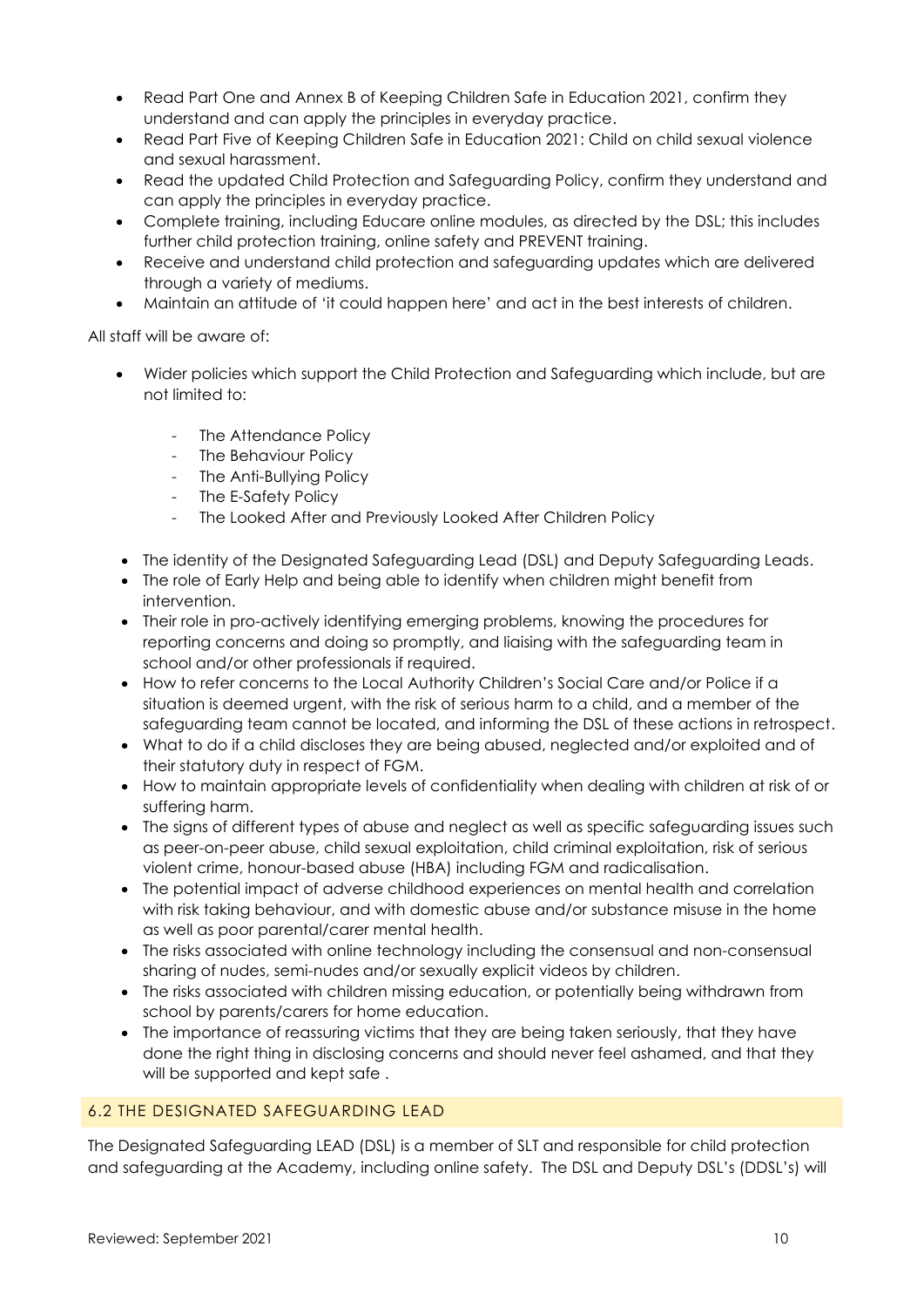be available during term time and within school hours to discuss safeguarding concerns and to make decisions about concerns which might include:

- Managing any support for the child internally through existing pastoral and inclusion processes.
- Undertaking an early help assessment.
- Making a referral to statutory services where the children might be in need or suffering, or is likely to suffer harm.

In certain circumstances the DSL, DDSL's, Principal or Trust Safeguarding Lead may be contactable by email or other discrete means outside of these hours and in school holiday periods.

The DSL is given the time, funding, training, resources and support to:

- Take lead responsibility for safeguarding and child protection, including online safety.
- Provide advice and support to other staff on child welfare, safeguarding and child protection matters.
- Take part in strategy discussions and inter-agency meetings, and/or support other staff to do so.
- Contribute to the assessment of children, and/or support other staff to do so, including Early Help assessments.
- Arrange, alongside the school, adequate and appropriate cover for any activities outside of school hours or terms.
- Refer cases:
	- To the Local Authority Children's Social Care where abuse and neglect are suspected, and support staff who make referrals to Children's Social Care. This includes enquiries relating to the Channel programme where radicalisation concerns arise.
	- To the DBS where a person is dismissed or has left due to harm, or risk of harm, to a child.
	- To the police where a crime may have been committed, in line with the National Police Chiefs' Council (NPCC) guidance.
- Act as a source of support, advice and expertise for all staff.
- Act as a point of contact with the three safeguarding partners.
- Liaise with the Principal (where the DSL is not the Principal) to inform them of issues, especially regarding ongoing enquiries under section 47 of the Children Act 1989 and police investigations.
- Liaise with the Deputy DSL(s) to ensure effective safeguarding outcomes.
- Liaise with the Principal (where the DSL is not the Principal) and the LA designated officer(s) (LADO) for child protection concerns in cases concerning staff.
- Liaise with staff on matters of safety, safeguarding and welfare, including online and digital safety.
- Liaise with staff when deciding whether to make a referral by liaising with relevant agencies so that children's needs are considered holistically.
- Liaise with the Senior Mental Health Lead and, where available, the Mental Health Support Team, where safeguarding concerns are linked to mental health.
- Promote supportive engagement with parents in safeguarding and promoting the welfare of children, including where families may be facing challenging circumstances.
- Work with the Principal (where the DSL is not the Principal), members of SLT and other relevant strategic leads, taking lead responsibility for promoting educational outcomes by knowing the welfare, safeguarding and child protection issues that children in need are experiencing, or have experienced, and identifying the impact that these issues might be having on their attendance, engagement and achievement at school. This includes: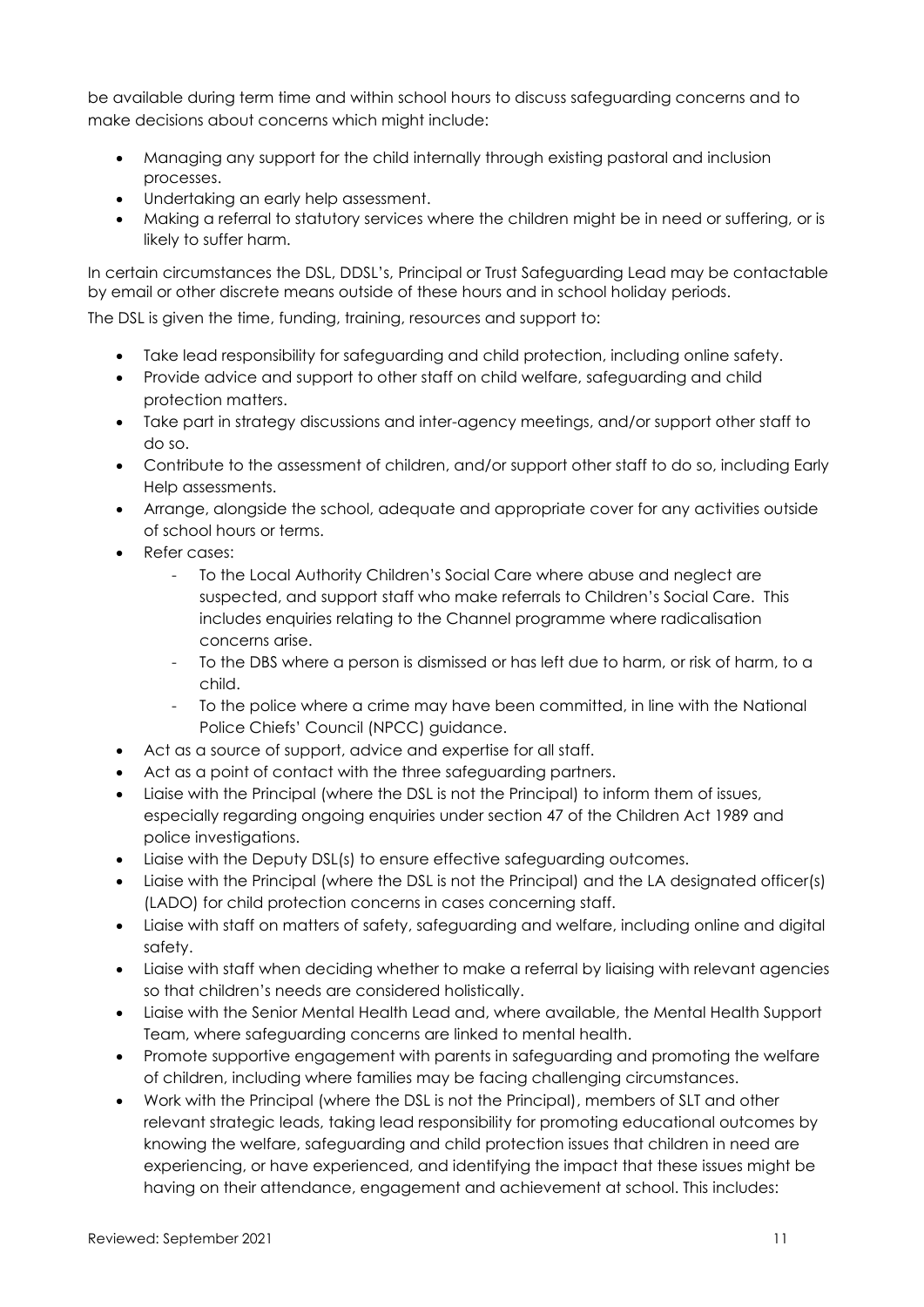- Ensuring that key staff know which children have or had a social worker, and that they understand the confidential nature of this information.
- Understanding the academic progress and attainment of these children.
- Maintaining a culture of high aspirations for these children.
- Supporting teachers to provide additional academic support or reasonable adjustments to help these children reach their potential.
- Helping to promote educational outcomes by sharing the information about the welfare, safeguarding and child protection issues these children are experiencing with teachers and the SLT.
- Ensure that child protection files are kept up-to-date and only accessed by those who need to do so.
- Ensure that a pupil's child protection file is transferred as soon as possible, and within five days, when transferring to a new school, and consider any additional information that should be shared.
- Ensure that a record is kept of when files have been transferred to a new school, including information on how the files was shared and by what means; this may be in the form of a written confirmation of receipt from the receiving school and/or evidence of recorded delivery.
- Ensure each member of staff has access to and understands the Academy's Child Protection and Safeguarding Policy and procedures, including during the induction process for new members of staff.
- Work with the Trust Board and Local Governance Committee to ensure the Academy's Child Protection and Safeguarding Policy is reviewed annually, and the procedures are updated and reviewed regularly.
- Ensure the Academy's Child Protection and Safeguarding Policy is available publicly, and parents are aware that the school may make referrals for suspected cases of abuse or neglect, as well as the role the school plays in these referrals.
- Link with safeguarding partner arrangements to make sure that staff are aware of the training opportunities available and the latest local policies on safeguarding.
- Undergo training which includes PREVENT awareness, and update this training at least every two years, and to ensure that any named DDSL's also attend and update their training every two years.
- Obtain access to resources and attend any relevant or refresher training courses.
- Encourage a culture of listening to children and taking account of their wishes and feelings; this includes understanding the difficulties children may have in approaching staff about their circumstances and considering how to build trusted relationships that facilitate communication.
- Support and advise staff and help them feel confident on welfare, safeguarding and child protection matters: specifically, to ensure that staff are supported during the referrals processes; and to support staff to consider how safeguarding, welfare and educational outcomes are linked, including to inform the provision of academic and pastoral support.
- Understand the importance of information sharing, including within school, with other schools, and with the safeguarding partners, other agencies, organisations and practitioners.
- Understand relevant data protection legislation and regulations, especially the Data Protection Act 2018 and the UK GDPR.
- Keep detailed, accurate, secure written records of concerns and referrals which include a clear account of concerns, actions and decisions taken to follow up, resolve and reach an outcome, and understand the purpose of this record-keeping; these records will be sampled periodically by Executive Leaders.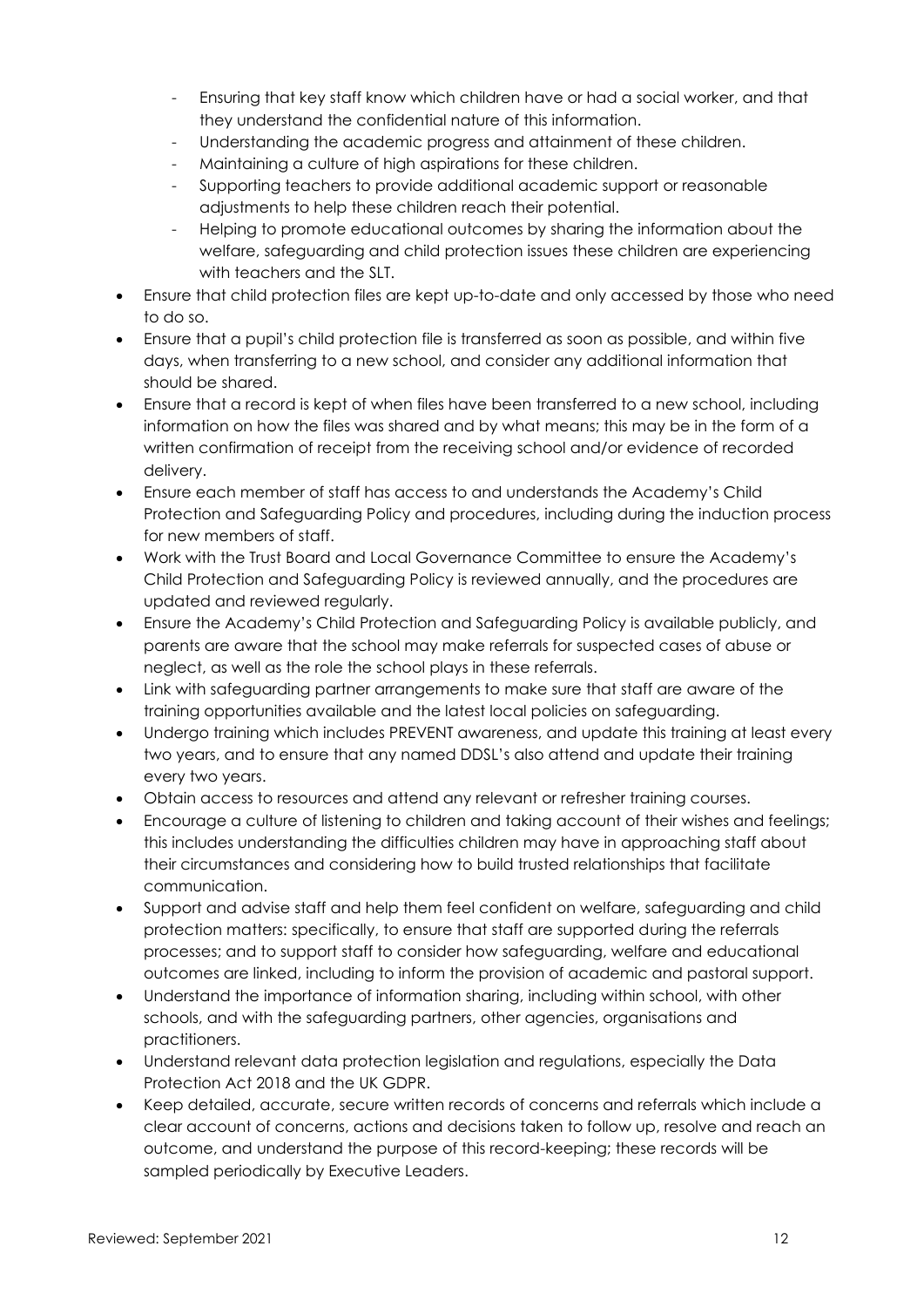• Carry out their role in accordance with the responsibilities outlined in Annex C of Keeping Children Safe in Education 2021

### 6.3 THE LOCAL GOVERNANCE COMMITTEE AND TRUST BOARD

The Local Governance Committee in the Academy, and the Trust Board for the organisation, takes strategic leadership for the safeguarding arrangements in the Academy and is accountable for ensuring the effectiveness of this and other appropriate policies and that procedures described are in place. Although the Local Governance Committee takes collective responsibility to safeguard and promote the welfare of our students, there is also a named link governor who champions safeguarding within the Academy (this is a different person to the DSL), liaises with the Principal and Designated Safeguarding Lead and is able to provide information and reports to the Local Governance Committee. The Maltby Learning Trust also has a Trustee with leadership responsibility for safeguarding across the organisation.

The Maltby Learning Trust Board and Local Governance Committee will ensure that:

- The Academy Principal, members of the SLT and both DSL's and DDSL's read Keeping Children Safe in Education 2021 in its entirety: [Keeping children safe in education 2021](https://assets.publishing.service.gov.uk/government/uploads/system/uploads/attachment_data/file/1007260/Keeping_children_safe_in_education_2021.pdf)  [\(publishing.service.gov.uk\)](https://assets.publishing.service.gov.uk/government/uploads/system/uploads/attachment_data/file/1007260/Keeping_children_safe_in_education_2021.pdf)
- The Academy Principal, members of the SLT and both DSL's and DDSL's read Keeping Children Safe in Education 2021 in its entirety: Sexual Violence and Sexual Harassment between Children in Schools and Colleges September 2021: [Sexual violence and sexual](https://assets.publishing.service.gov.uk/government/uploads/system/uploads/attachment_data/file/999239/SVSH_2021.pdf)  [harassment between children in schools and colleges \(publishing.service.gov.uk\)](https://assets.publishing.service.gov.uk/government/uploads/system/uploads/attachment_data/file/999239/SVSH_2021.pdf)
- The Academy takes a whole-school approach to safeguarding, and that safeguarding and child protection are at the forefront and underpin all relevant aspects of process and policy development.
- The safeguarding policy is in place and is reviewed annually, is available publicly via our Academy website and has been written in line with 'Keeping Children Safe in Education 2021', Local Authority advice and the requirements of the Rotherham/Doncaster Safeguarding Children Partnership (LSCP) policies and procedures.
- The Principal is held to account for the effective implementation of the Child Protection and Safeguarding Policy.
- The Academy contributes to multi-agency working in line with statutory guidance Working Together to Safeguard Children (2018) and section 14B of the Children Act 2004; this means working with the three safeguarding partners and other services to promote the welfare of children and young people and protect them from harm, including the sharing of relevant information.
- The Academy contributes to multi-agency plans to provide additional support to those children subject to child protection plans. This will mean that we will allow access to children's social care should they need to conduct a section 17 or a section 47 assessment (see chapter 1 of Working Together to Safeguard Children 2018 for more information on these assessments).
- The Academy complies with its duties under child protection and safeguarding legislation including the maintenance of child protection files and taking measures to secure more than one emergency contact number for each child.
- The Academy has due regard to the Prevent Duty Guidance 2015, under Section 26 of the Counterterrorism and Security Act 2015, which aims to prevent children and young people from being drawn into extremism and terrorism.
- The Academy has due regard to the mandatory reporting duty, which came into force in October 2015, of the Female Genital Mutilation Act 2003 which places a statutory duty on teachers (along with social workers and healthcare professionals) to report to the police where they discover that FGM appears to have been carried out on a girl under 18 years.
- A member of the senior leadership team in the Academy is designated to take the lead responsibility for safeguarding and child protection as a specific part of their role description, and that there is a named deputy member of staff identified to deal with any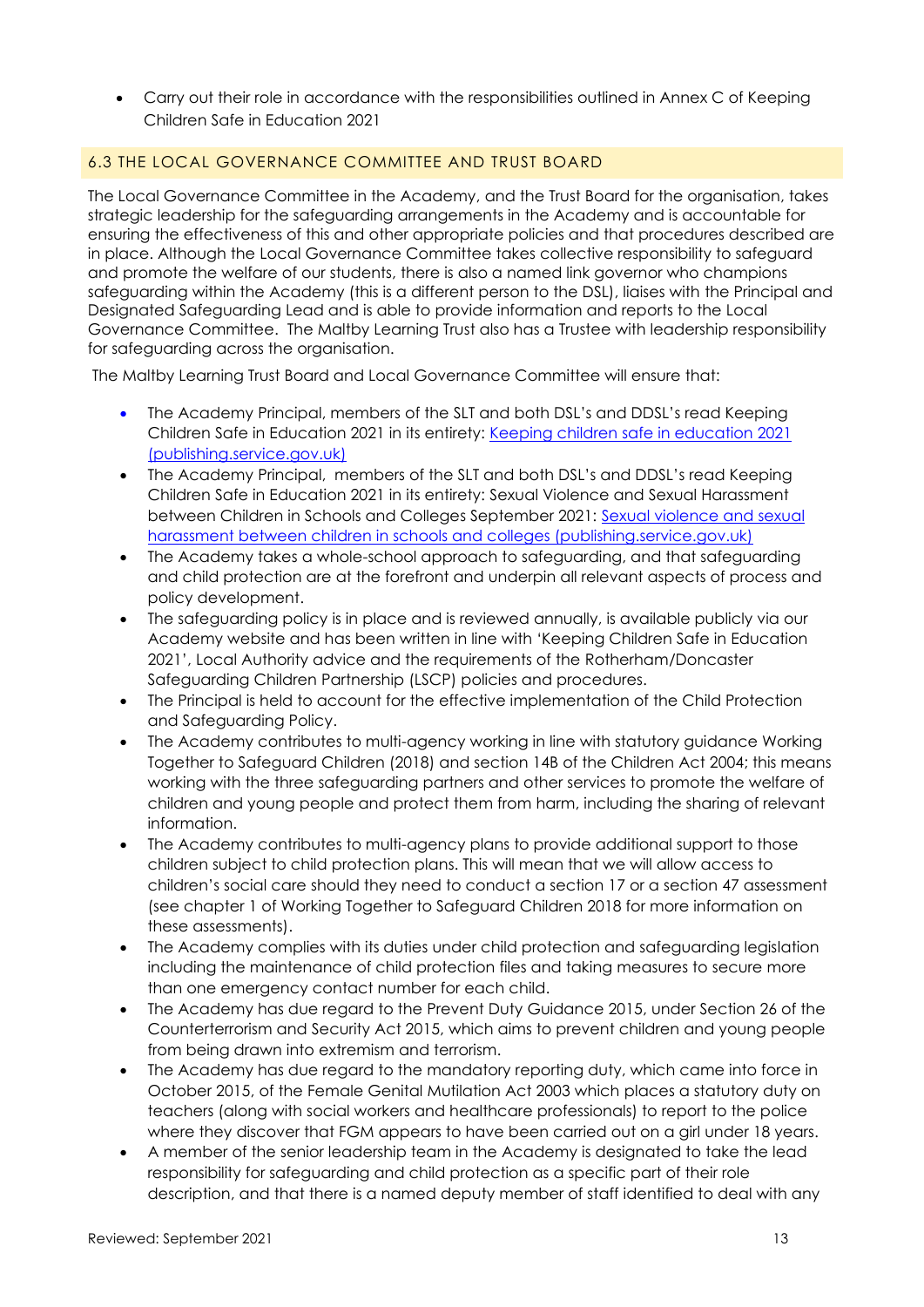issues in the absence of the designated safeguarding lead professional. There will always be cover for this role.

- Mechanisms are in place to assist staff to understand and discharge their role and responsibilities in regard to safeguarding children including due regard to relevant data protection principles that allow them to share and withhold personal information.
- All staff receive a safeguarding induction and are provided with a copy of this policy, Part One, Annex B and Part Five of Keeping Children Safe in Education 2021 and the Academy's Code of Conduct.
- All staff undertake appropriate safeguarding and child protection training that is updated regularly; in addition, all staff members will receive safeguarding and child protection updates (for example, via e-mail, e-bulletins and staff meetings), as required, but at least annually, to provide them with relevant skills and knowledge to safeguard children effectively.
- The Academy Governors will also undertake appropriate training to ensure they are able to carry out their duty to safeguard all of the children at our school. Training for Governors to support them in their safeguarding role is available from Learners First, Governor Development Service or other local training providers as well as Educare Online Learning.
- Where there is a safeguarding concern, the child's wishes and feelings are taken into account when determining what action to take and what services to provide.
- Systems are in place to enable children to confidently report abuse, knowing that their concerns will be treated seriously, and they can safely express their views and give feedback; these systems will be well-promoted, easily understood, and easily accessible.
- That children are taught about safeguarding, including protection against dangers online (including when they are online at home), through teaching and learning opportunities, as part of providing a broad and balanced curriculum.
- Establish an early help procedure and ensure all staff understand the procedure and their role in it.
- Ensure that staff are appropriately trained to support pupils to be themselves at school, e.g. if they are LGBTQ+.
- Ensure the school has clear systems and processes in place for identifying possible mental health problems in pupils, including clear routes to escalate concerns and clear referral and accountability systems.
- Guarantee that there are procedures in place to handle children's allegations against other children.
- Ensure that appropriate disciplinary procedures are in place, as well as policies pertaining to the behaviour of pupils and staff.
- Ensure that procedures are in place to eliminate unlawful discrimination, harassment and victimisation, including those in relation to peer-on-peer abuse.
- Guarantee that volunteers are appropriately supervised.
- Appoint a designated teacher to promote the educational achievement of LAC and ensure that this person has undergone appropriate training.
- Ensure that the designated teacher works with the virtual school head (VSH) to discuss how the pupil premium funding can best be used to support LAC.
- Make sure that staff members have the skills, knowledge and understanding necessary to keep LAC safe, particularly with regard to the pupil's legal status, contact details and care arrangements.
- Put in place appropriate safeguarding responses for pupils who go missing from school, particularly on repeat occasions, to help identify any risk of abuse, neglect or exploitation, and prevent the risk of their disappearance in future.

Procedures are in place for dealing with allegations against members of staff, including governors, volunteers, supply teachers and agency staff in line with Part Four of Keeping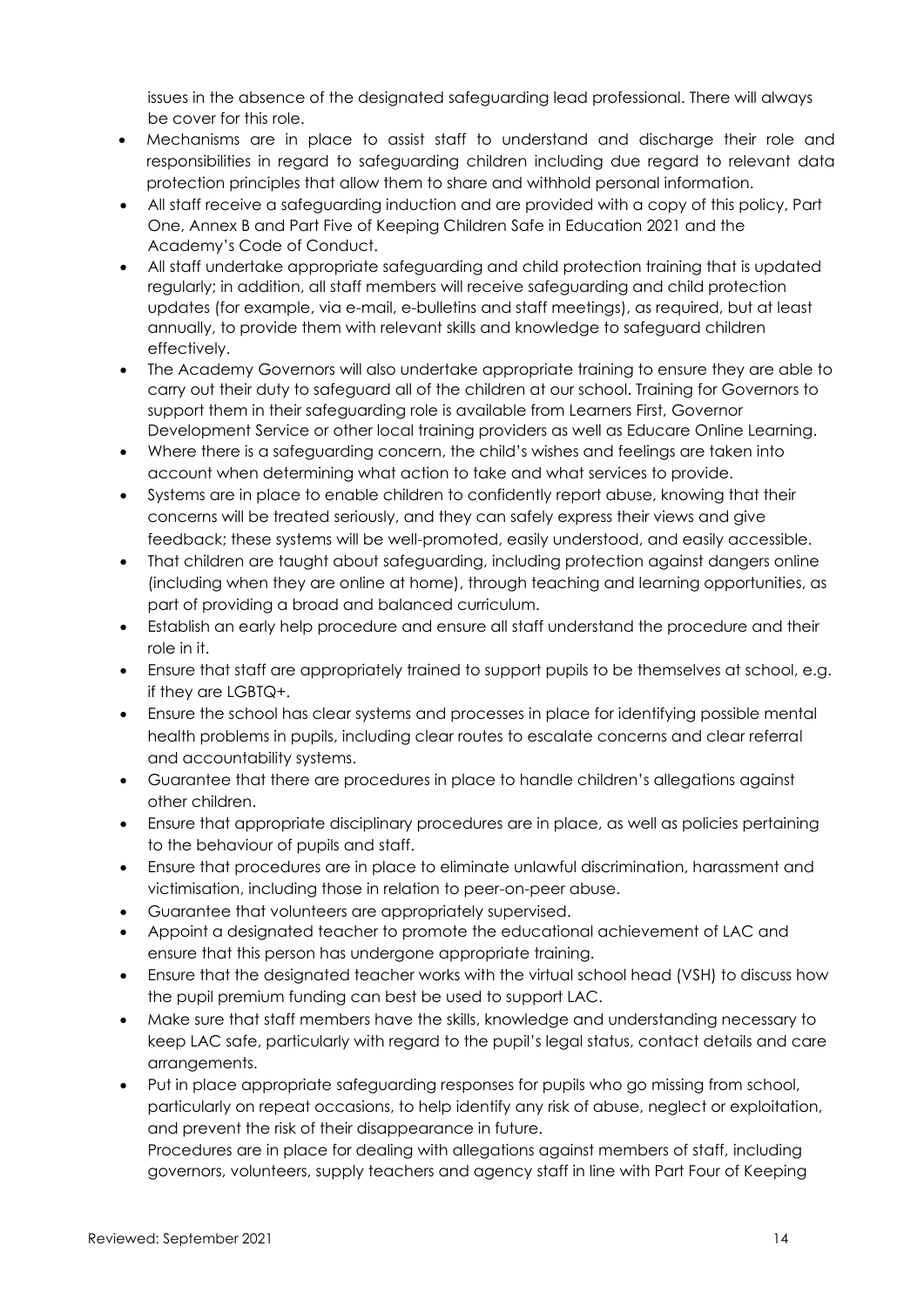Children Safe in Education 2021 and RSCP guidance [www.rotherhamscb.proceduresonline.com](http://www.rotherhamscb.proceduresonline.com/) including:

- Confirm that there are procedures in place to make a referral to the DBS and the Teaching Regulation Agency (TRA), where appropriate, if a person in regulated activity has been dismissed or removed due to safeguarding concerns or would have been had they not resigned.
- The Chair of Governors will act as the 'case manager' in the event that an allegation of abuse is made against the Principal, where appropriate
- Safer recruitment practices are followed in accordance with Part Three of 'Keeping Children Safe in Education' (2021) and also Chapter 5.1 of RSCP Child Protection Procedures.

[www.rotherhamscb.proceduresonline.com](http://www.rotherhamscb.proceduresonline.com/) including:

- Make sure that at least one person on any appointment panel has undertaken safer recruitment training.
- Adhere to statutory responsibilities by conducting pre-employment checks on staff who work with children, taking proportionate decisions on whether to ask for any checks beyond what is required.
- Ensure that all members of the local governance committee have been subject to an enhanced DBS check
- The Trustees/Academy Governors remedy without delay any weakness in regard to the Academy safeguarding arrangements that are brought to their attention.
- The Trustees/Academy Governors ensure all relevant persons are aware of the Academy's local safeguarding arrangements, including the local governance committee itself, the SLT and DSL.
- Create a culture where staff are confident to challenge senior leaders over any safeguarding concerns.

Safeguarding will be a standing item on Local Governance Committee agendas. Governors will receive a safeguarding report at each meeting that will record the training that has taken place, the number of staff attending and any outstanding training requirements for the Academy. There will be a minimum of one full safeguarding report from the Designated Safeguarding Lead annually. Updates and the report will show all safeguarding activity that has taken place, for example, meetings attended, reports written, training or induction given. It will not identify individual children.

## 6.4 THE PRINCIPAL

The Academy Principal will ensure that the above policies and procedures, adopted by the Trust, are fully implemented and followed by ALL staff and sufficient resources and time are allocated to enable staff members to discharge their safeguarding responsibilities.

The Principal is also responsible for:

- Identifying a member of the senior leadership team to be the Designated Safeguarding Lead (DSL), or acting in this role themselves.
- Identifying an alternate member of staff to act as the Deputy Designated Safeguarding Lead (DSL) in his/her absence to ensure there is always cover for the role.
- Providing the time, funding, training, resources and support to the DSL and Deputy DSL to enable them to provide advice and support to other staff on child welfare and child protection matters, to take part in strategy discussions and inter-agency meetings – and to support other staff to do so – and to contribute to the assessment of children and young people.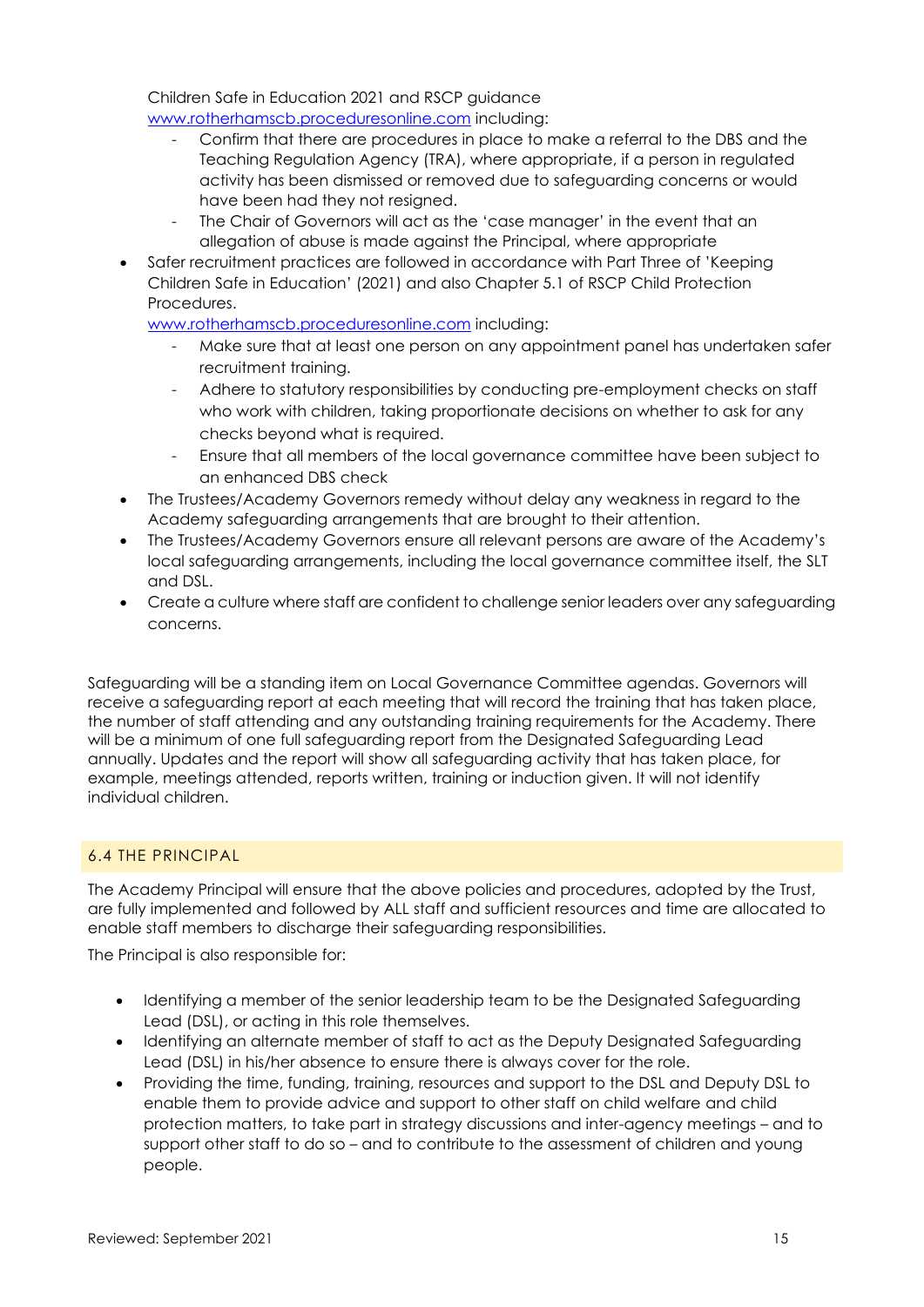- Ensuring that all staff undertake appropriate safeguarding and child protection training, and updating the content of the training regularly
- Ensuring that staff (including temporary staff) and volunteers are informed of our systems which support safeguarding, including this policy, as part of their induction, and understand and follow the procedures included in this policy, particularly those concerning referrals of cases of suspected abuse and neglect
- Ensuring that all staff, including governors, volunteers, supply teachers and agency staff feel able to raise concerns about poor or unsafe practice and such concerns are addressed sensitively in accordance with agreed whistle-blowing procedures.
- Liaising with the Local Authority Designated Officer (LADO) in the event of an allegation of abuse being made against a member of staff, including governors, volunteers, supply teachers and agency staff. This would include transferable risks, relating to incidents outside the Academy which might not include children, but which meet the Harm Test.
- Ensuring that if any allegations of a safeguarding nature are raised about a Supply Teacher, who is not directly employed by the Academy, this will be dealt with properly by the Academy. The Academy will not cease to use the supply teacher without finding out all the facts and liaising fully with both the employing agency and the LADO to determine a suitable outcome. This may include decisions relating to whether to suspend the supply teacher or redeploy them to another part of school while investigations are underway.
- Ensuring the Academy is aware of and will follow the local safeguarding arrangements.
- Communicating this policy to parents/carers when their child joins the school and via the school website.
- Appointing a Designated teacher who has a responsibility for promoting the educational achievement of LAC and previously LAC (PLAC), and for children who have left care through adoption, special guardianship or child arrangement orders or who were adopted from state care outside England and Wales, and ensuring these duties are effectively discharged.

## <span id="page-15-0"></span>7. ABUSE AND NEGLECT

All staff will be aware of and be vigilant to the indicators of abuse and neglect, will know the appropriate actions to take following a child being at risk of abuse, and raise concerns promptly with the DSL. They will be aware that safeguarding incidents and/or behaviours associated with factors outside the school can/or can occur between children outside of these environments. This includes being aware that children can be at risk of abuse or exploitation in situations outside their families (extra-familial harms).

Abuse is defined as maltreatment of a child which involves inflicting harm or failing to act to prevent harm. Children may be abused in a family, institutional or community setting by those known to them or by others, e.g., via the internet. Abuse can take place wholly online (including cyberbullying and the sharing of indecent images), or technology may be used to facilitate offline abuse. Abuse may take place online and offline concurrently. Children may be abused by one or multiple adults or another child or children. Abuse, including neglect, and safeguarding issues are rarely standalone events that can be covered by one definition or label. In most cases, multiple issues will overlap across different categories of abuse. The four different categories of abuse are defined as:

### 7.1 PHYSICAL ABUSE

Physical abuse involves actions such as hitting, shaking, throwing, poisoning, burning or scalding, drowning, suffocating, or otherwise causing physical harm to a child. Physical abuse can also be caused when a parent fabricates the symptoms of, or deliberately induces, illness in a child. Physical abuse can happen in any family, but children may be more at risk if their parents have problems with drugs, alcohol and mental health or if they live in a home where domestic abuse happens. Babies and disabled children also have a higher risk of suffering physical abuse. Physical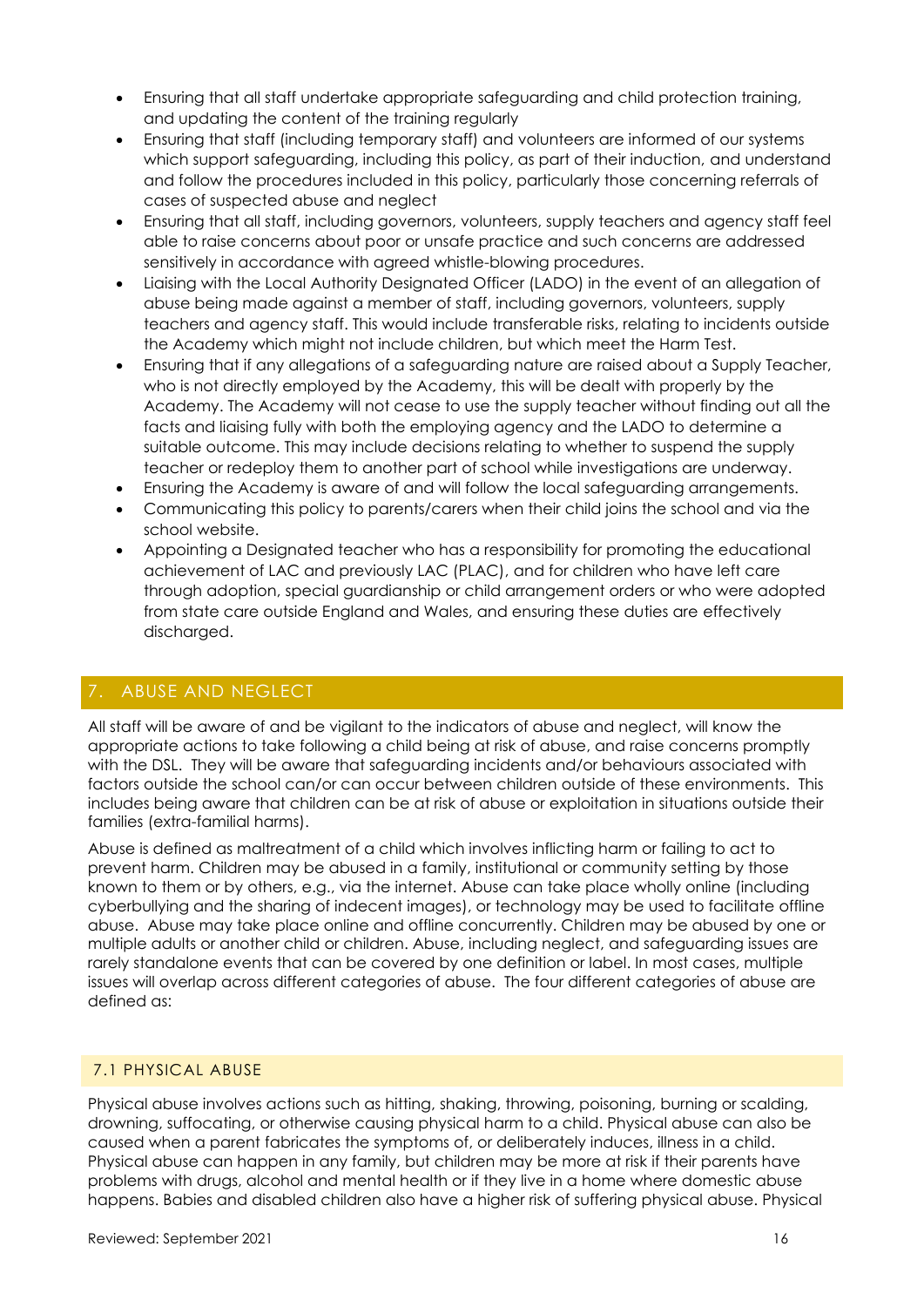abuse can also occur outside of the family environment. Some of the following signs may be indicators of physical abuse:

- Children with frequent injuries
- Children with unexplained or unusual fractures or broken bones
- Children with unexplained bruises or cuts, burns or scalds or bite marks

#### 7.2 EMOTIONAL ABUSE

Emotional Abuse is defined as the persistent emotional maltreatment of a child such as to cause severe and adverse effects on the child's emotional development. This may involve conveying to a child that they are worthless or unloved, inadequate, or valued only insofar as they meet the needs of another person. It may include not giving the child the opportunities to express their views, deliberately silencing them, 'making fun' of what they say or how they communicate. It may feature age or developmentally inappropriate expectations being imposed on children, such as interactions that are beyond their developmental capability, overprotection and limitation of exploration and learning, or preventing the child from participating in normal social interaction. It may involve seeing or hearing the ill-treatment of another. It may involve serious bullying, including cyberbullying and online bullying through social networks, online games or mobile phones by peers, causing the child to frequently feel frightened or in danger, or the exploitation or corruption of children. Some level of emotional abuse is involved in all types of maltreatment of a child, although it may also occur alone. Some of the following signs may be indicators of emotional abuse:

- Children who are excessively withdrawn, fearful, or anxious about doing something wrong.
- Parents or carers who withdraw their attention from their child, giving the child the 'cold shoulder'.
- Parents or carers blaming their problems on their child
- Parents or carers who humiliate their child, for example, by name-calling or making negative comparisons

#### 7.3 SEXUAL ABUSE

Sexual abuse is defined as abuse that involves forcing or enticing a child to take part in sexual activities, not necessarily involving a high level of violence, and regardless of whether the child is aware of what is happening. This may involve physical contact, including assault by penetration (for example rape or oral sex), or non-penetrative acts, such as masturbation, kissing, rubbing, and touching outside of clothing. It may also include non-contact activities, such as involving children in looking at, or in the production of, sexual images, watching sexual activities, encouraging children to behave in sexually inappropriate ways, or grooming a child in preparation for abuse (including via the internet). Sexual abuse can be perpetrated by people of any gender and age; it is not solely perpetrated by adult males. Women can also commit acts of sexual abuse, as can other children.

Sexual abuse is any sexual activity with a child. Many children who are victims of sexual abuse do not recognise themselves as such. A child may not understand what is happening and may not even understand that it is wrong. It is important to remember that child sexual exploitation is a form of sexual abuse (see further information below).

Sexual abuse can have a long-term impact on mental health. Some of the following signs may be indicators of sexual abuse:

- Children who display knowledge or interest in sexual acts inappropriate to their age.
- Children who use sexual language or have sexual knowledge that you wouldn't expect them to have.
- Children who ask others to behave sexually or play sexual games.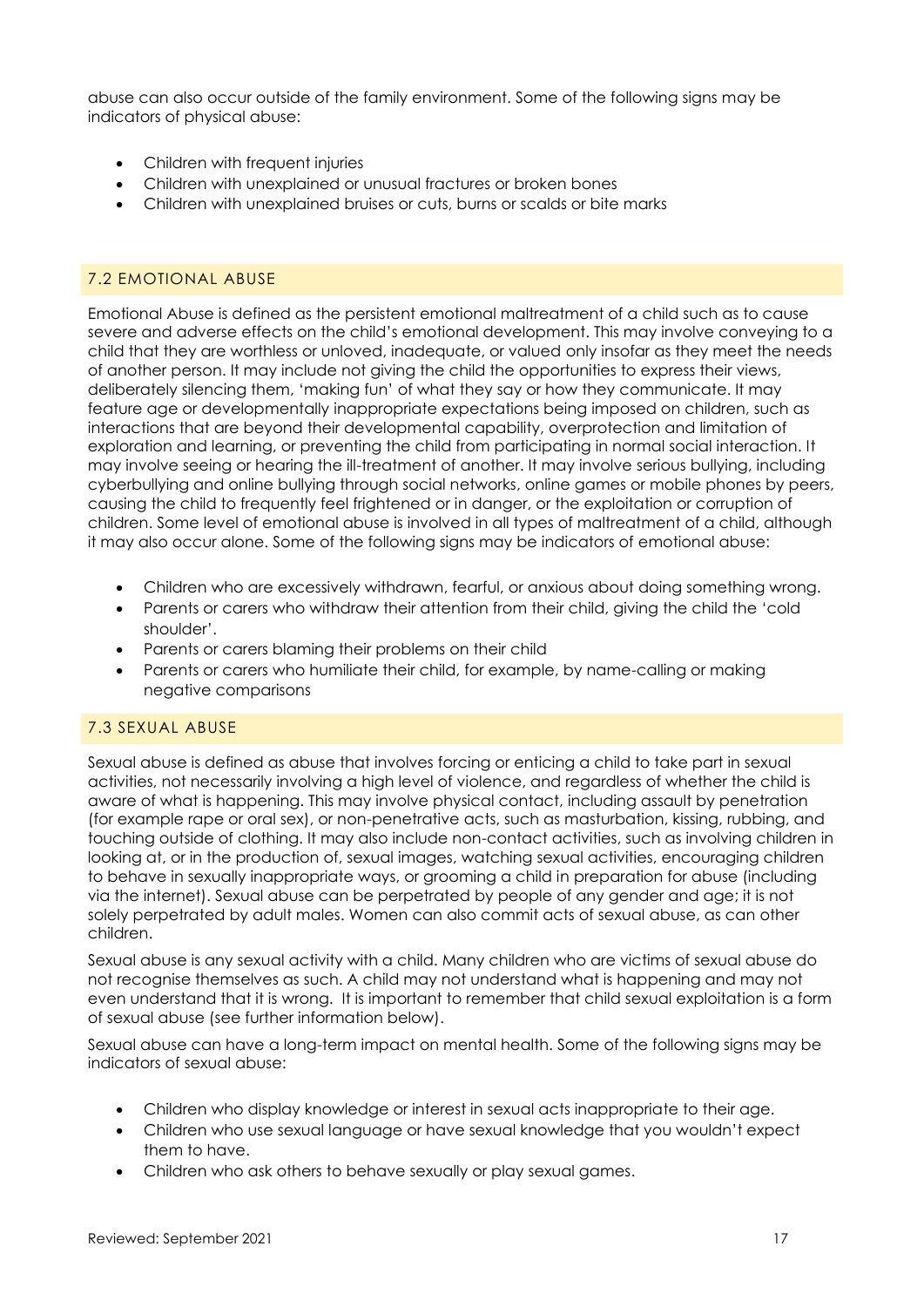• Children with physical sexual health problems, including soreness in the genital and anal areas, sexually transmitted infections or underage pregnancy.

### 7.4 NEGLECT

Neglect is defined as the persistent failure to meet a child's basic physical and/or psychological needs, likely to result in the serious impairment of the child's health or development. Neglect may occur during pregnancy as a result of maternal substance abuse. Once a child is born, neglect may involve a parent or carer failing to:

- Provide adequate food, clothing and shelter (including exclusion from home or abandonment).
- Protect a child from physical and emotional harm or danger.
- Ensure adequate supervision (including the use of inadequate care-givers).
- Ensure access to appropriate medical care or treatment.
- Neglect of, or unresponsiveness to, a child's basic emotional needs.

Children who are neglected often also suffer from other types of abuse and it is not always straightforward to identify. It is important that staff remain alert and do not miss opportunities to take timely action. Neglect may occur if a parent becomes physically or mentally unable to care for a child. A parent may also have an addiction to alcohol or drugs, which could impair their ability to keep a child safe or result in them prioritising buying drugs, or alcohol, over food, clothing or warmth for the child.

Some of the **following** signs may be indicators of neglect:

- Children who are living in a home that is indisputably dirty or unsafe.
- Children who are left hungry or dirty.
- Children who are left without adequate clothing, e.g. not having a winter coat.
- Children who are living in dangerous conditions, i.e. around drugs, alcohol or violence.
- Children who are often angry, aggressive or self-harm.
- Children who fail to receive basic health care.
- Parents who fail to seek medical treatment when their children are ill or are injured.

# <span id="page-17-0"></span>8. SPECIFIC SAFEGUARDING ISSUES

Staff are made aware of the following specific safeguarding issues through regular training opportunities including Educare Online Learning, presentations on inset days, regular safeguarding bulletins and team meetings. Staff are aware that any concerns must be raised with the DSL/DDSL's and a written account provided which is factual and accurate, and either recorded on the CPOMS system or emailed to the safeguarding team. They are aware of the locally based Early Help Team, of the 3 safeguarding partners, and that referrals can be made directly to social care if there is difficulty in locating the DSL or DDSL's when a concern is urgent:

Rotherham Multi-agency Safeguarding Hub (MASH): 01709 336080

Doncaster Children's Trust: 01302 737777

### 8.1 . DOMESTIC ABUSE

The Domestic Abuse Act 2021, defines domestic abuse as abusive behaviour of a person towards another person (including conduct directed at someone else, e.g. the person's child) where both are aged 16 or over and are personally connected. **'Abusive behaviour'** includes physical or sexual abuse, violent or threatening behaviour, controlling or coercive behaviour, economic abuse, psychological or emotional abuse, or another form of abuse. **'Personally connected'** includes people who: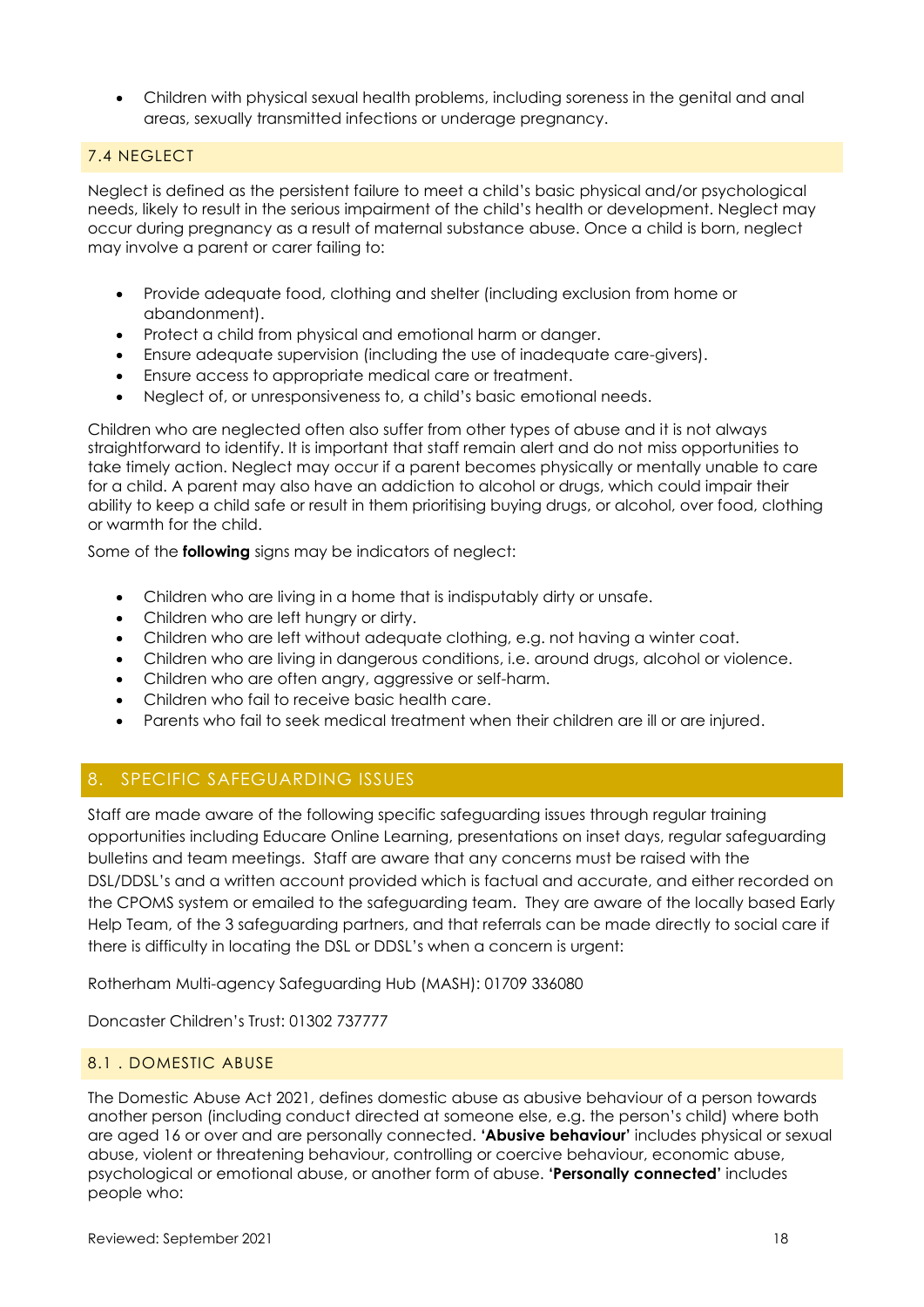- Are, have been, or have agreed to be married to each other.
- Are, have been, or have agreed to be in a civil partnership with each other.
- Are, or have been, in an intimate personal relationship with each other.
- Each have, or had, a parental relationship towards the same child.
- Are relatives.

Types of domestic abuse therefore include intimate partner violence, abuse by family members, teenage relationship abuse and child/adolescent to parent violence and abuse. Anyone can be a victim of domestic abuse, regardless of gender, age, ethnicity, socioeconomic status, sexuality or background, and domestic abuse can take place inside or outside of the home. In some instances, children may have had to leave the family home and may blame themselves for the abuse. The Academy recognises the impact of domestic abuse on children, as victims in their own right, if they see, hear or experience the effects of domestic abuse; this can include serious, long-lasting emotional and psychological impact on children.

All staff will be aware of the signs of domestic abuse and follow appropriate safeguarding procedures where concerns arise.

#### **8.1.1 Operation Encompass**

The Academy is supporting an initiative called 'Operation Encompass;' a partnership between South Yorkshire Police and Education, supported by each Local Safeguarding Children's Partnership. Operation Encompass has been designed to provide support for any child in school who may be affected by a domestic abuse incident where the police have attended. The DSL or Deputy DSL in the Academy will be informed when a domestic abuse incident has been recorded within the previous 24 hours or over the weekend. This will enable the Academy to monitor children possibly affected and, where required, support if necessary. This will remain confidential; no information about specific incidents is shared with school. The Academy will, however, be able to make provision for possible difficulties experienced by children who have been involved in, affected by, or witnessed a domestic abuse incident. The Academy is committed to offering the best support possible for our children and we believe Operation Encompass enhances the safeguarding within school, and is beneficial for all those involved. Further information on Domestic Abuse and the impact on children are contained within Annex B of 'Keeping Children Safe in Education 2021' and also in Chapter 2.2.8 of the RSCP child protection online procedures: [www.rotherhamscbproceduresonline.com/index.htm](http://www.rotherhamscbproceduresonline.com/index.htm)

#### 8.2 HOMELESSNESS

Being homeless or being at risk of becoming homeless presents a real risk to a child's welfare. The DSL and DDSL's will be aware of contact details and referral routes in to the local housing authority so they can raise or progress concerns over homelessness at the earliest opportunity (where appropriate and in accordance with local procedures). Where a child has been harmed or is at risk of harm, the DSL will also make a referral to children's social care. It is also understood that for 16 and 17 year olds, homelessness may not be family based and referrals will be made to social care as necessary where concerns are raised

Indicators that a family may be at risk of homelessness include:

- Household debt.
- Rent arrears.
- Domestic abuse.
- Anti-social behaviour.
- Any mention of a family moving home because "they have to".

#### 8.3 SO-CALLED 'HONOUR-BASED' ABUSE (INCLUDING FGM AND FORCED MARRIAGE)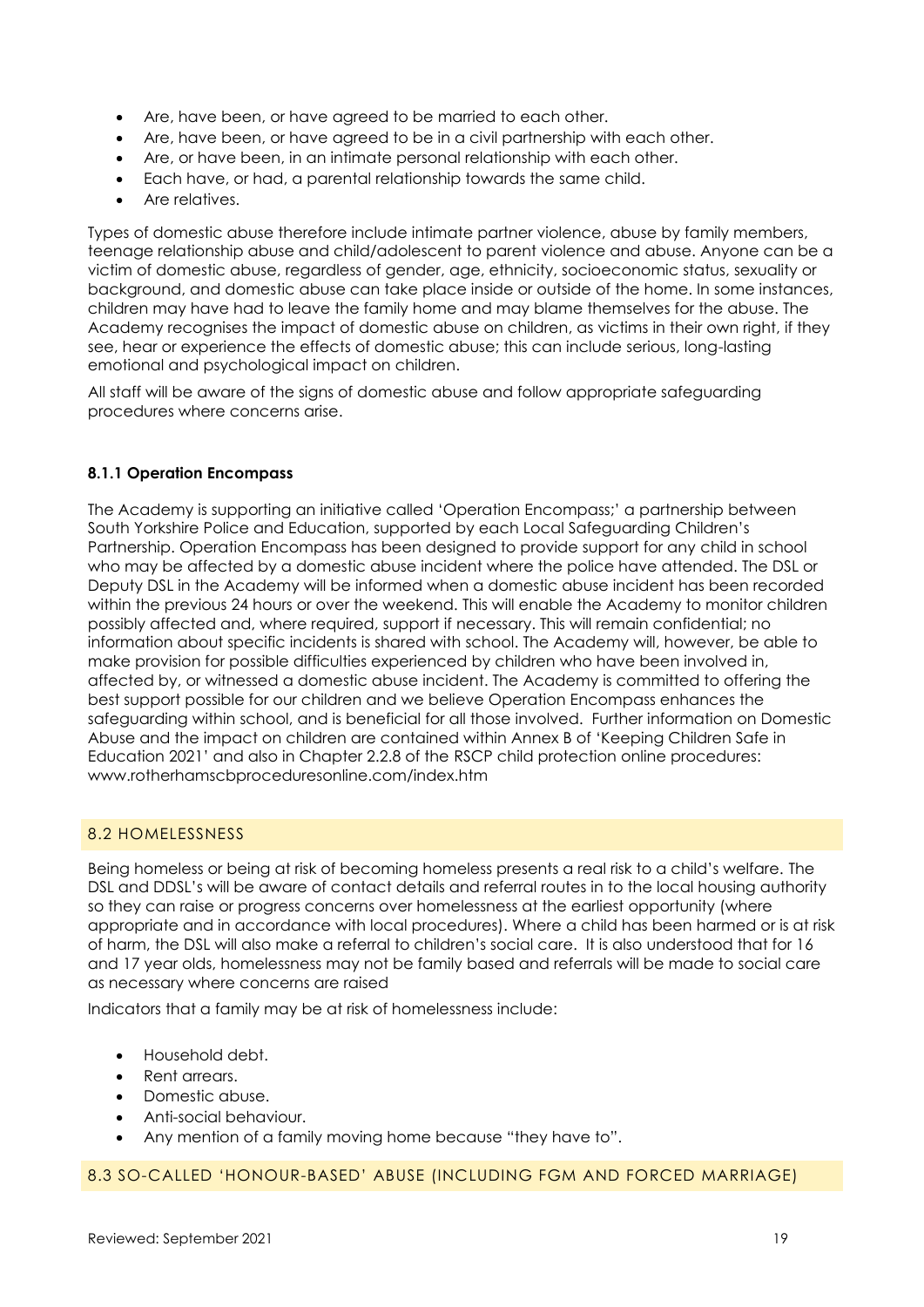So-called 'honour-based' abuse (HBA) encompasses incidents or crimes committed to protect or defend the honour of the family and/or community, including FGM, forced marriage, and practices such as breast ironing. Abuse committed in this context often involves a wider network of family or community pressure and can include multiple perpetrators. All forms of HBA are abuse and will be handled and escalated as such. All staff will be alert to the possibility of a child being at risk of HBA or already having suffered it. If staff have a concern, they will speak to the DSL, who will then follow local safeguarding procedures.

### **8.3.1 Female Genital Mutilation (FGM)**

FGM is defined as all procedures involving the partial or total removal of the external female genitalia or other injury to the female genital organs. FGM is illegal in the UK and a form of child abuse with long-lasting harmful consequences. FGM typically takes place between birth and around 15 years old. The DSL will make sure that staff have access to appropriate training to equip them to be alert to children affected by FGM or at risk of FGM.

Indicators that FGM has already occurred include:

- A pupil confiding in a professional that FGM has taken place.
- A mother/family member disclosing that FGM has been carried out.
- A family/pupil already being known to social services in relation to other safeguarding issues.

A girl may be observed as:

- Having difficulty walking, sitting or standing, or looking uncomfortable.
- Finding it hard to sit still for long periods of time (where this was not a problem previously).
- Spending longer than normal in the bathroom or toilet due to difficulties urinating.
- Having frequent urinary, menstrual or stomach problems.
- Avoiding physical exercise or missing PE.
- Being repeatedly absent from school, or absent for a prolonged period.
- Demonstrating increased emotional and psychological needs for example, withdrawal or depression, or significant change in behaviour.
- Being reluctant to undergo any medical examinations.
- Asking for help, but not being explicit about the problem.
- Talking about pain or discomfort between her legs.

Potential signs that a pupil may be at risk of FGM include:

- The girl's family having a history of practising FGM (this is the biggest risk factor to consider).
- FGM being known to be practised in the girl's community or country of origin.
- A parent or family member expressing concern that FGM may be carried out.
- A family not engaging with professionals (health, education or other) or already being known to social care in relation to other safeguarding issues.

A girl may be observed as:

- Having a mother, older sibling or cousin who has undergone FGM.
- Having limited level of integration within UK society.
- Confiding to a professional that she is to have a "special procedure" or to attend a special occasion to "become a woman".
- Talking about a long holiday to her country of origin or another country where the practice is prevalent, or parents/carers stating that they or a relative will take the girl out of the country for a prolonged period; summer holiday periods are times of heightened risk.
- Requesting help from a teacher or another adult because she is aware or suspects that she is at immediate risk of FGM.
- Talking about FGM in conversation for example, a girl may tell other children about it (although it is important to take into account the context of the discussion).
- Having parents who attempt to withdraw her from learning about FGM in PSHE.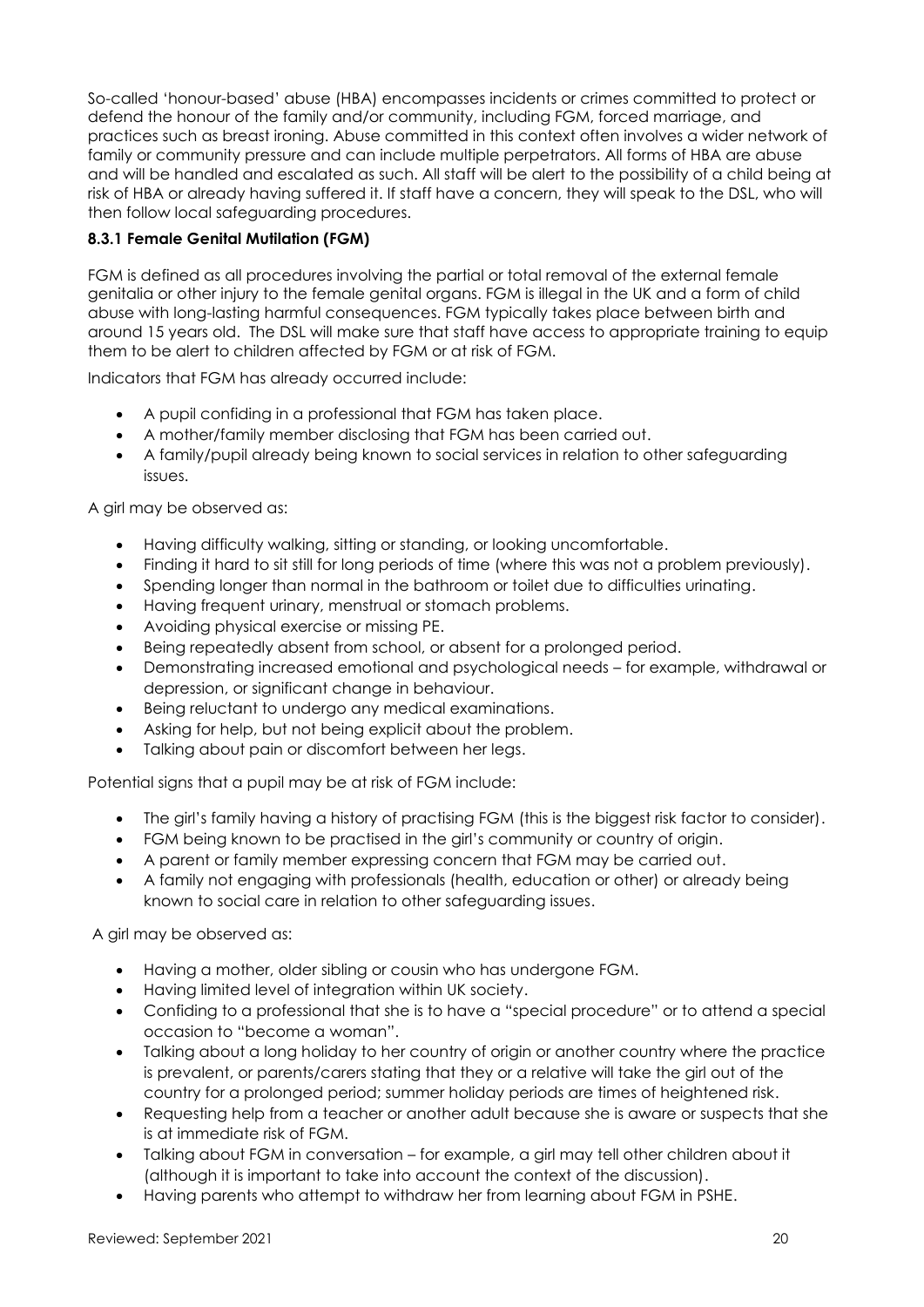- Being unexpectedly absent from school.
- Having sections missing from her 'red book' (child health record) and/or attending a travel clinic or equivalent for vaccinations/anti-malarial medication.

The above indicators and risk factors are not intended to be exhaustive.

If staff are worried about someone who is at risk of FGM or who has been a victim of FGM, they are required to share this information with the Local Authority Children's Social Care and/or the Police. The school's procedures relating to managing cases of FGM and protecting pupils will reflect multiagency working arrangements. As outlined in Section 5B of the Female Genital Mutilation Act 2003 (as inserted by section 74 of the Serious Crime Act 2015), teachers are **legally required** to report to the police any discovery, whether through disclosure by the victim or visual evidence, of FGM on a pupil under the age of 18. Teachers failing to report such cases may face disciplinary action. Teachers will not examine pupils, and so it is rare that they will see any visual evidence, but they must personally report to the police where an act of FGM appears to have been carried out. Unless the teacher has a good reason not to, they should also consider and discuss any such case with the DSL and involve Children's Social Care as appropriate. This does not apply to any suspected or at-risk cases, nor if the individual is over the age of 18. In such cases, the DSL will follow local safeguarding procedures.

More information on these issues is contained in Annex B of Keeping Children Safe in Education (2021) and Chapters 2.2.10, 2.2.11 and 2.2.12 of the Rotherham Safeguarding Children Partnership (RSCP) Child protection online procedures: [www.rotherhamscb.proceduresonline.com](http://www.rotherhamscb.proceduresonline.com/)

#### **8.3.2 Forced marriage**

Forcing a person into marriage is a crime and is a form of HBA. A forced marriage is one entered into without the full and free consent of one or both parties and where violence, threats, or any other form of coercion is used to cause a person to enter into a marriage. Threats can be physical or emotional and psychological. A lack of full and free consent can be where a person does not consent or where they cannot consent, e.g. due to some forms of SEND.

Staff will receive training around forced marriage and the presenting symptoms. The Academy is aware of the 'one chance' rule, i.e. we may only have one chance to speak to the potential victim and only one chance to save them. If a member of staff suspects that a pupil is being forced into marriage, they will speak to the child about their concerns in a secure and private place. They will then report this to the DSL. The DSL will:

- Speak to the pupil about the concerns in a secure and private place.
- Activate the local safeguarding procedures and refer the case to the local authority's designated officer.
- Seek advice from the Forced Marriage Unit on 020 7008 0151 or [fmu@fco.gov.uk](mailto:fmu@fco.gov.uk)

All staff will be alert to the indicators that a pupil is at risk of, or has undergone, forced marriage, including, but not limited to, the child:

- Becoming anxious, depressed and emotionally withdrawn with low self-esteem.
- Showing signs of mental health disorders and behaviours such as self-harm or anorexia.
- Displaying a sudden decline in their educational performance, aspirations or motivation.
- Regularly being absent from school.
- Displaying a decline in punctuality.
- An obvious family history of older siblings leaving education early and marrying early.

### 8.4 PREVENTING RADICALISATION

The Academy has due regard to the Prevent Duty Guidance 2015, under Section 26 of the Counter-Terrorism and Security Act 2015, which aims to protect children and young people from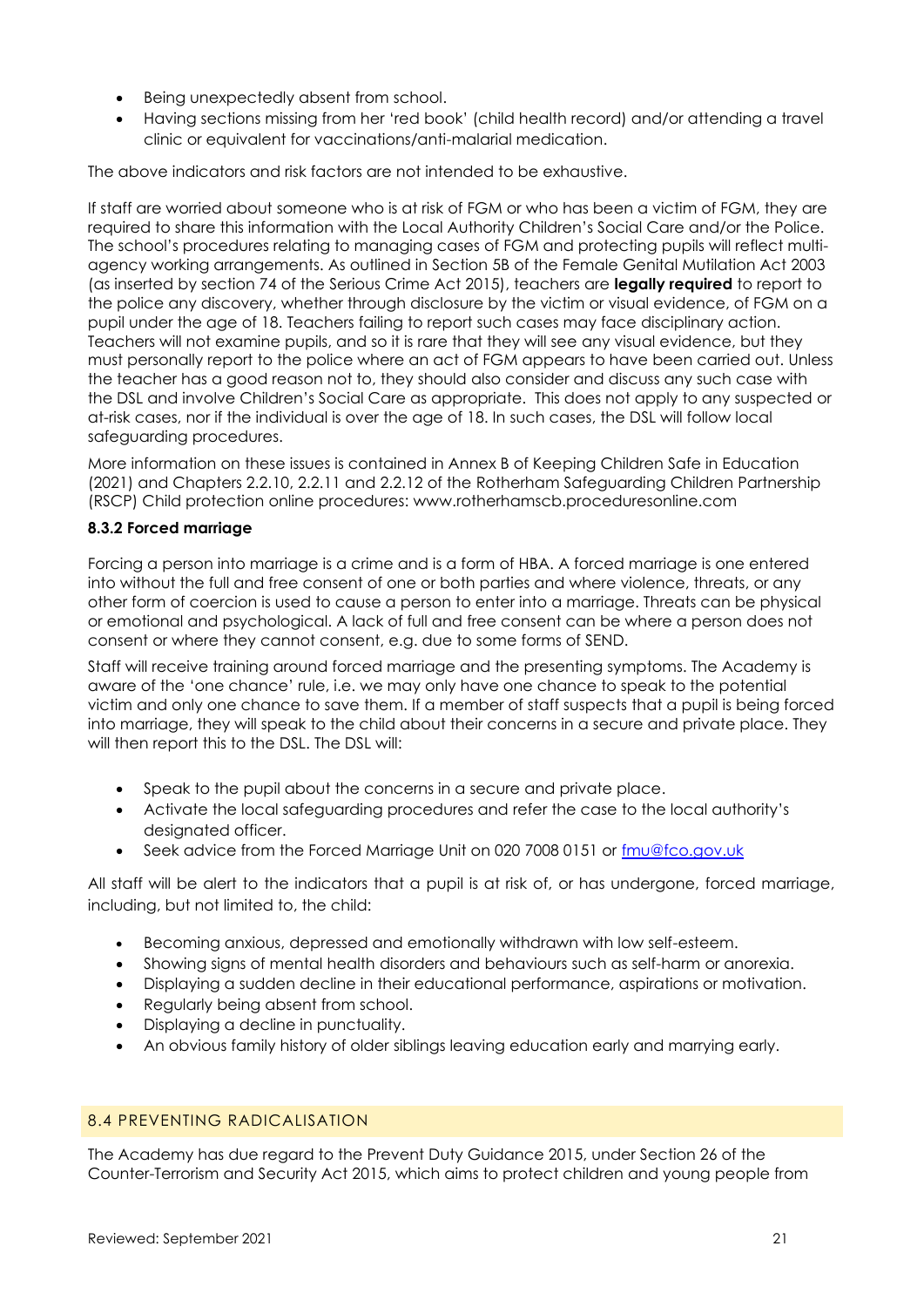being drawn into extremism and terrorism. This forms part of the Academy's wider safeguarding obligations.

The Academy understands the following definitions:

- **Extremism** refers to the vocal or active opposition to fundamental British values, including democracy, the rule of law, individual liberty, and the mutual respect and tolerance of different faiths and beliefs. Extremism also includes calling for the death of members of the armed forces.
- **Radicalisation** refers to the process by which a person comes to support terrorism and extremist ideologies associated with terrorist groups.
- **Terrorism** refers to an action that endangers or causes serious violence to a person or people, serious damage to property, or seriously interferes with or disrupts an electronic system. The use or threat of these actions must be designed to influence the government or intimidate the public, and be made for the purpose of advancing a political, religious or ideological cause.

Schools have a duty to protection and prevent children from being drawn into terrorism and radicalisation. The DSL will undertake Prevent awareness training and make sure that staff have access to appropriate training to equip them to identify children at risk. We will assess the risk of children in our school being drawn into terrorism. This assessment will be based on an understanding of the potential risk in our local area, in collaboration with our local safeguarding partners and local police force.

The Academy will ensure that they engage with parents and families, as they are in a key position to spot signs of radicalisation. In doing so, the school will assist and advise family members who raise concerns and provide information for support mechanisms. Any concerns over radicalisation will be discussed with the child's parents, unless the Academy has reason to believe that the child would be placed at risk as a result.

In the Academy we use age-appropriate curriculum to ensure that children and young people understand how people with extreme views share these with others, especially using the internet. We are committed to ensuring that our pupils are offered a broad and balanced curriculum that aims to prepare them for life in modern Britain; this can be evidenced in both the RSHE curriculum and the tutor time programme. Teaching the school's core values alongside the fundamental British Values supports quality teaching and learning, whilst making a positive contribution to the development of a fair, just and civil society.

We will ensure that suitable internet filtering is in place, and equip our pupils to stay safe online at school and at home. This is evidenced in our E-Safety policy on the website.

There is no single way of identifying an individual who is likely to be susceptible to an extremist ideology. Radicalisation can occur quickly or over a long period. Staff will be alert to changes in children's behaviour. The government website Educate Against Hate and charity NSPCC say that signs that a pupil is being radicalised can include:

- Refusal to engage with, or becoming abusive to, peers who are different from themselves Becoming susceptible to conspiracy theories and feelings of persecution.
- Changes in friendship groups and appearance.
- Rejecting activities they used to enjoy.
- Converting to a new religion.
- Isolating themselves from family and friends.
- Talking as if from a scripted speech.
- An unwillingness or inability to discuss their views A sudden disrespectful attitude towards others.
- Increased levels of anger.
- Increased secretiveness, especially around internet use.
- Expressions of sympathy for extremist ideologies and groups, or justification of their actions.
- Accessing extremist material online, including on Facebook or Twitter.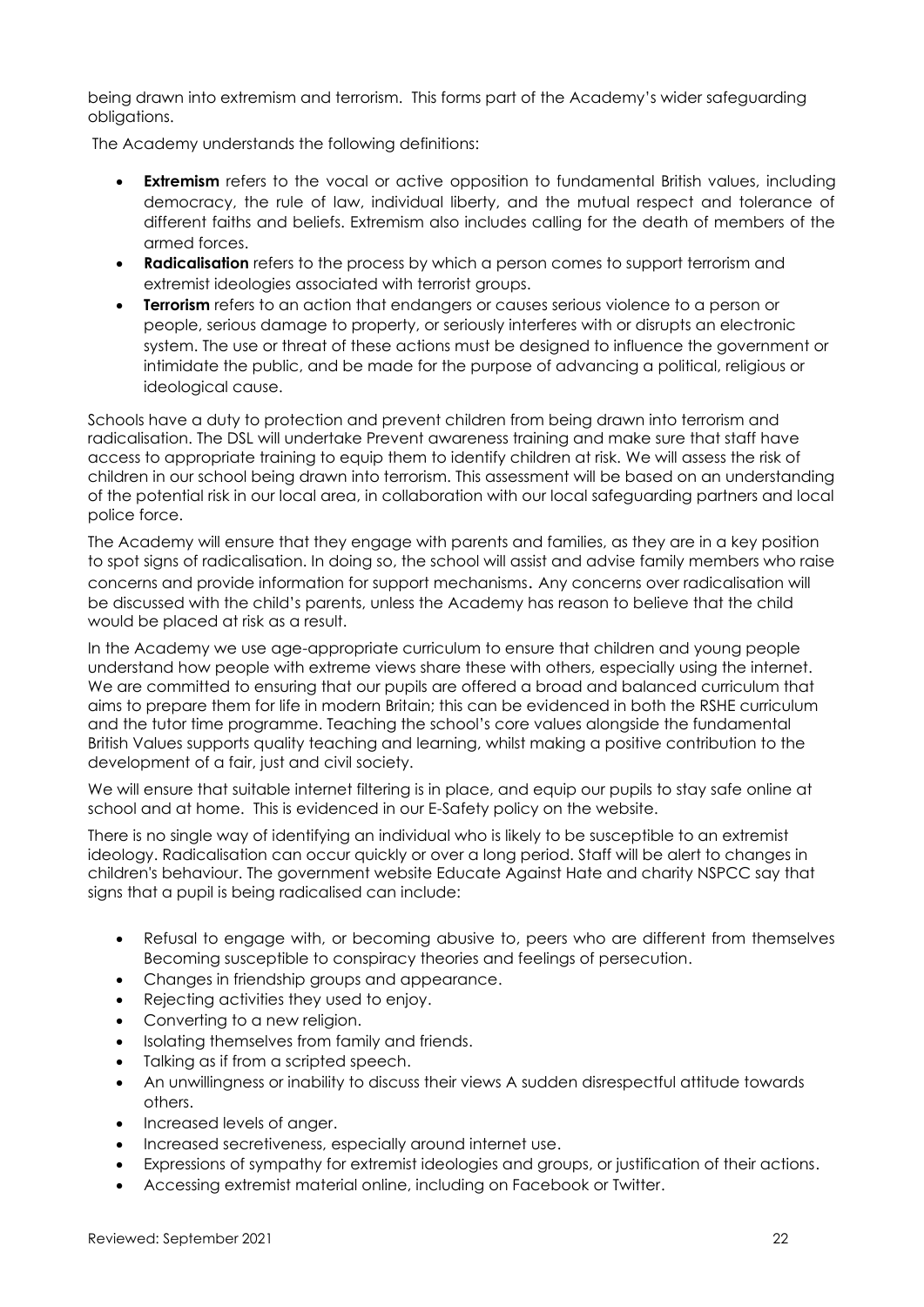- Possessing extremist literature.
- Being in contact with extremist recruiters and joining, or seeking to join, extremist organisations.

Children who are at risk of radicalisation may have low self-esteem, or be victims of bullying or discrimination. It is important to note that these signs can also be part of normal teenage behaviour; staff should have confidence in their instincts and seek advice if something feels wrong. If staff are concerned about a child, they should speak to the DSL to agree a course of action. If the DSL or DDSL is not available then the staff member should speak to a member of SLT or seek advice from the Local Authority Children's Social Care, including making a referral if necessary. Ordinarily, the DSL will discuss with Children's social care the need for a referral to Channel, the government's programme for identifying and supporting individuals at risk of being drawn into terrorism.

The Department for Education also has a dedicated telephone helpline, 020 7340 7264, which school staff and governors can call to raise concerns about extremism with respect to a pupil. Schools can also email [counter.extremism@education.gov.uk.](mailto:counter.extremism@education.gov.uk) 

In an emergency, the DSL or another member of staff should can 999 or the confidential antiterrorist hotline on 0800 789 321 if they:

- Think someone is in immediate danger.
- Think someone may be planning to travel to join an extremist group.
- See or hear something that may be terrorist-related.

More information on Prevent and Channel is contained in Annex B of Keeping Children Safe in Education (2021)and Chapter 2.1.7 of the Rotherham LSCP child protection online procedures: [www.rotherhamscb.proceduresonline.com](http://www.rotherhamscb.proceduresonline.com/)

### 8.5 PEER ON PEER ABUSE

The Academy recognises that children can abuse other children and takes a zero tolerance approach to all forms of abuse, including peer-on-peer abuse. Peer-on-peer abuse is defined as abuse between children and therefore occurs where everyone directly involved is under the age of 18. Peer on peer abuse therefore occurs when a young person is exploited, bullied and / or harmed by a peer, or a group of their peers who are the same or similar age; 'peer-on-peer' abuse can relate to various forms of abuse (not just sexual abuse and exploitation), and crucially it does not capture the fact that the behaviour in question is harmful to the child perpetrator as well as the victim. Peer-on-peer abuse can occur between children of any age and gender, both inside and outside of school, as well as online. At the Academy, we believe that all children have a right to attend school and learn in a safe environment. Children should be free from harm by adults in the school and other children. All staff in the Academy are aware that safeguarding issues can manifest themselves via peer-on-peer abuse which is likely to include one or more of the following elements:

- Bullying, including online/cyber bullying and prejudice-based or discriminatory bullying.
- Physical abuse such as hitting, kicking, shaking, biting, hair pulling, or otherwise causing physical harm. This may also include an online element which facilitates, threatens and/or encourages physical abuse.
- Sexual violence such as rape, assault by penetration and sexual assault. This may include an online element which facilitates, threatens and/or encourages sexual violence; – the Academy will follow guidance in Part 5 of Keeping Children Safe in Education (2021) on how to manage reports of child-on-child sexual violence and sexual harassment (see below).
- Sexual harassment, such as sexual comments, remarks, jokes and including online sexual harassment which may be standalone or part of a broader pattern of abuse; – the Academy will follow guidance in Part 5 of Keeping Children Safe in Education (2021) on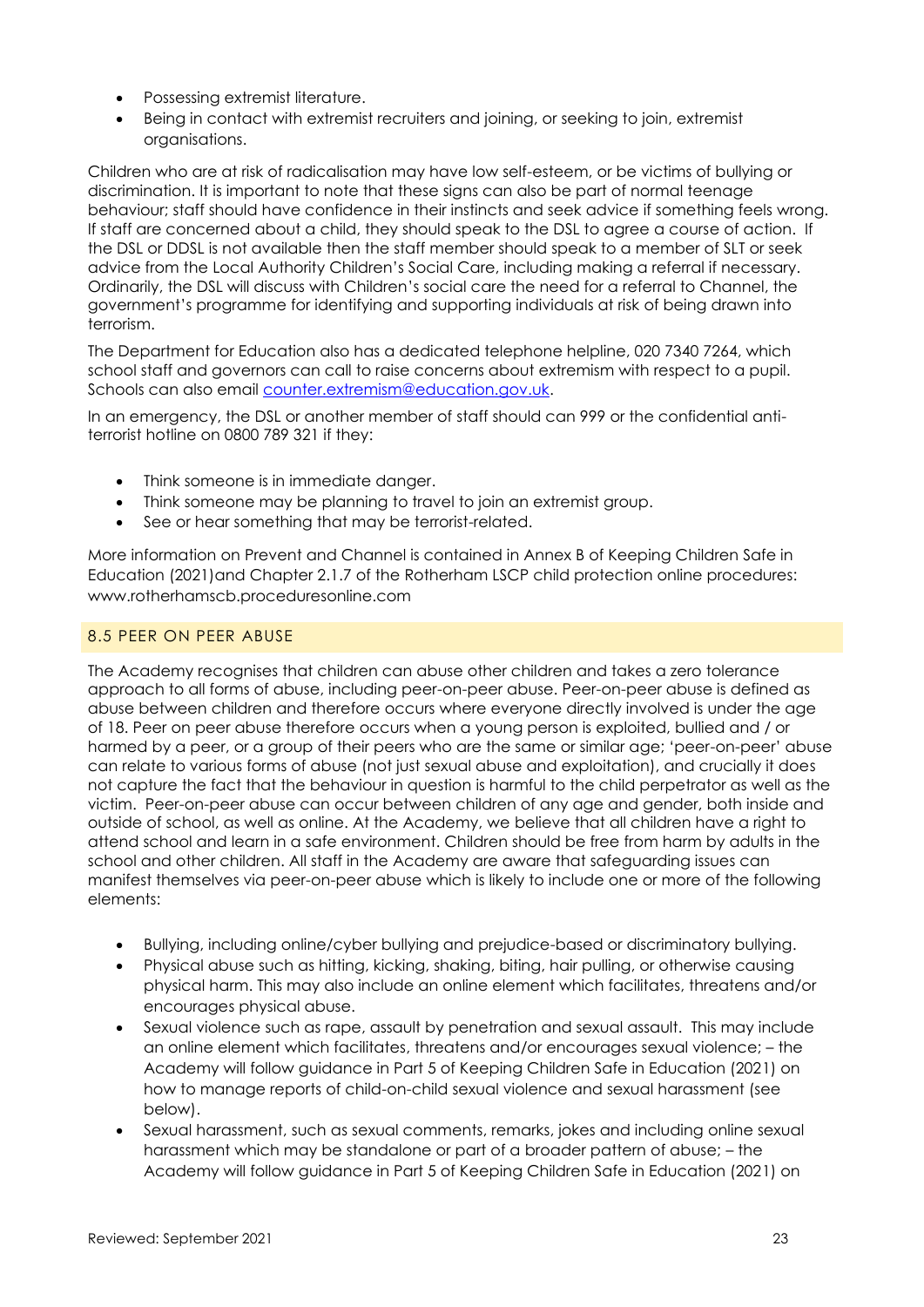how to manage reports of child-on-child sexual violence and sexual harassment (see below).

- Causing someone to engage in sexual activity without consent, such as forcing someone to strip, touch themselves sexually or to engage in sexual activity with a third party.
- Upskirting which typically involves taking a picture under a person's clothing without them knowing, with the intention of viewing their genitals or buttocks to obtain sexual gratification, or cause the victim humiliation, distress or alarm.
- Sexting, also known as the consensual and non-consensual sharing of nude and semi-nude images and/or videos (Further guidance is provided by the UK Council for Child Internet Safety (UKCCIS) published in 2020: 'Sharing nudes and semi-nudes: advice for education settings working with children and young people).
- Initiation (sometimes referred to as 'hazing') type violence and rituals/gang activity; this can include activities involving harassment, abuse or humiliation used as a way of initiating a person into a group, and may also include an online element.
- Forcing someone to use drugs or alcohol.
- Abuse within intimate personal relationships between peers.

All staff in the Academy are clear about the action to take where concerns about peer-on-peer abuse arise, including speaking to the DSL. All staff understand their role in preventing peer-on-peer abuse and responding where they believe a child is at risk from it; this will include always reassuring victims that they are being taken seriously, that they have done the right thing in reporting it, that there is no reason for them to feel ashamed, that they will be supported and kept safe. Children are made aware of how to raise concerns or make a report and how any such report will be handled. This includes the process for reporting concerns about friends or peers.

All staff are aware that students of any age and sex are capable of abusing their peers, understand the importance of challenging inappropriate behaviour and will never tolerate abuse as "banter" or "part of growing up". We recognise that some students will sometimes negatively affect the learning and wellbeing of others and their behaviour will be dealt with under the Academy Anti-Bullying and Behaviour for Learning Policies, alongside Safeguarding procedures. The Academy undertakes to provide support for victims of peer-on-peer abuse and apply sanctions as appropriate in respect of perpetrators, which may include statutory agencies such as the police and/or social care, but will also seek to understand reasons for the perpetrator's behaviour and consider supportive interventions. Staff are aware that there is often a gendered nature to peer-on-peer abuse; females may be more affected by sexualised or aggressive touching or grabbing while males may by more affected by initiation or hazing type violence.

All staff are additionally aware of the heightened vulnerability of pupils with SEND. Staff will not assume that possible indicators of abuse relate to the pupil's SEND and will always explore indicators further. Likewise, staff are aware of the heightened vulnerability of LGBTQ+ children. In some cases, children who are perceived to be LGBTQ+, regardless of whether they are LGBTQ+, can be just as vulnerable to abuse as LGBTQ+ children. The school's response to sexual violence and sexual harassment between pupils of the same sex will be equally as robust as it is for incidents between children of the opposite sex. The Academy is aware that evidence suggests children with SEND and/or identifying as LGBTQ+ are more likely to be abused or targeted by their peers.

Staff will be particularly mindful of the mantra 'it could happen here' and be aware that victims of peer-on-peer abuse may not always make a direct report. It is therefore important to be vigilant to the following, and report to the DSL if:

- A child shows signs or act in ways they hope adults will notice and react to.
- A friend makes a report.
- A member of staff overhears a conversation.
- A child's behaviour might be indicative that something is wrong.
- A child is harming a peer, this could also be a sign that the child is being abused themselves.

### **8.5.1 Sexual Violence and Sexual Harassment**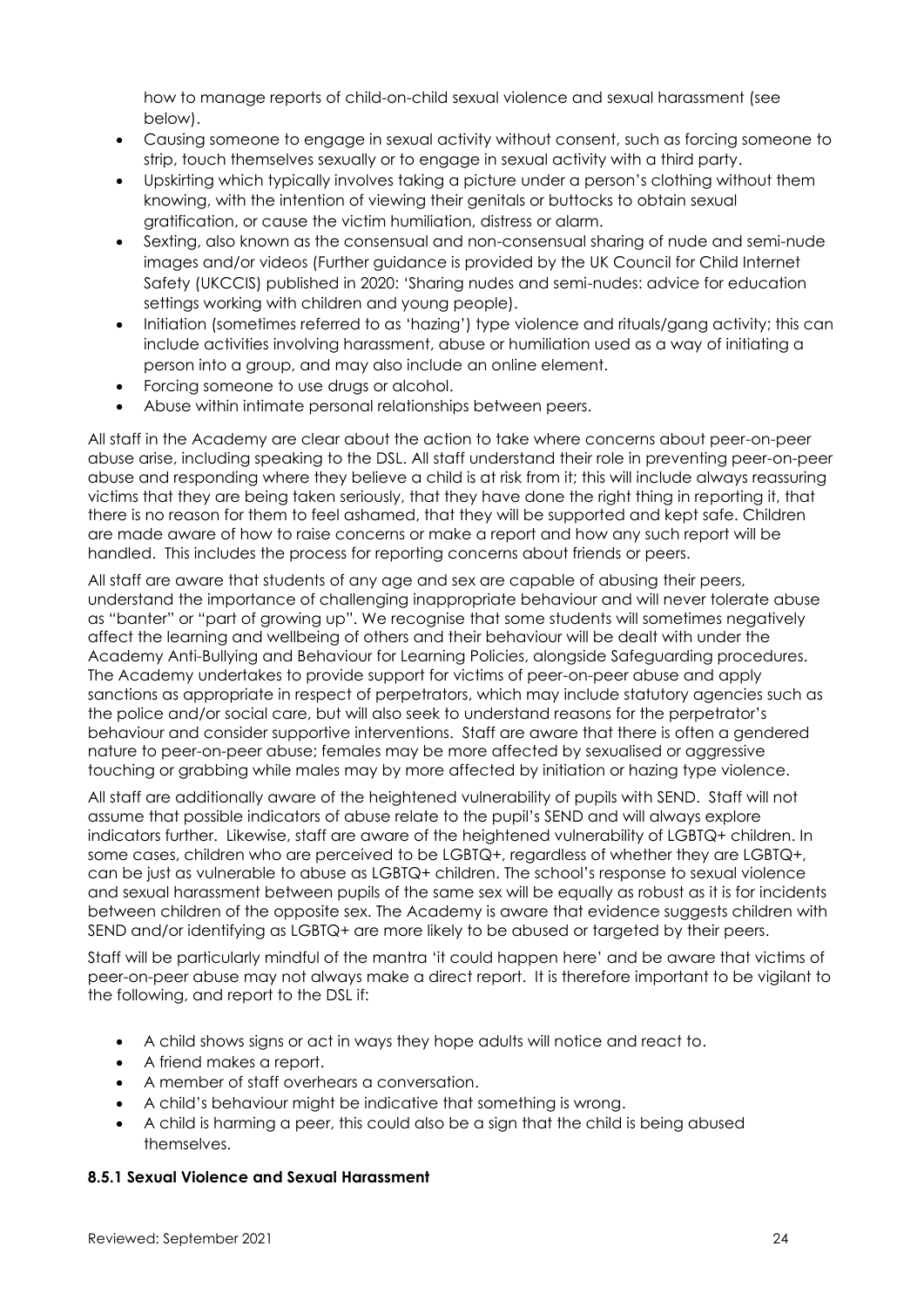Sexual violence and sexual harassment can occur between two children of any age and sex, or through a group of children sexually assaulting or sexually harassing a single child or group of children. Sexual violence and sexual harassment can take place online and offline, be both physical and verbal, and are likely to take place on a continuum; they may co-exist and overlap. Children who are victims of sexual violence and sexual harassment will likely find the experience stressful and distressing and the experience is likely to adversely affect their mental health and educational attainment. Sexual violence and sexual harassment are never acceptable. The Academy takes all incidents of peer-on-peer abuse including sexual violence and sexual harassment seriously and ensures victims are taken seriously and offered appropriate support. The Academy ensures staff are aware of the gendered nature of peer-on-peer abuse, particularly in respect of sexual violence and sexual harassment, and that girls are more likely to be victims while recognising that other groups of vulnerable children are also potentially more at risk, including children with SEND and those identifying as, or perceived as being LGBT. The Academy is clear on the following points:

- Sexual violence and sexual harassment are not acceptable, will never be tolerated and are not an inevitable part of growing up.
- Sexual violence or sexual harassment can never be dismissed as "banter", "part of growing up", "just having a laugh" or "boys being boys".
- Behaviours such as grabbing bottoms, breasts and genitalia, flicking bras and lifting up skirts will always be challenged and potentially treated as a criminal matter.
- Dismissing or tolerating any of the above behaviour's risks normalising them and could make an individual complicit in a crime.

### *8.5.1.1 Sexual Violence*

The Academy understands that **Consent** is about having the freedom and capacity to choose to engage in sexual activity. Consent to sexual activity may be given to one sort of sexual activity but not another, e.g.to vaginal but not anal sex or penetration with conditions, such as wearing a condom. Consent can be withdrawn at any time during sexual activity and each time activity occurs. Someone consents to vaginal, anal or oral penetration only if they agree by choice to that activity and have the freedom and capacity to make that choice. Children under the age of 13 can never consent to any sexual activity. The age of consent is 16.

Sexual violence refers to offences under the Sexual Offences Act 2003 as described below:

- **Rape:** A person (A) commits an offence of rape if: they intentionally penetrate the vagina, anus or mouth of another person (B) with their penis, B does not consent to the penetration and A does not reasonably believe that B consents.
- **Assault by Penetration**: A person (A) commits an offence if: they intentionally penetrate the vagina or anus of another person (B) with a part of their body or anything else, the penetration is sexual, B does not consent to the penetration and A does not reasonably believe that B consents.
- **Sexual Assault:** A person (A) commits an offence of sexual assault if: they intentionally touch another person (B), the touching is sexual, B does not consent to the touching and A does not reasonably believe that B consents.
- **Causing someone to engage in sexual activity without consent**: A person (A) commits an offence if they intentionally cause another person (B) to engage in an activity, the activity is sexual, B does not consent to engaging in the activity, and A does not reasonably believe that B consents. This could include forcing someone to strip, touch themselves sexually, or to engage in sexual activity with a third party.

### *8.5.1.2 Sexual Harassment*

Sexual harassment refers to 'unwanted conduct of a sexual nature' which can occur online and offline, inside or outside of school. In the context of peer-on-peer abuse, this policy refers to child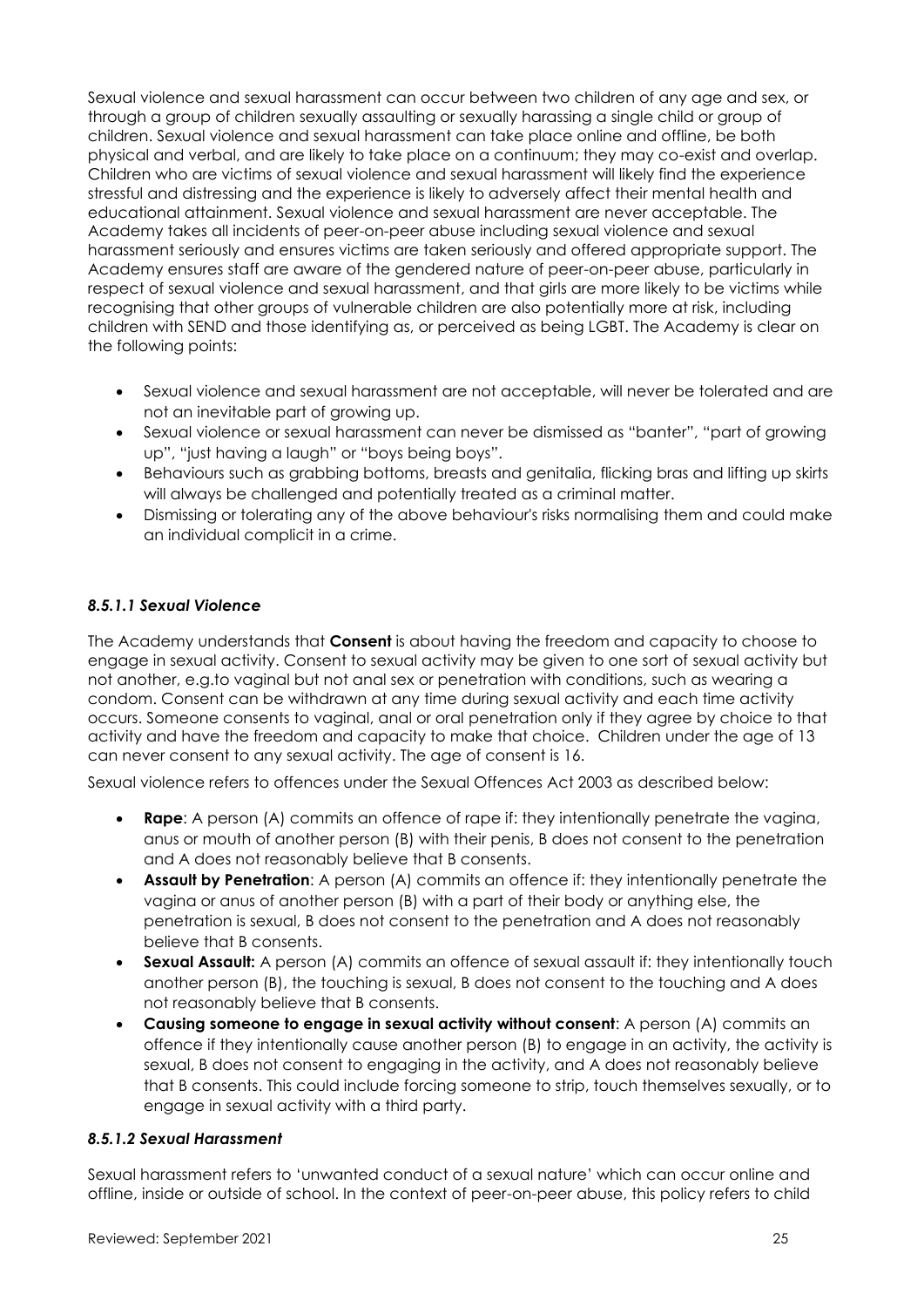sexual harassment. Sexual harassment is likely to: violate a child's dignity, and/or make them feel intimidated, degraded or humiliated and/or create a hostile, offensive or sexualised environment. If left unchallenged, sexual harassment can create an atmosphere that normalises inappropriate behaviour and may lead to sexual violence.

Sexual harassment can include, but is not limited to:

- Sexual comments, such as: telling sexual stories, making lewd comments, making sexual remarks about clothes and appearance and calling someone sexualised names.
- Sexual "jokes" or taunting.
- Physical behaviour, such as: deliberately brushing against someone, interfering with someone's clothes (such as pulling down trousers, flicking bras and lifting up skirts), grabbing bottoms, breasts and genitalia, and displaying pictures, photos or drawings of a sexual nature. (the Academy will always consider whether these cross a line into sexual violence by talking to and carefully considering the experience of the victim)
- Online sexual harassment. This may be standalone, or part of a wider pattern of sexual harassment and/or sexual violence which may include consensual and non-consensual sharing of nude and semi-nude images and/or videos; sharing unwanted explicit content; sexualised online bullying; unwanted sexual comments and messages, including, on social media; sexual exploitation; coercion and threats; and upskirting.

### *8.5.1.3 Upskirting*

Anyone of any gender or age, including children and adults, can be a victim of 'upskirting'. The Voyeurism (Offences) Act (commonly known as the Upskirting Act) came into force on 12 April 2019 and made 'upskirting' a criminal offence. 'Upskirting' is where someone operates equipment to record an image or take a picture under a person's clothing (not necessarily a skirt) without their permission and/or knowledge, with the intention of viewing their genitals or buttocks (whether exposed or covered with underwear) to obtain sexual gratification, or cause the victim humiliation, distress or alarm. Upskirting is not tolerated by the Academy and any incidents must be reported to the DSL who will then decide on an appropriate course of action.

### *8.5.1.4 Response to Reports of Sexual Violence and Sexual Harassment*

In the first instance, staff receiving a report from a child will reassure the child that they have done the right thing and will be taken seriously, be supportive and respectful, listen carefully in a nonjudgemental manner and ask open questions but not promise confidentiality. Notes should be made in an appropriate, factual fashion but in a way which does not interfere with the child's narrative. Where the concern includes an online element, due regard should be made to the searching, screening and confiscation advice (for schools) and UKCCIS advice (for schools and colleges). This is important in ensuring that unless it is unavoidable (in which case guidance in these documents should be followed), staff must not view or forward illegal images of a child (see separate section below). Ideally, two members of staff should be present while the report is being made including the DSL. If this is not possible, the DSL must be informed as soon as practically possible. The DSL will then formulate a risk assessment in response to a report of sexual violence, and on a case-by-case basis for sexual harassment to ensure adequate measures are in place to keep all children safe at the Academy, taking into account:

- the victim, especially their protection and support;
- the alleged perpetrator, including any support needs (KCSiE2021 states that disciplinary action and providing appropriate support are not mutually exclusive actions and should occur at the same time if necessary;) and
- all the other children (and, if appropriate, adult students and staff) at the Academy, especially any actions that are appropriate to protect them.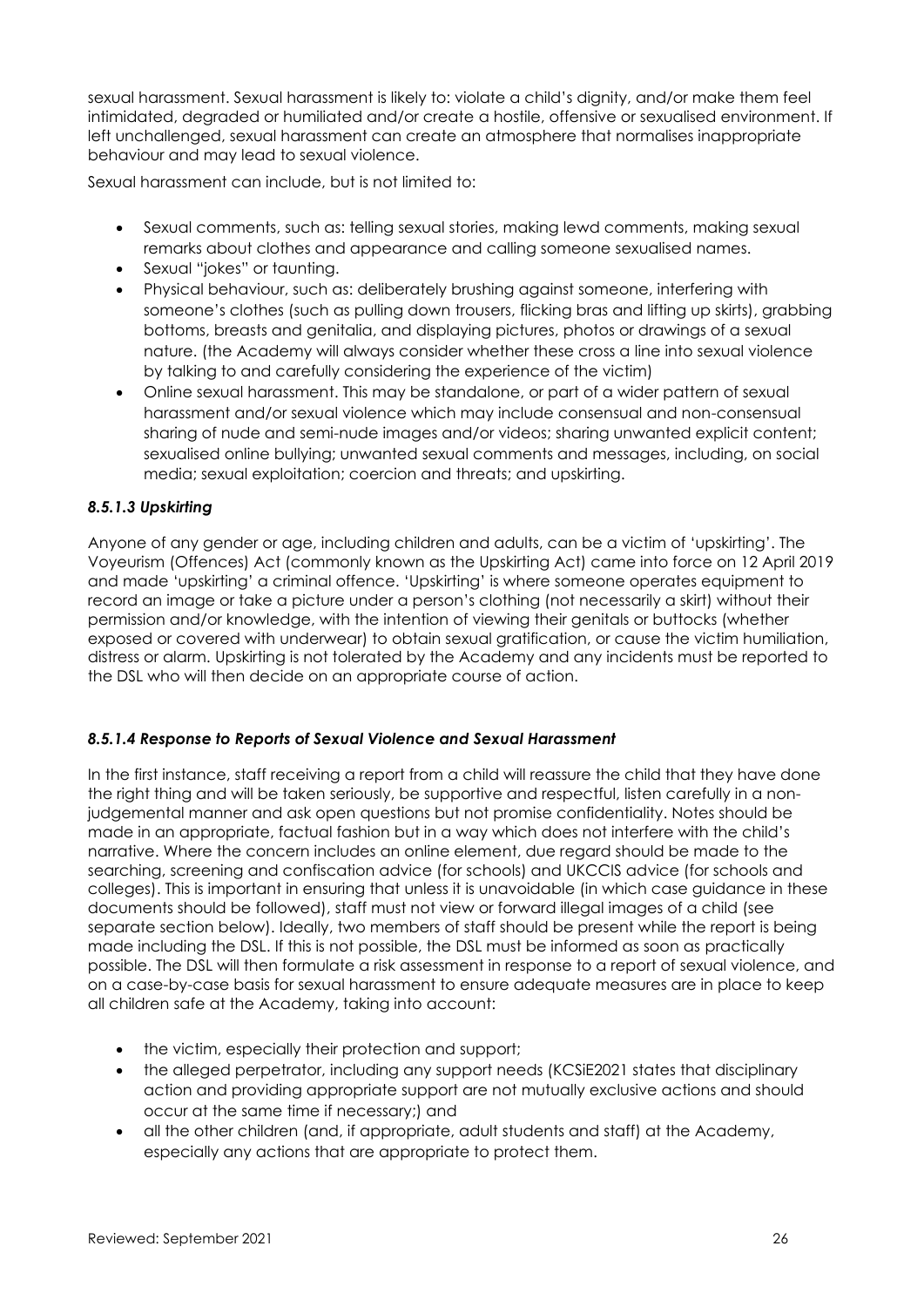The DSL will at all times follow guidance outlined in Part 5 of Keeping Children Safe in Education (2021) by considering the wishes of the victim, the nature of the alleged incident, including whether it constitutes a crime, is a one-off incident or a sustained pattern of abuse and the development stage, ages of and any power imbalances between the children, taking into account any vulnerabilities such as disability or learning need. The DSL will then consider further actions, which might include one or more of the following scenarios:

- Internally managed.
- Early Help.
- Referral to social care.
- Reporting to the police (alongside referral to social care).
- Referral to the Children and Adolescent Mental Health Services (CAMHS).

Throughout the process, the Academy will liaise with all parties involved to adequately support both the victim and perpetrator, including assessing the proportionality of the response.

#### **8.5.2 The consensual and non-consensual sharing of nude and semi-nude images and/or videos (known colloquially as sexting)**

The consensual and non-consensual sharing of nude and semi-nude images and/or videos is defined as the sharing between pupils of sexually explicit content, including indecent imagery. Indecent imagery is defined as an image which meets one or more of the following criteria:

- Nude or semi-nude sexual posing.
- A child touching themselves in a sexual way.
- Any sexual activity involving a child.
- Someone hurting a child sexually.
- Sexual activity that involves animals.

The Academy ensures that staff are aware to treat the sharing of nude and semi-nude images and/or videos as a safeguarding concern. Staff receive appropriate training regarding child sexual development and will understand the difference between sexual behaviour that is considered normal and expected for the age of the pupil, and sexual behaviour that is inappropriate and harmful. Staff will receive appropriate training around how to deal with instances of sexting in the school community, including understanding motivations, assessing risks posed to children depicted in the images, and how and when to report instances of sexting.

Staff will be aware that creating, possessing, and distributing indecent imagery of children is a criminal offence, regardless of whether the imagery is created, possessed, and distributed by the individual depicted; however, staff will ensure that children are not unnecessarily criminalised.

Where a member of staff becomes aware of an incidence of sexting that involves indecent images of a child, they will refer this to the DSL as soon as possible. Where a child confides in a staff member about the circulation of indecent imagery, depicting them or someone else, the staff member will:

- Refrain from viewing, copy, printing, sharing, storing or saving the imagery.
- Not delete the imagery or ask the child to delete it.
- Not ask the child to disclose information about the imagery (this is the DSL's responsibility).
- Not share information about the incident with others members of staff, children, parents or carers.
- Tell the DSL immediately if they accidentally view an indecent image and seek support.
- Explain to the child that the incident will need to be reported.
- Respond positively to the child without blaming or shaming anyone involved, and reassuring them that they can receive support from the DSL.
- Report the incident to the DSL.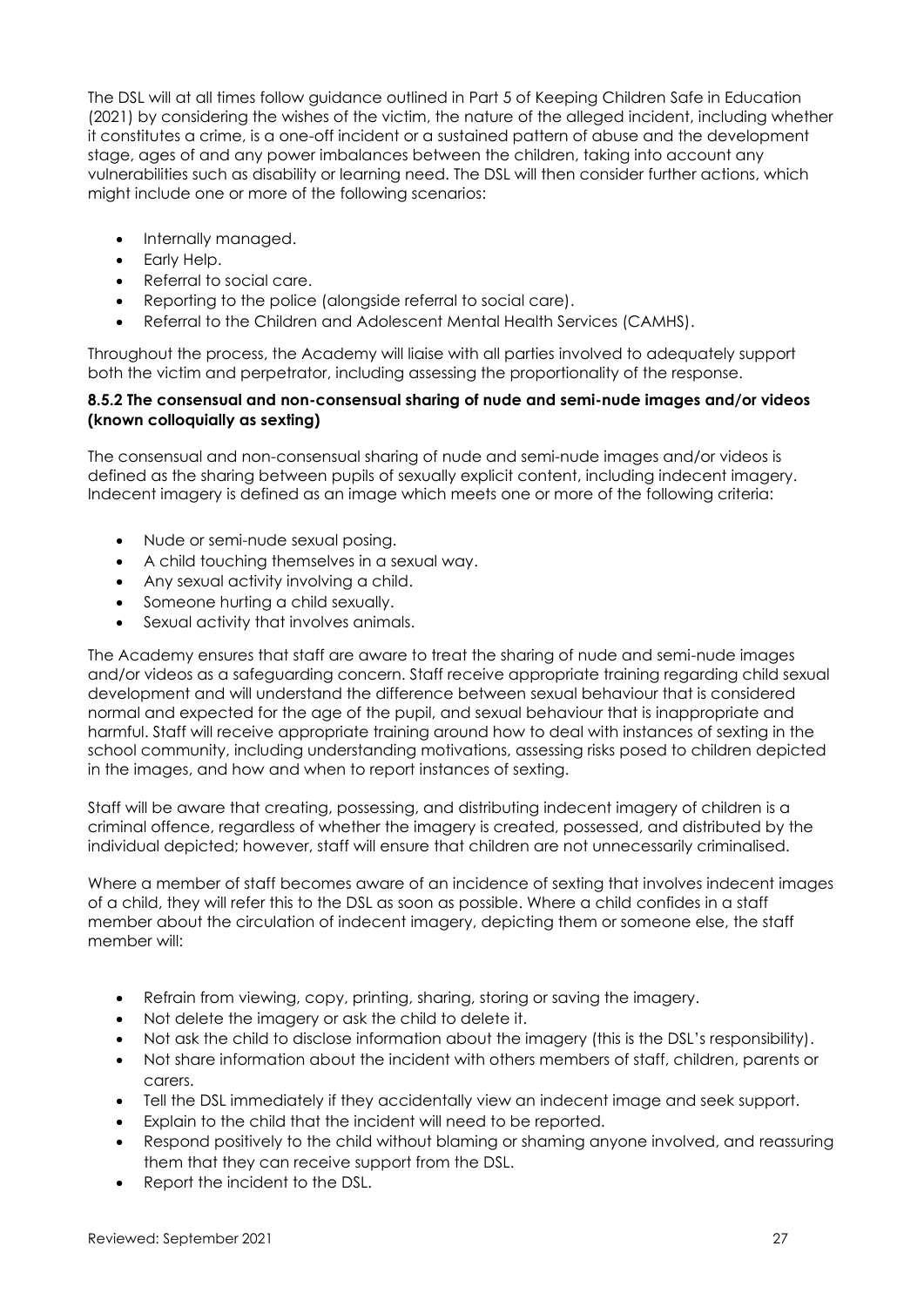The DSL will attempt to understand what the image contains **without viewing it** and the context surrounding its creation and distribution – they will categorise the incident into one of two categories:

- **Aggravated:** incidents which involve additional or abusive elements beyond the creation and distribution of indecent images of children, including where there is an adult involved, where there is an intent to harm the child depicted, or where the images are used recklessly.
- **Experimental:** incidents involving the creation and distribution of indecent images of children where there is no adult involvement or apparent intent to cause harm or embarrassment to the pupil.

Where it is necessary to view the imagery, e.g. if this is the only way to make a decision about whether to inform other agencies, the DSL should:

- Discuss this decision with the Principal or member of the SLT.
- Ensure the image is, where possible, viewed by someone of the same sex as the individual depicted.
- Ensure viewing takes place on school premises and with another member of staff present in the room – this staff member does not need to view the imagery.
- Record how and why the decision was made to view the imagery in accordance with the Records Management Policy.

Where the incident is categorised as 'aggravated', the situation will be managed in line with the Academy's safeguarding procedures including referral to the police and/or children's social care. This might include:

- The incident involved an adult.
- There is reason to believe that a child has been coerced, blackmailed or groomed
- If there are concerns about their capacity to consent (for example due to special educational needs).
- What the DSL knows about the images or videos suggest the content depicts sexual acts which are unusual for the child's developmental stage, or are violent.
- The imagery involved sexual acts and any child in the images or videos is under 13.
- The DSL has reason to believe a child is at immediate risk of harm owing to the sharing of nudes or semi-nudes, for example if the child is presenting as suicidal or self-harming.

Where the incident is categorised as 'experimental', the children involved are supported to understand the implications of sharing indecent imagery and to move forward from the incident. Where there is reason to believe that indecent imagery being circulated will cause harm to a child, the DSL escalates the incident to the Local Authority Children's Social Care. Where indecent imagery of a child has been shared publicly, the DSL will work with the child to report imagery to sites on which it has been shared and will reassure them of the support available.

The DSL will also make decisions about whether there is a need to contact another school, college, setting or individual and whether to contact the parents/carers of the child/children involved.

All incidents of sharing of nudes and semi-nudes, and the decisions made in responding to them, will be recorded in accordance with the Academy's recording procedures, including decisions made in responding to them.

### **8.5.3 A Preventative Approach**

In order to prevent peer-on-peer abuse and address the wider societal factors that can influence behaviour, the Academy will educate students about abuse, its forms and the importance of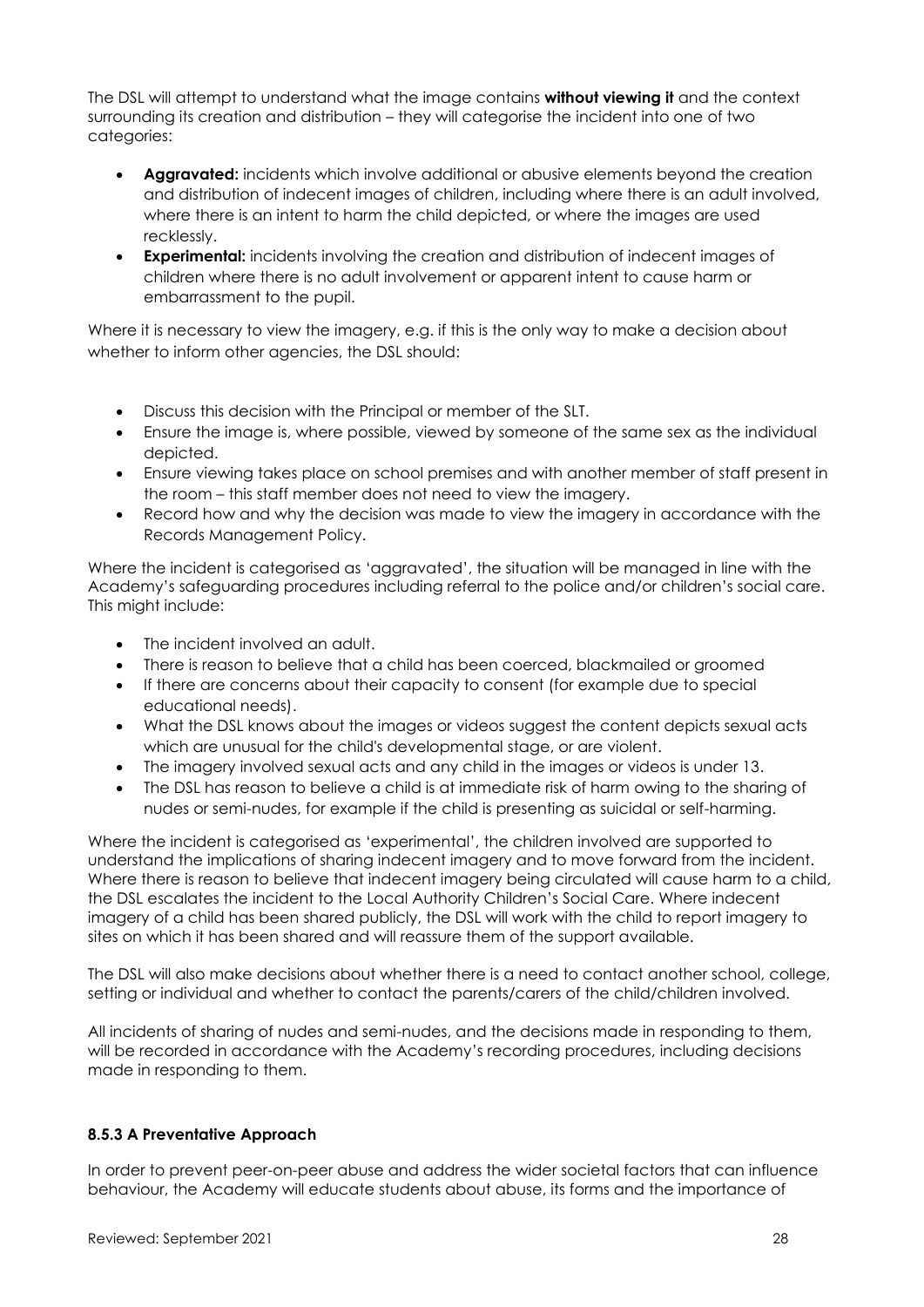discussing any concerns and respecting others through the curriculum, assemblies and Lifeskills/PSHE lessons. The Academy will also ensure that students are taught about safeguarding, including online safety, as part of a broad and balanced curriculum in Lifeskills/PSHE lessons, RHSE and group sessions. Such content will be age and stage of development specific, and tackle issues such as the following:

- Healthy relationships.
- Respectful behaviour.
- Gender roles, stereotyping and equality.
- Body confidence and self-esteem.
- Prejudiced behaviour.
- Consent.
- That sexual violence and sexual harassment is always wrong.
- Addressing cultures of sexual harassment. Students will be allowed an open forum to talk about concerns and sexual behaviour which include the sharing of nudes and semi-nudes, and how to manage request or pressures to provide or forward such images.
- They are taught how to raise concerns and make a report, including concerns about their friends or peers, and how a report will be handled.

More information on peer-on-peer abuse/sexual violence is contained in Part 5 and Annex B of Keeping Children Safe in Education (2021) and Chapter 2.1.3 of the RSCP child protection online procedures - [www.rotherhamscb.proceduresonline.com](http://www.rotherhamscb.proceduresonline.com/)

### 8.6 ONLINE SAFETY

The use of technology has become a significant component of many safeguarding and wellbeing issues. The Academy recognises the importance of safeguarding children from potentially harmful and inappropriate online material. To address this, our Academy aims to:

- Have robust processes in place to ensure the online safety of pupils, staff, volunteers and governors.
- Protect and educate the whole school community in its safe and responsible use of technology, including mobile and smart technology (which we refer to as 'mobile phones').
- Set clear guidelines for the use of mobile phones for the whole school community.
- Establish clear mechanisms to identify, intervene in and escalate any incidents or concerns, where appropriate.

Our approach to online safety is based on the following 4 categories of risk:

**Content** – exposure to illegal, harmful or inappropriate material; for example, pornography, fake news, self-harm, suicide, racist, misogynistic, anti-Semitic, radical and extremist views.

**Contact** – being subject to harmful online interaction with others; for example, peer-to-peer pressure, commercial advertising as well as adults posing as children or young people with the intention to groom or exploit them for sexual, criminal, financial or other purposes.

**Conduct** – personal online behaviour that increases the likelihood, or causes, harm; for example, making, sending and receiving explicit images (eg consensual and non-consensual sharing of nudes and semi-nudes and/or pornography), sharing other explicit images, or online bullying.

**Commerce** - risks such as online gambling, inappropriate advertising, phishing and/or financial scams

The Academy/Trust recognises that today's students are growing up in an increasingly complex world, living their lives seamlessly on and offline. This presents many positive and exciting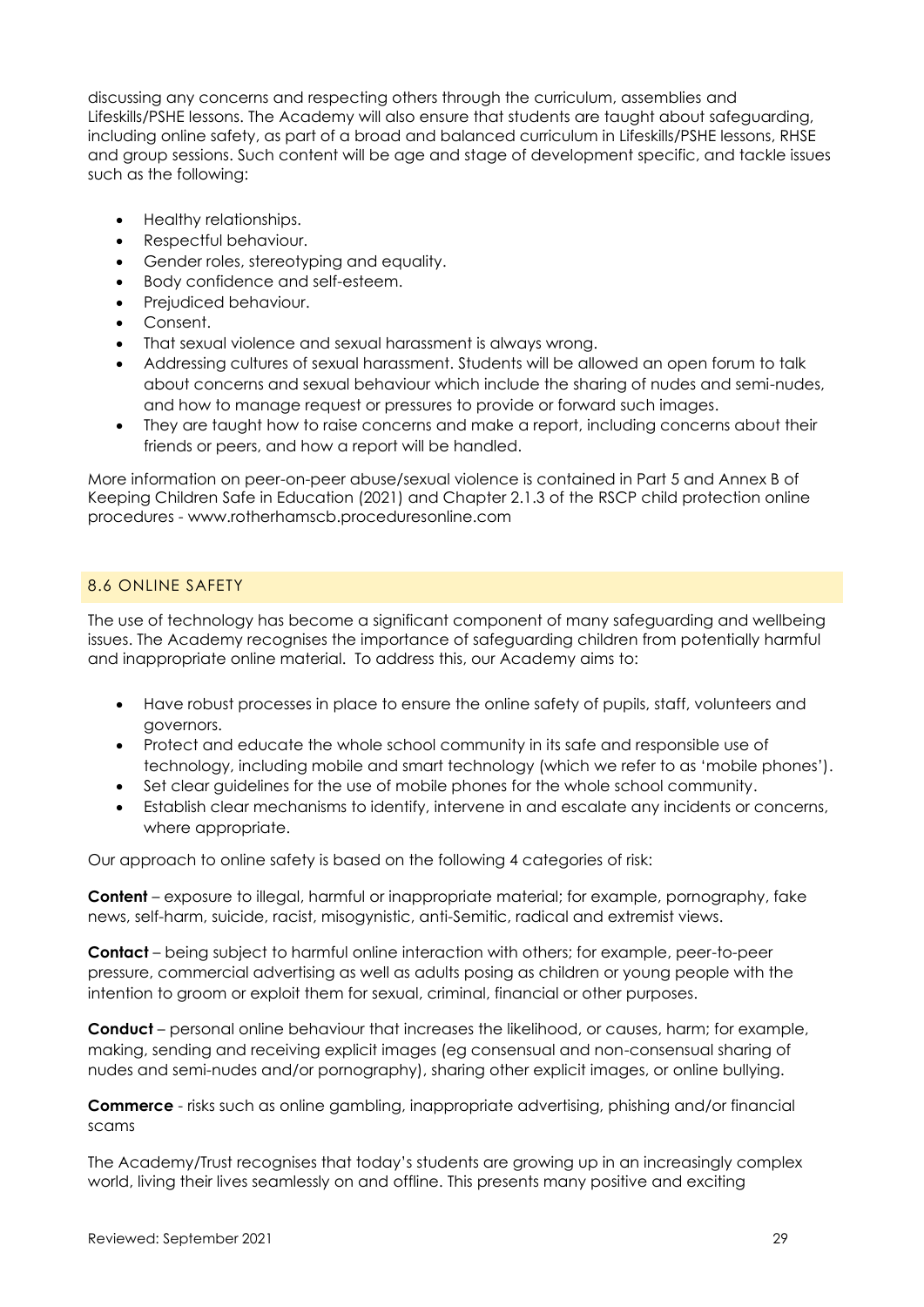opportunities, but also challenges and risks. The Academy/Trust e-safety policy and day-to-day online e-safety procedures have due regard to the most recent DFE non-statutory guidance entitled 'Teaching online safety in school' (June 2019). This helps teach our students how to stay safe online, within both new and existing school subjects (including Relationships Education, Relationships and Sex Education, Health Education, Citizenship and Computing). We teach students about the underpinning knowledge and behaviours that can help them to navigate the online world safely and confidently regardless of the device, platform or app. At our Academies, we understand the responsibility to educate our students about all online safety issues; teaching them the appropriate behaviours and critical thinking skills to enable them to remain both safe and legal when using the internet and related technologies, in and beyond the context of the classroom. This includes:

- The safe use of social media, the internet and technology.
- Keeping personal information private.
- How to recognise unacceptable behaviour online.
- How to report any incidents of cyber-bullying, ensuring pupils are encouraged to do so, including where they are a witness rather than a victim.

The Academy provides training for staff, as part of their induction, on safe internet use and online safeguarding issues including cyber-bullying and the risks of online radicalisation. This is regularly refreshed for all staff. All staff are aware of the E-Safety Policy which can be found on our website, and restrictions to using their own personal phones during the school day and will not take pictures or recordings of children on their personal phones or cameras. The Policy also outlines sanctions for staff where the Policy is not adhered to. The Academy Behaviour Policy also makes it clear that children are not permitted to use their personal phones while on the Academy site and outlines related sanctions if a child is in breach of this, or in breach of the acceptable use of the Academy's ICT systems or use of the internet. The Behaviour Policy also outlines the DfE's guidance on searching, screening and confiscation making it clear that staff have the power to search children's phones.

The Academy ensures that robust filtering and monitoring systems to limit children's exposure to the four categories of risk as outlined above from the Academy's IT systems. However, it also ensures that these systems do not cause 'over-blocking' which may lead to unreasonable restrictions as to what children can be taught online. The Trust conducts an annual review of the Academy's approach to online safety including a risk assessment which considers and reflects risks faced by our school community.

We also aim to educate parents and carers about online safety via our website, communications sent directly to them and during parents' evenings. We also ensure our safeguarding arrangements, including key personnel, are known so that they know how to raise concerns about online safety.

We have a Communications (Safe Use of ICT) Policy which can be found out our Academy website; all members of the school community are required to sign an agreement regarding the acceptable use of the internet in school, use of the Academy's ICT systems and use of their mobile and smart technology.

Photographs and videos of pupils will be carefully planned before any activity with particular regard to consent and adhering to the Academy's Data Protection Policy. The DPO will oversee the planning of any events where photographs and videos will be taken.

Where photographs and videos will involve pupils who are LAC, adopted pupils, or pupils for whom there are security concerns, the Principal will liaise with the DSL to determine the steps involved. The DSL will, in known cases of pupils who are LAC or who have been adopted, liaise with the children's social workers, carers or adoptive parents to assess the needs and risks associated with the children.

A selection of useful links can be found on the safeguarding pages of our website and also in Annex D of Keeping Children Safe in Education (2021) and Chapter 2.1.6 of the RSCP child protection online procedures: [www.rotherhamscb.proceduresonline.com](http://www.rotherhamscb.proceduresonline.com/)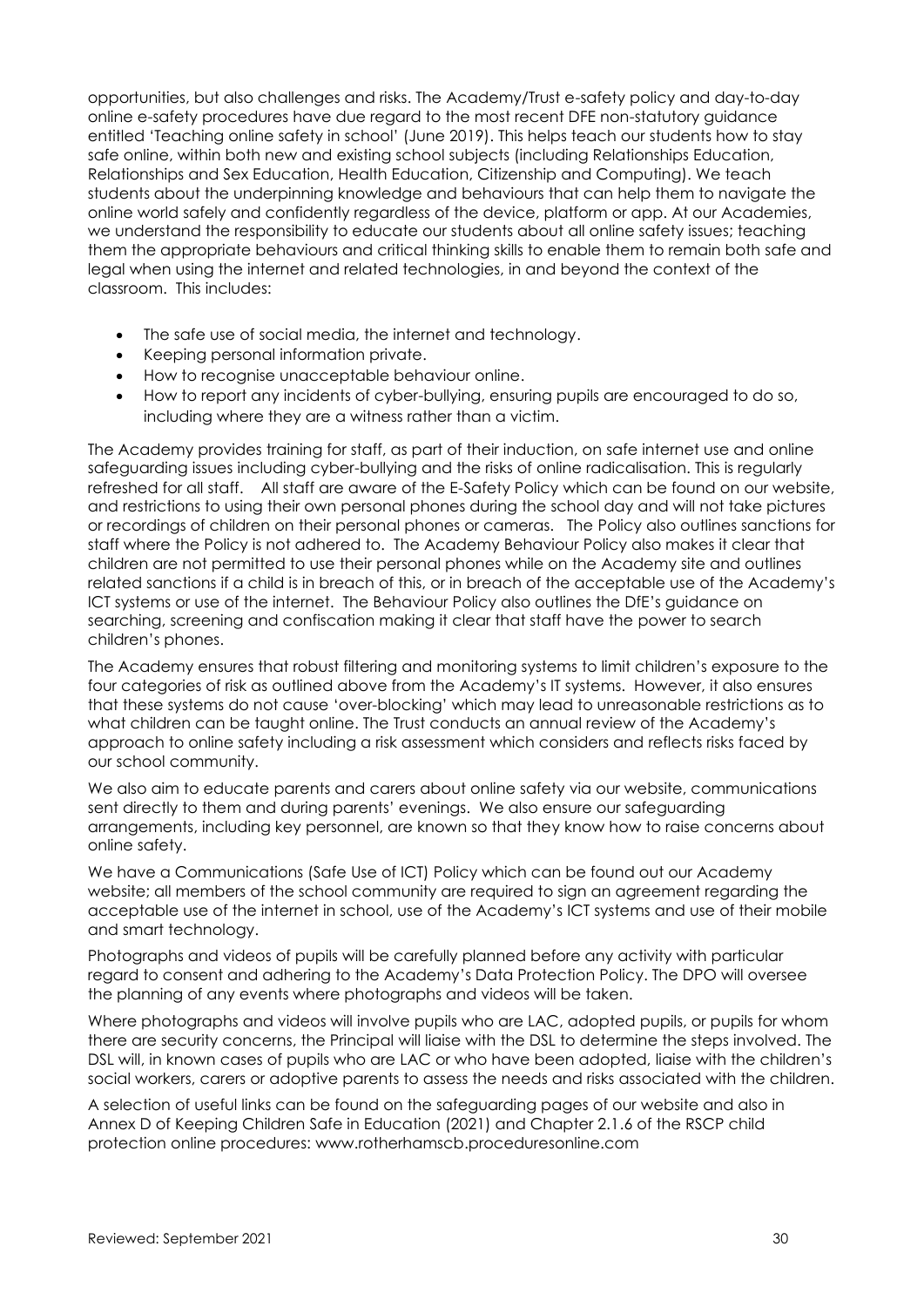# <span id="page-30-0"></span>9. CONTEXTUAL SAFEGUARDING

Safeguarding incidents can occur outside of school and outside of family homes and can be associated with extra-familial factors. School staff, particularly the DSL and their deputy, will always consider the context of incidents – this is known as contextual safeguarding. Assessment of students' behaviour will consider whether there are wider environmental factors that are a threat to their safety and/or welfare; this might include (but not be limited to) child sexual exploitation, child criminal exploitation and serious youth violence. The school will provide as much contextual information as possible when making referrals to Children's Social Care.

Each MLT Academy is required to outline where they are situated in terms of public spaces, main and minor roads, whether these roads pose potential safety issues and whether students therefore need to have a good understanding of the green cross code and stranger danger awareness. This applies similarly to any MLT Academy which may be situated near a river, canal or area of water where understanding of water safety is needed. Each MLT Academy will document how staff communicate this awareness and understanding to students and parents. See Appendix 7 for the Academy's local risk assessment.

### 9.1 CHILD ABDUCTION AND COMMUNITY SAFETY INCIDENTS

Child abduction is defined as the unauthorised removal or retention of a child from a parent or anyone with legal responsibility for the child. Child abduction can be committed by parents and other relatives, other people known but not related to the victim (such as neighbours, family friends and acquaintances), and strangers.

All staff will be alert to community safety incidents taking place in the vicinity of the school that may raise concerns regarding child abduction, e.g. people loitering nearby or unknown adults conversing and attempting to engage in conversation with children.

Children will be provided with practical advice and lessons to ensure they can keep themselves safe outdoors, particularly as they grow older and are given more independence (for example, as they start walking to and from school on their own). These will focus on building children's confidence and abilities rather than simply warning them about all strangers.

## 9.2 CHILD CRIMINAL EXPLOITATION (CCE)

Keeping Children Safe in Education (2021) defines CCE and CSE as follows: 'Both CSE and CCE are forms of abuse that occur where an individual or group takes advantage of an imbalance in power to coerce, manipulate or deceive a child into taking part in sexual or criminal activity, in exchange for something the victim needs or wants, and/or for the financial advantage or increased status of the perpetrator or facilitator and/or through violence or the threat of violence. CSE and CCE can affect children, both male and female and can include children who have been moved (commonly referred to as trafficking) for the purpose of exploitation.'

Victims of criminal exploitation may not be aware that they are being exploited and believe they activity to be consensual, particularly when there is no apparent violence or threats of violence. Whilst age may be the most obvious, the power imbalance described above can also be due to a range of other factors including gender, sexual identity, cognitive ability, physical strength, status, and access to economic or other resources. CCE can be physical and/or take place online, can be perpetrated by individuals and groups of any gender, by children and adults, and can a oneoff occurrence or a series of incidents over times and range from opportunistic to complex organised abuse.

Specific forms of CCE can include:

- Being forced or manipulated into transporting drugs or money through county lines.
- Working in cannabis factories.
- Shoplifting or pickpocketing.
- Committing vehicle crime.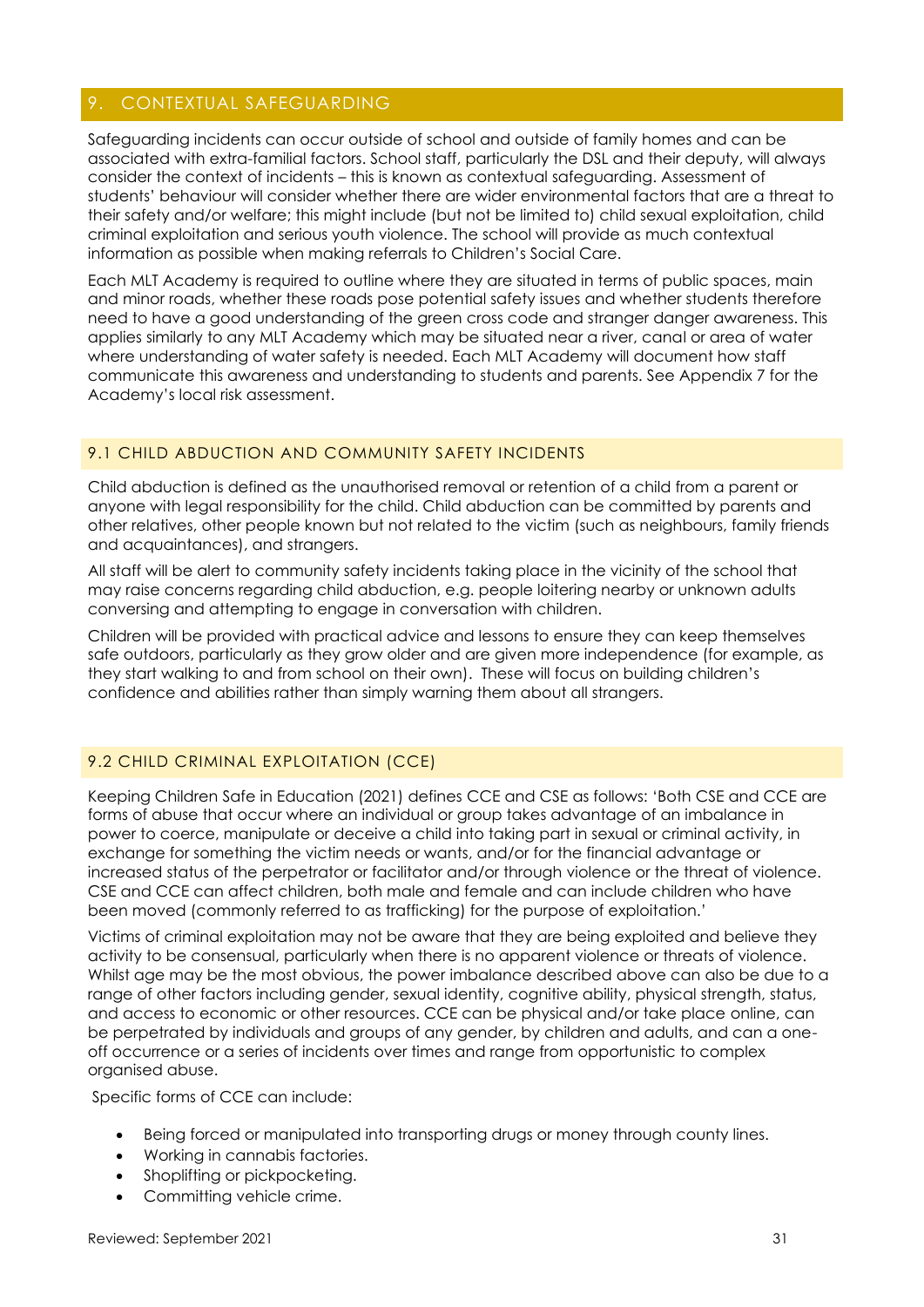• Committing, or threatening to commit, serious violence to others.

The Academy recognises that children involved in CCE are victims themselves regardless of whether they have committed crimes and even if the criminal activity appears consensual, and that any gender is at risk of CCE. All staff will be aware of the indicators that a child may be the victim of CCE including:

- Appearing with unexplained gifts, money or new possessions.
- Associating with other children involved in exploitation.
- Suffering from changes in emotional wellbeing.
- Misusing drugs or alcohol.
- Going missing for periods of time or regularly coming home late.
- Regularly missing school or education or not taking part.

The Academy understands that the experience of girls who are criminally exploited can be different to that of boy and the indicators might differ. However, children of any gender can be criminally exploited and may also be at higher risk of sexual exploitation.

## 9.3 COUNTY LINES

County Lines refers to organised criminal networks and gangs involved in exploiting children to move, store or sell drugs and money into one or more areas, locally and/or across the UK using dedicated mobile phone lines or other form of 'deal line.'. Children can be targeted and recruited into county lines in a number of locations including educational establishments often through coercion, intimidation, violence (including sexual violence) and weapons. Children are being increasingly targeted and recruited online using social media. They might then be trapped into county lines activity by the creation of drug debts which need to be worked off and threats of serious violence and kidnap towards them and their families to ensure compliance and preventing them from leaving the county lines network. Children may be required to store drugs and money for the purpose of criminal activity but also recruited to move drugs and money between locations which might mean they are exposed to techniques such as 'plugging' where drugs are concealed internally in the body.

Staff will be made aware of pupils with missing episodes who may have been trafficked for the purpose of transporting drugs. If a staff member suspects a student may be vulnerable to, or involved in, county lines activity they will immediately report all concerns to the DSL who will then discuss with the Local Authority Children's Social Care as well as considering referral the National Referral Mechanism and other local providers and services who offer support to victims of county lines and exploitation

As well as the indicators above for CCE, all staff will be aware of the specific indicators that a child may be involved in county lines activity include the following:

- Persistently going missing from home, care and/or education and subsequently being found in areas away from their home.
- Excessive receipt of texts or phone calls which may suggest they are receiving requests for drugs.
- Moving drugs and/or handing over and collecting money for drugs.
- Being exposed to techniques such as 'plugging' as outlined above.
- Being found in accommodation they have no connection with (often called a 'trap house' or 'cuckooing') or a hotel room where there is drug activity.
- Owing a 'debt bond' to their exploiter.
- Having their bank account used to facilitate drug dealing.
- Relationships with controlling or older individuals or groups.
- Having been the victim or perpetrator of serious violence eg knife crime and/or evidence of physical injury or assault that cannot be explained.
- Carrying weapons.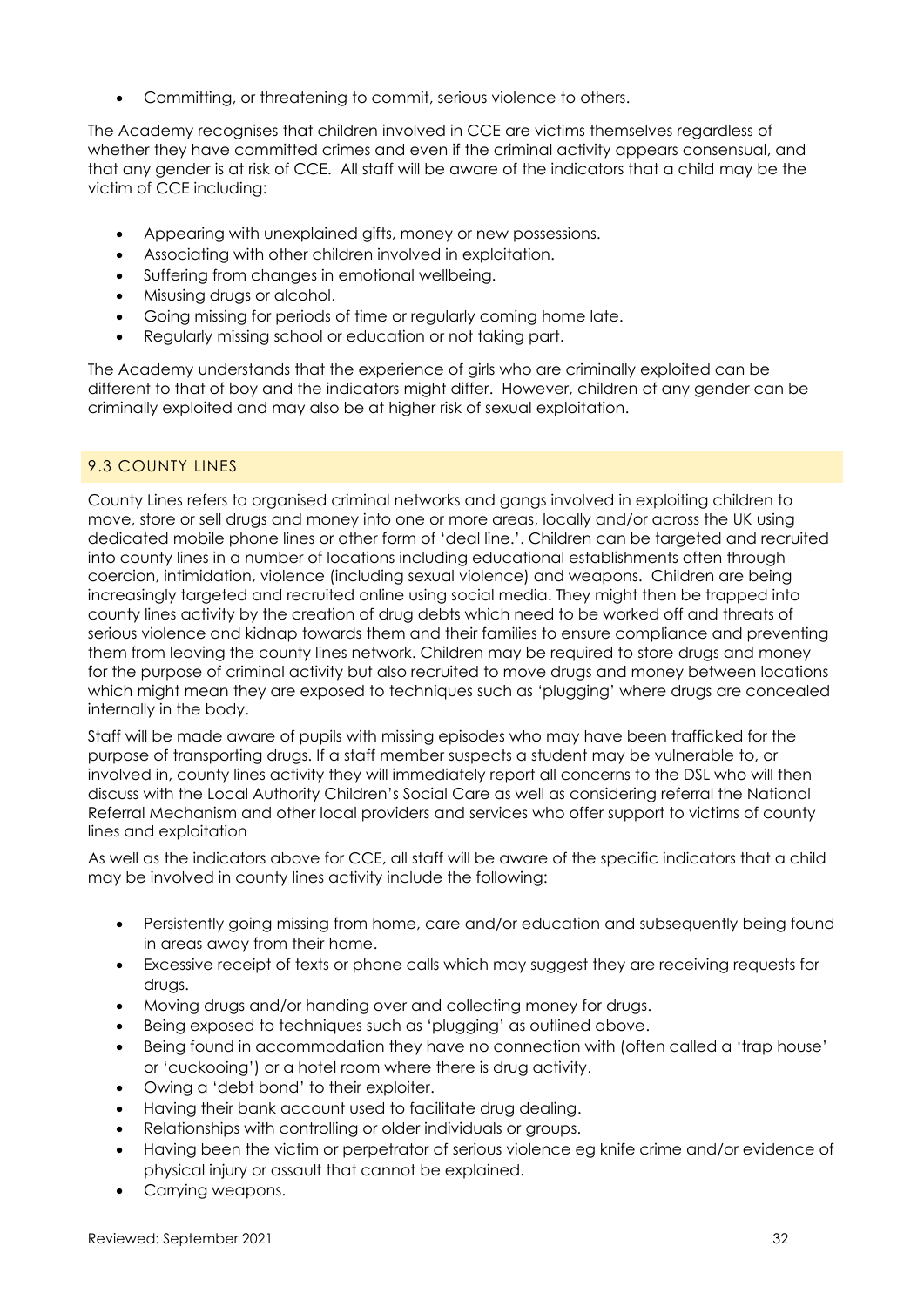- Sudden decline in school results.
- Becoming isolated from peers or social networks.
- Self-harm or significant changes in mental state.
- Parental reports of concern.

Further information on County Lines and Child Criminal Exploitation are contained in Annex B of Keeping Children Safe in Education 2021 and Chapter 2.1.2 of the RSCP child protection online procedures: [www.rotherhamscb.proceduresonline.com](http://www.rotherhamscb.proceduresonline.com/) as well as the Academy website and guidance published by the Home Office

### 9.4 CHILD SEXUAL EXPLOITATION (CSE)

Keeping Children Safe in Education (2021) defines CCE and CSE as follows: 'Both CSE and CCE are forms of abuse that occur where an individual or group takes advantage of an imbalance in power to coerce, manipulate or deceive a child into taking part in sexual or criminal activity, in exchange for something the victim needs or wants, and/or for the financial advantage or increased status of the perpetrator or facilitator and/or through violence or the threat of violence. CSE and CCE can affect children, both male and female and can include children who have been moved (commonly referred to as trafficking) for the purpose of exploitation.'

The Academy recognises that CSE can occur over time or be a one-off occurrence or a series of incidents over time, ranging from opportunistic or complex organised abuse. CSE can be physical and/or take place online, and can be perpetrated by individuals or groups of all genders, by children and adults, and may happen without the child's immediate knowledge, e.g. through others sharing videos or images of them on social media. The Academy recognises that CSE can affect any child who has been coerced into engaging in sexual activities, even if the activity appears consensual; this includes children aged 16 and above who can legally consent to sexual activity. The school will also recognise that children may not realise they are being exploited e.g. they believe they are in a genuine romantic relationship. Whilst age may be the most obvious, the power imbalance described above can also be due to a range of other factors including gender, sexual identity, cognitive ability, physical strength, status, and access to economic or other resources.

CSE can occur in all communities and amongst all social and ethnic groups and can affect girls and boys under the age of 18. Very young children can also be affected or targeted, particularly in relation to online concerns. CSE is a complex form of abuse and it can be difficult for those working with children to identify and assess however, all those working in the Academy are made aware of the potential indicators of grooming and exploitation and how to refer concerns on appropriately, including liaising with the DSL and the Local Authority Children's Social Care.

Indicators of child sexual exploitation may include:

- Acquisition of unexplained gifts, money, clothes, mobile phones, etc. without plausible explanation.
- Gang-association and/or isolation from peers/social networks.
- Regular exclusion or unexplained absences from school, college or work, or not taking part in education.
- Leaving home/care or going missing without explanation and persistently going missing or returning late.
- Excessive receipt of texts/phone calls.
- Misusing drugs or alcohol and/or returning home under the influence of drugs/alcohol.
- Displaying sexual behaviours beyond expected sexual development.
- Evidence of/suspicions of physical or sexual assault.
- Relationships with controlling or significantly older individuals or groups having older boyfriends or girlfriends.
- Association with other young people involved in exploitation.
- Multiple callers (unknown adults or peers).
- Frequenting areas known for sex work.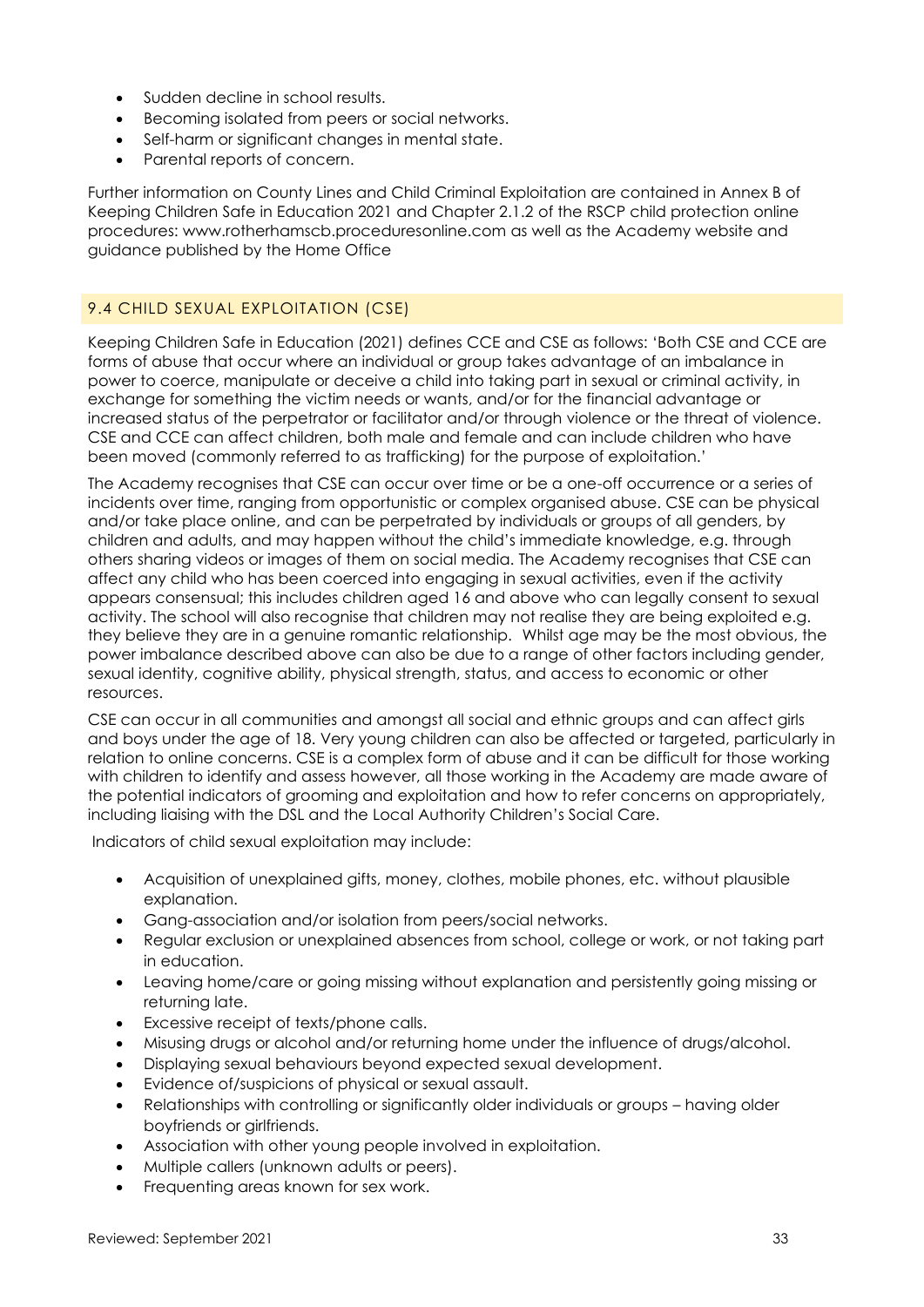- Concerning use of internet or other social media.
- Increasing secretiveness around behaviours, and
- Self-harm or significant changes in emotional well-being.
- Suffering from sexually transmitted infections.
- Becoming pregnant.

More information on CSE is contained in Annex B of Keeping Children Safe in Education (2021), Child Sexual Exploitation: Definition and a guide for practitioners (DfE 2017), and Chapter 2.1.1 of the RSCP child protection online procedures: [www.rotherhamscb.proceduresonline.com](http://www.rotherhamscb.proceduresonline.com/)

### 9.5 SERIOUS VIOLENCE

All staff, through training, will be made aware of the indicators which may signal that a child is at risk from, or is involved with, serious violent crime. These indicators include, but are not limited to, the following:

- Increased absence from school.
- A change in friendships.
- New relationships with older individuals or groups.
- A significant decline in academic performance.
- Signs of self-harm.
- A significant change in wellbeing.
- Signs of assault.
- Unexplained injuries.
- Unexplained gifts or new possessions (this could indicate that the child has been approached by, or is involved with, individuals associated with criminal networks or gangs and may be at risk of criminal exploitation or sexual exploitation (see above).

The most significant risk factors that could increase a student's vulnerability to becoming involved in serious violent crime are;

- Being male.
- Having been frequently absent or permanently excluded from school.
- Having experienced child maltreatment.
- Having been involved, or having peers involved in antisocial behaviour, offending, such as theft or robbery, substance abuse.

If any staff member suspects that a child may be vulnerable to, or involved in, serious violent crime they will report it immediately to the DSL.

More information on the criminal exploitation of children and serious crime can be found in Annex B of Keeping Children Safe in Education (2021) and also in Chapter 2.1.12 of the RSCP procedures online: www.rotherhamscb.proceduresonline.com

### 9.6 CYBERCRIME

Cybercrime is defined as criminal activity committed using computers and/or the internet. This includes 'cyber-enabled' crimes, i.e. crimes that can happen offline but are enabled at scale and at speed online, and 'cyber-dependent' crimes, i.e. crimes that can be committed only by using a computer. Crimes include:

- Unauthorised access to computers, known as 'hacking'.
- Denial of Service attacks, known as 'booting' (for example overwhelming a computer or network with internet traffic from multiple sources to render it unavailable).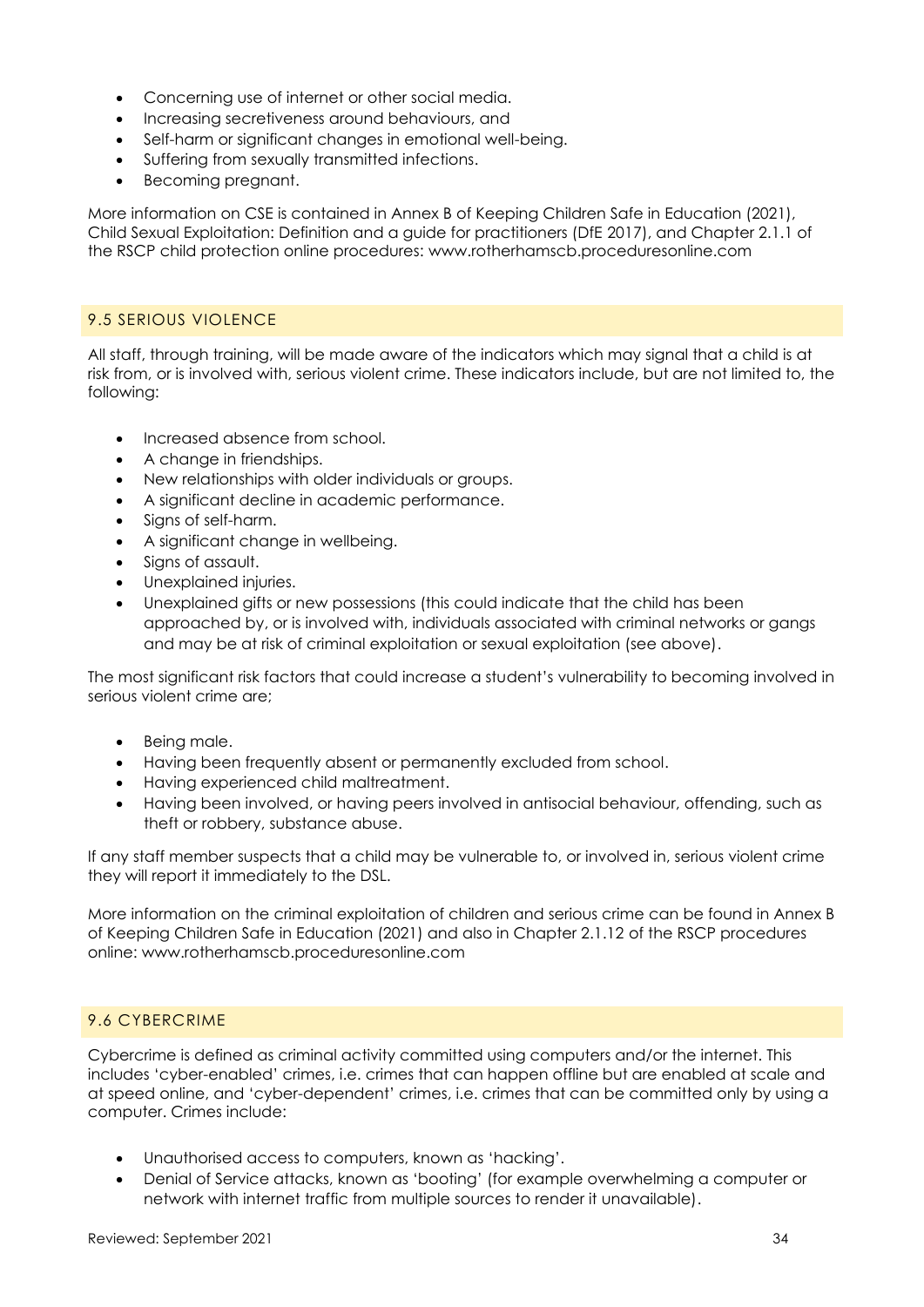• Making, supplying or obtaining malicious software, or 'malware', e.g. viruses, spyware, ransomware, botnets and Remote Access Trojans with the intent to commit further offence.

All staff will be aware of the signs of cyber-crime and that children with particular skills and interest in computing and technology may inadvertently or deliberately stray into cyber-dependent crime. All staff will follow the appropriate safeguarding procedures where concerns arise. This may include the DSL referring pupils to the National Crime Agency's Cyber Choices programme.

Additional advice can be found at: Cyber Choices, 'NPCC- When to call the Police' and National Cyber Security Centre - NCSC.GOV.UK

#### 9.7 MODERN SLAVERY

Modern Slavery encompasses human trafficking and slavery, servitude, and forced or compulsory labour. This can include CCE, CSE, and other forms of exploitation including. forced labour, slavery, servitude, and the removal of organs.

All staff will be aware of and alert to the signs that a child may be the victim of modern slavery which might include indicators outlined above for exploitation as well as:

- no evidence of parental permission for the child to travel to the UK or stay with the adult.
- little or no evidence of any pre-existing relationship with the adult or even an absence of any knowledge of the accompanying adult.
- evidence of unsatisfactory accommodation arranged in the UK.
- having no access to their parents or guardians (although children may be living with their parents or guardians and still be exploited).
- looking intimidated.
- behaving in a way that does not correspond with behaviour typical of children their age.
- having no friends of their own age.
- having no time for playing.
- living apart from other children and in substandard accommodation.
- eating apart from other members of the "family".
- being given only leftovers to eat.
- being engaged in work that is not suitable for children.
- travelling unaccompanied by adults or in groups with persons who are not relatives.
- having child-sized clothing typically worn for doing manual work or forced prostitution.
- having toys, beds and children's clothing in inappropriate places such as brothels and factories.
- claims made by an adult that he or she has "found" an unaccompanied child.
- unaccompanied children carrying telephone numbers for calling taxis.
- the discovery of cases involving illegal adoption.

Staff and the DSL will also be aware of the support available to victims of modern slavery and how to refer them to the National Referral Mechanism.

Further information on the signs that someone may be a victim of modern slavery, the support available to victims and how to refer them to the NRM is available in the Modern Slavery Statutory Guidance. Modern slavery: how to identify and support victims - GOV.UK (www.gov.uk)

# <span id="page-34-0"></span>10. CHILDREN AT INCREASED RISK OF ABUSE

Some groups of children are at increased risk of abuse either through emotional difficulties, communication difficulties or family circumstances. The Academy is particularly aware of these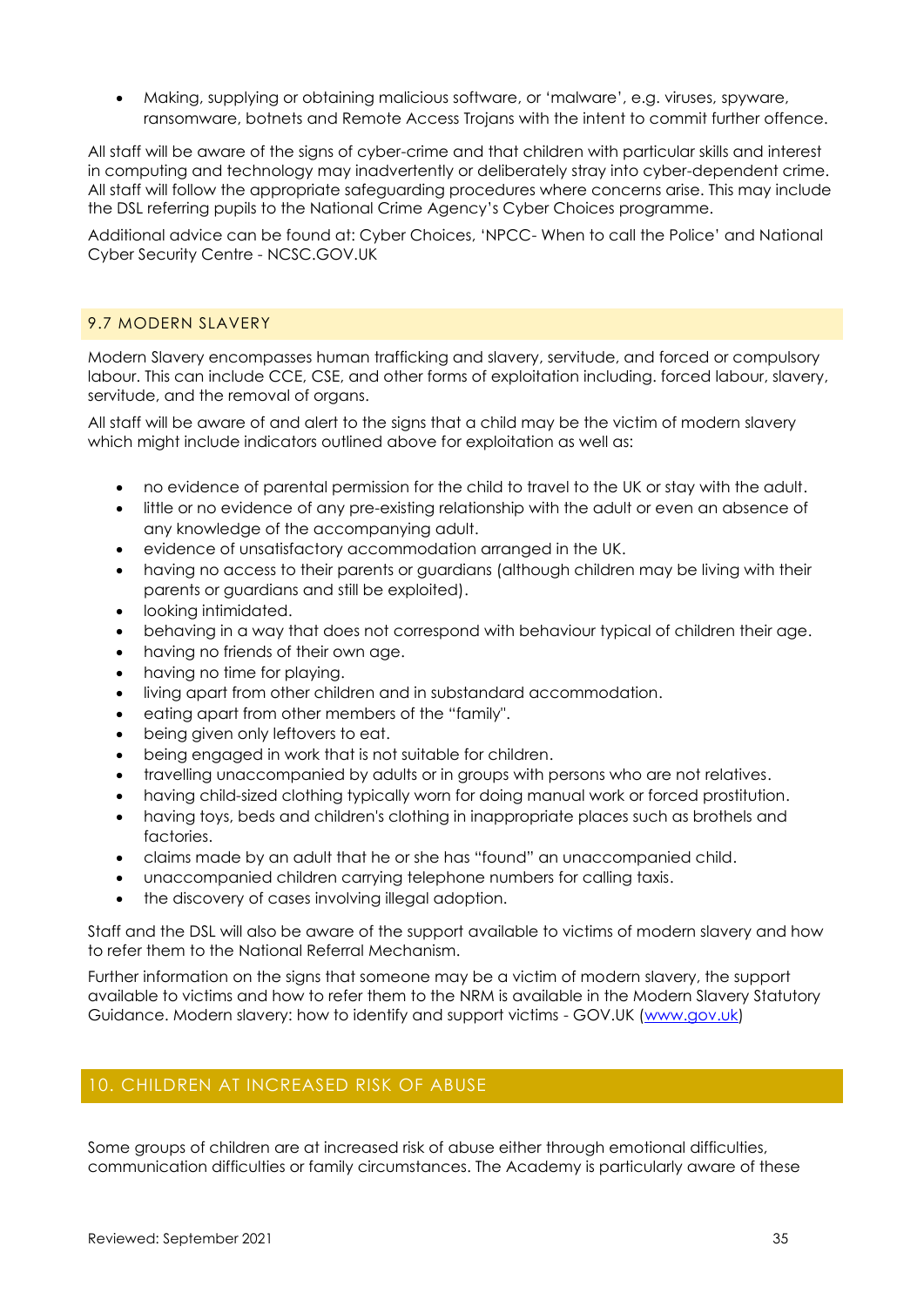groups and specifically careful in ensuring they are safeguarded. Other children at increased risk of abuse including additional safeguarding issues are:

#### 10.1 CHILDREN WITH SPECIAL EDUCATIONAL NEEDS AND DISABILITIES (SEND)

The Academy understands that children with special educational needs and disabilities (SEND) can face additional safeguarding challenges. Additional barriers can exist when recognising abuse and neglect in this group of children and young people. This can include:

- Assumptions that indicators of possible abuse such as behaviour, mood and injury relate to the child or young person's disability without further exploration.
- Children and young people with SEND can be disproportionately impacted by behaviours such as bullying without outwardly showing any signs.
- Communication barriers and difficulties in overcoming these barriers.
- Being additionally vulnerable to online risks including grooming and radicalisation.

Where there are any concerns raised about the safety and welfare of a child or young person with SEND in the Academy, we will ensure that these will be treated in the same way as with any other child or young person, with careful consideration of any additional needs and being cognisant of the above factors. When managing a safeguarding issue relating to a child with SEND, the DSL will liaise with the Academy's SENCO, as well as the child's parents where appropriate, to ensure that the child's needs are met effectively.

More information on children and young people with SEND is contained in Part 2 of Keeping Children Safe in Education 2021, the NSPCC document 'We have the right to be safe – Protecting disabled children from abuse' (Oct 14) and Chapter 2.1.4 of the RSCP child protection online procedures: [www.rotherhamscb.proceduresonline.com](http://www.rotherhamscb.proceduresonline.com/)

### 10.2 CHILDREN WITH A MENTAL HEALTH NEED

All staff are aware that mental health problems can, in some cases, be an indicator that a child has suffered or is at risk of suffering abuse, neglect or exploitation. Staff understand that while only appropriately trained professionals should attempt to make a diagnosis of a mental health problem, and they should not attempt to do this themselves, they are nonetheless well placed to observe children day-to-day and identify those students whose behaviour suggests that they may be experiencing a mental health problem or be at risk of developing one. Where children have suffered abuse and neglect, or other potentially traumatic adverse childhood experiences, this can have a lasting impact throughout childhood, adolescence and into adulthood. The Academy recognises it is imperative that staff are aware of how these children's experiences can impact on their mental health, behaviour and education. If staff have a mental health concern about a child that is also a safeguarding concern, they will notify the DSL or Deputy DSL of their concerns without delay. The Academy will access a range of advice to help them identify pupils in need of additional mental health support, including working with Rotherham MAST and external agencies.

Further information on children experiencing mental health issues can be found in the Department for Education document:

[https://assets.publishing.service.gov.uk/government/uploads/system/uploads/attachment\\_data/fil](https://assets.publishing.service.gov.uk/government/uploads/system/uploads/attachment_data/fil) e/755135/Mental\_health\_and\_behaviour\_in\_schools\_\_.pdf and also chapters 2.1.8, 2.1.9 and 2.1.10 of the RSCP child protection online procedures: [www.rotherhamscb.proceduresonline.com](http://www.rotherhamscb.proceduresonline.com/)

10.3 CHILDREN MISSING FROM EDUCATION (CME)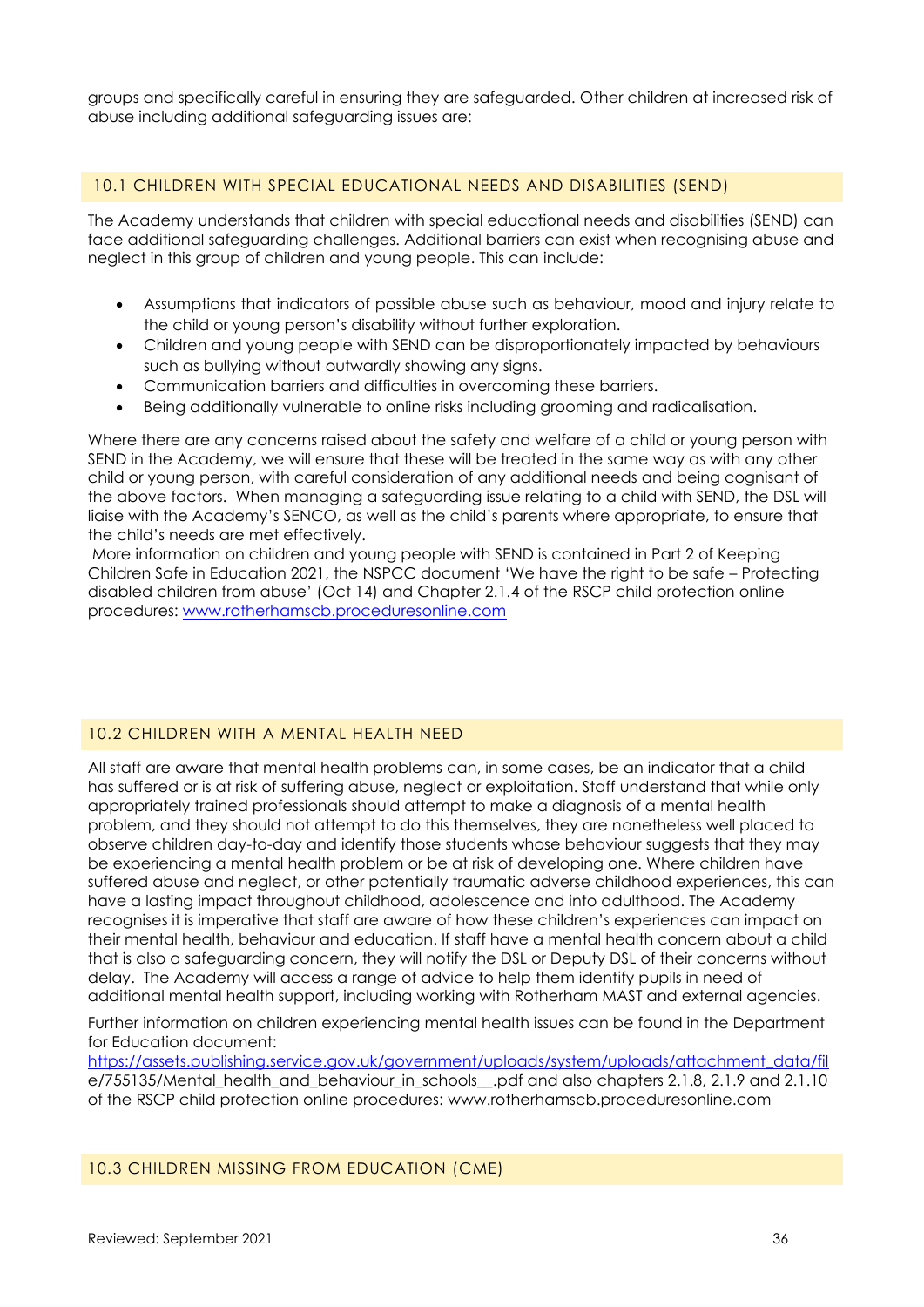Knowing where children and young people are during school hours is an extremely important aspect of safeguarding. Missing school can be an indicator of abuse and neglect and may also raise concerns about other safeguarding issue including being at risk of victims of harm, exploitation and/or radicalisation, FGM or forced marriage, mental health problems or substance misuse. While there are many circumstances where a child may become missing from education, some children are particularly at risk of harm or neglect. These include children who are:

- At risk of harm or neglect.
- At risk of forced marriage or FGM.
- From Gypsy, Roma, or Traveller families.
- From the families of service personnel.
- Missing or run away from home or care.
- Supervised by the youth justice system.
- Cease to attend a school.
- From new migrant families.

All staff in the Academy understand the importance of regular attendance and our Academies have appropriate procedures to follow for unauthorised absence and for dealing with children that go missing from education, particularly on repeat occasions. This helps identify the risk of abuse and neglect, including sexual exploitation, and helps prevent the risks of their going missing in future. All staff are alert to indicators for and the individual triggers to be aware of when considering the risks of potential safeguarding concerns which may be related to being missing, such as travelling to conflict zones, FGM and forced marriage. If a staff member suspects that a child is suffering from harm or neglect and/or is missing from education, they will make the DSL aware of their concern immediately.

The Academy always follows up with parents/carers when children are not at school. This means the Academy requires at least TWO up to date contacts numbers for parents/carers. We strongly encourage parents/carers to update the Academy as soon as possible if the contact details change. The Academy informs the local authority of any child who fails to attend regularly or has been absent without the Academy's permission for a continuous period of 10 school days or more. Where children already have a social worker involved, the Academy makes daily contact with them when a child is absent. The Academy follows admission and transition procedures at outlined in the DfE Children missing Education Guidance 2016.

Rotherham Local Authority CME officers can be contacted at: 01709 254193

More information on children missing education is contained in Annex B of Keeping Children Safe in Education 2021 and Chapter 2.3.2 of the RSCP child protection online procedures: Additional guidance on other safeguarding issues such as Substance Misuse, Domestic Abuse, Trafficking, Mental Health and many more is contained in Annex B of 'Keeping Children Safe in Education 2021' along with information about the indicators of abuse contained in Chapter 1.2.1.4 of the RSCP child protection online procedures: [www.rotherhamscb.proceduresonline.com](http://www.rotherhamscb.proceduresonline.com/)

[www.rotherhamscbproceduresonline.com/index.htm](http://www.rotherhamscbproceduresonline.com/index.htm)

### 10.4 CHILDREN WHO ARE ELECTIVELY HOME EDUCATED (EHE)

Parents may choose elective home education (EHE) for their children, many of whom may have an overwhelmingly positive experience. The Academy recognises that the decision to home educate is usually made with the child's best education needs at heart. However, for some children this may not be the case; EHE can mean that children are less visible to the services needed to safeguard and support them. In line with the Education (Pupil Registration) (England) Regulations 2006, the Academy will inform the local authority of all deletions from the admissions register when a pupil is taken off roll.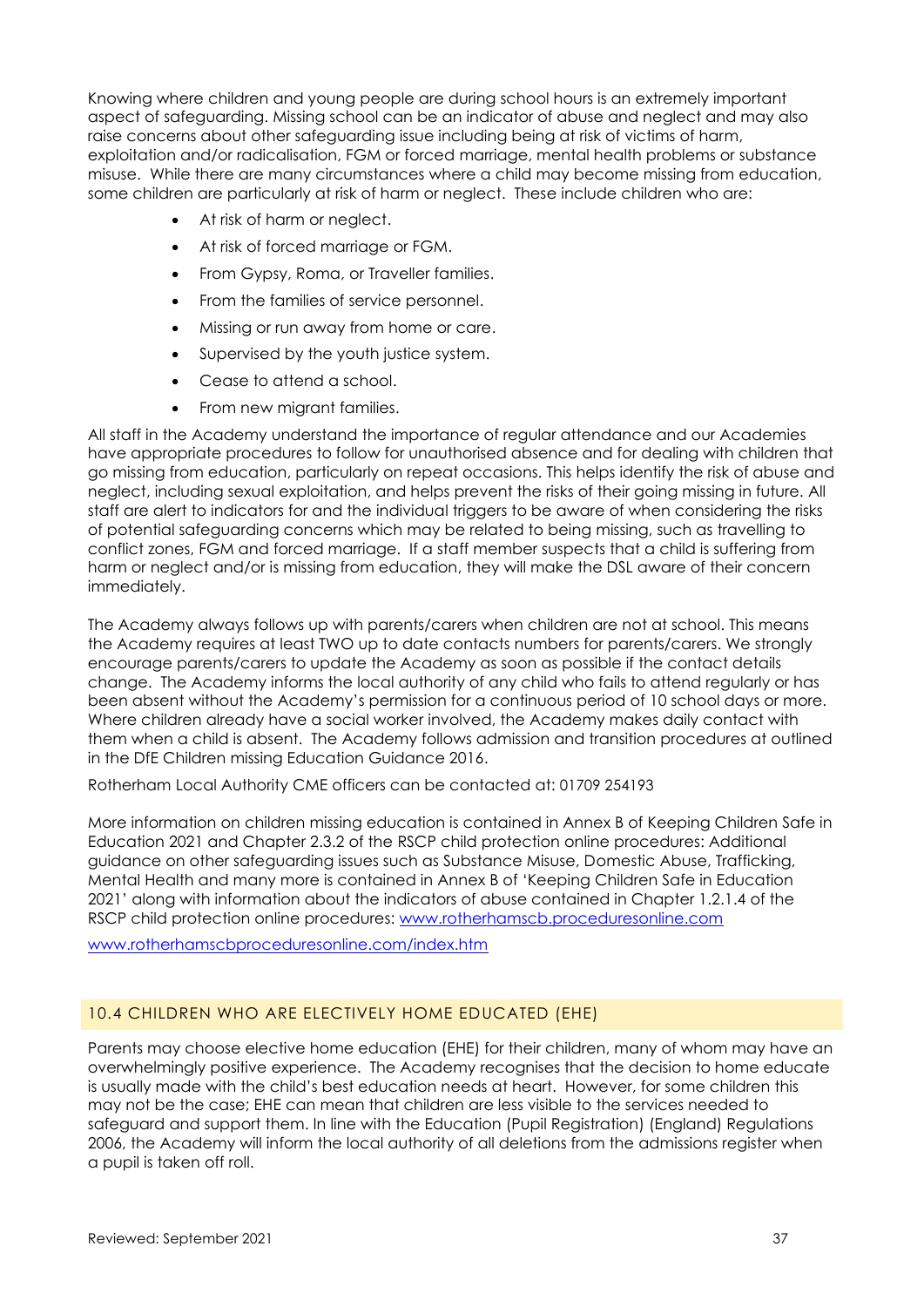Where a parent has expressed their intention to remove a child from the Academy for EHE, the Academy, in collaboration with the local authority and other key professionals, will coordinate a meeting with the parent, where possible, before the final decision has been made, particularly if the child has SEND, is vulnerable, and/or has a social worker

Rotherham Local Authority EHE officers can be contacted at: 01709 823804

### 10.5 CHILDREN WHO ARE PRIVATELY FOSTERED

A Private Fostering arrangement is one that is made privately (without the involvement of a local authority) for the care of a child or young person under the age of 16 years (under 18 if disabled) by someone other than a parent or close relative, in their own home, with the intention that it should last for 28 days or more.

A close family relative is defined as a 'grandparent, brother, sister, uncle or aunt' and includes halfsiblings and step-parents; it does not include great-aunts or uncles, great grandparents or cousins.

Parents and private foster carers both have a legal duty to inform the relevant local authority at least six weeks before the arrangement is due to start; not to do so is a criminal offence. Where the school becomes aware of a pupil being privately fostered, they will notify the LA as soon as possible to allow the LA to conduct any necessary checks. Further information on Private Fostering can be found in chapter 2.3.7 of the RSCP child protection online procedures: www.rotherhamscb.proceduresonline.com

#### 10.6 CHILDREN WITH FAMILY MEMBER IN PRISON

Children with a family member in prison will be offered pastoral support as necessary. They will receive a copy of '[Are you a young person with a family member in prison?](https://www.nicco.org.uk/directory-of-resources)' from Action for Prisoners' Families where appropriate and allowed the opportunity to discuss questions and concerns.

#### 10.7 CHILDREN REQUIRED TO GIVE EVIDENCE IN COURT

Children required to give evidence in criminal courts, either for crimes committed against them or crimes they have witnessed, will be offered appropriate pastoral support. Children will be provided with the age appropriate 'Going to Court' booklet from HMCTS where appropriate and allowed the opportunity to discuss questions and concerns:

5-11 years: [Young witness booklet for 5 to 11 year olds -](https://www.gov.uk/government/publications/young-witness-booklet-for-5-to-11-year-olds) GOV.UK (www.gov.uk)

12-17 years: [Young witness booklet for 12 to 17 year olds -](https://www.gov.uk/government/publications/young-witness-booklet-for-12-to-17-year-olds) GOV.UK (www.gov.uk)

### 10.8 CHILDREN WHO ARE LOOKED AFTER OR PREVIOUSLY LOOK AFTER (LAC/PLAC)

A child who is looked after by a Local Authority (as defined in section 22 of the Children Act 1989) means a child who is subject to a care order (interim or full care order) or who is voluntarily accommodated by the Local Authority. Children most commonly become looked after because of abuse and/or neglect. Because of this, they can be at potentially greater risk in relation to safeguarding. PLAC, also known as care leavers, can also remain vulnerable after leaving care.

Staff are given the skills, knowledge and understanding to keep LAC and PLAC safe. This includes ensuring that the appropriate staff have the information they need, such as:

- Looked after legal status, i.e. whether they are looked after under voluntary arrangements with consent of parents, or on an interim or full care order.
- Contact arrangements with parents or those with parental responsibility.
- Care arrangements and the levels of authority delegated to the carer by the authority looking after the pupil.

The DSL is provided with the necessary details of children's social workers and the Virtual School Head, and, for PLAC, personal advisers. Every school is required to have a named designated teacher for LAC who works closely with the Virtual School Team and the Local Authority. The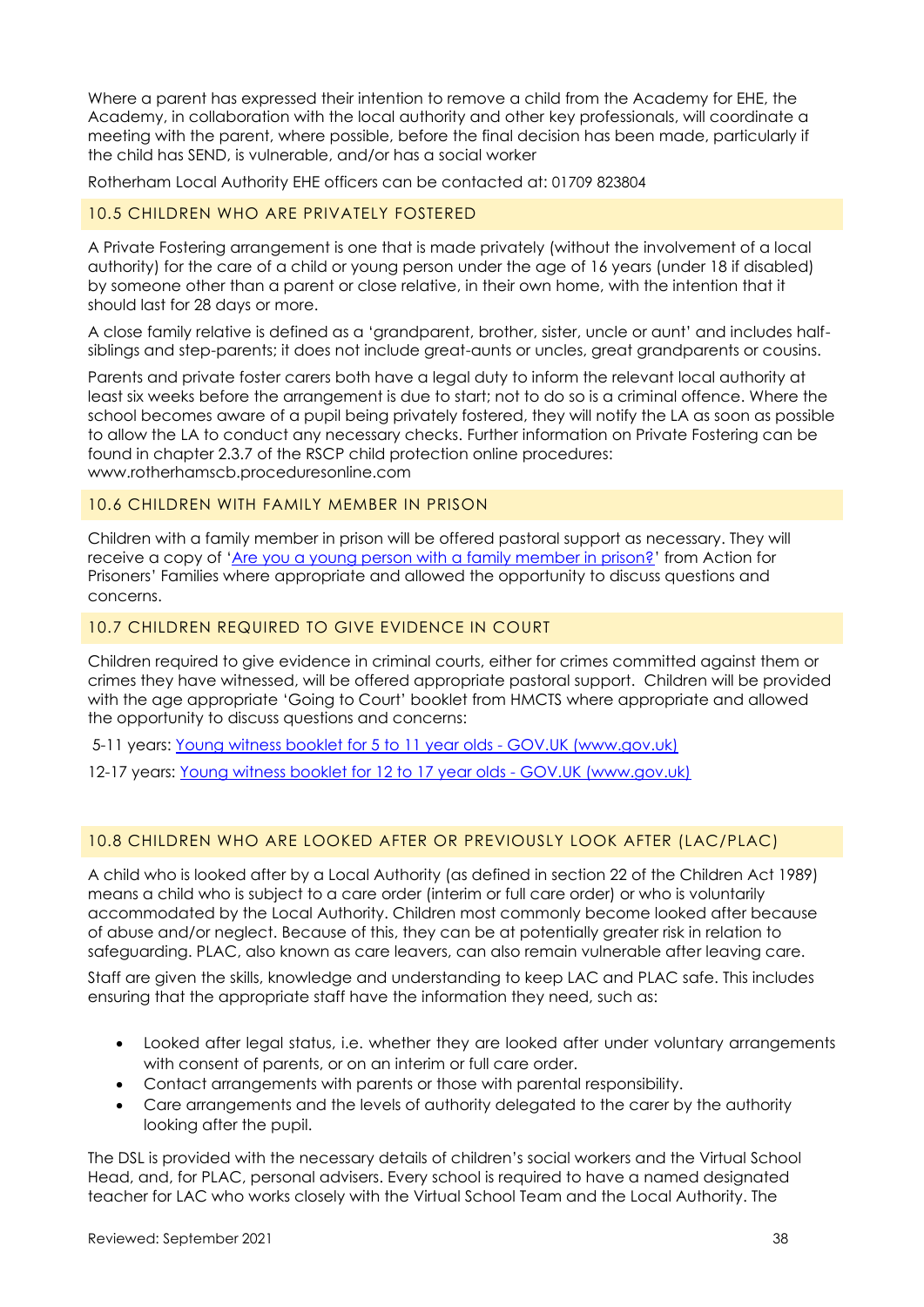Designated Teacher for LAC can be found on the front of this policy. We have a separate LAC policy which can be found on the Academy website.

### 10.9 CHILDREN WHO NEED A SOCIAL WORKER (CHILD IN NEED AND CHILD PROTECTION PLANS)

Children may need a social worker due to safeguarding or welfare needs. The Academy recognises that a child's experiences of adversity and trauma can leave them vulnerable to further harm as well as potentially creating barriers to attendance, learning, behaviour and mental health. The DSL and all members of staff will work with and support social workers to help protect vulnerable children. Where we are aware that a child has a social worker, the DSL will always consider this fact as a matter of routine to ensure any decisions are made in the best interests of the child's safety, welfare and educational outcomes. For example, it will inform decisions about:

- Responding to unauthorised absence or missing education where there are known safeguarding risks.
- The provision of pastoral and/or academic support.

There are clear powers to share this information under existing duties on both local authorities and schools and colleges to safeguard and promote the welfare of children.

Findings from the Children in Need review, 'Improving the educational outcomes of Children in Need of help and protection' contains further information; the conclusion of the review, 'Help, protection, education' sets out action Government is taking to support this.

## <span id="page-38-0"></span>11. PROCEDURES FOR MANAGING CONCERNS

The Academy adheres to child protection procedures that have been agreed locally through the new Safeguarding Partnership. The three local safeguarding partners that have established arrangements to work together with all appropriate agencies are;

- Local Authority.
- Clinical Commissioning Group.
- The Chief Police Officer.

It is not the responsibility of Academy staff to investigate welfare concerns or determine the truth of any disclosure or allegation. All staff, however, have a duty to recognise concerns and pass the information on in accordance with the procedures outlined in this policy (see Appendix 2/3/4 for further information on how to report concerns and manage disclosures).

The Designated Safeguarding Lead (DSL) should be used as a first point of contact for concerns and queries regarding any safeguarding concern in the Academy. Any member of staff or visitor to the Academy who receives a disclosure of abuse or suspects that a child is at risk of harm must report it immediately to the DSL or, if unavailable, to the Deputy DSL. In the absence of either of the above, the matter should be brought to the attention of the most senior member of staff.

If a child is in immediate danger or risk of harm, a referral should be made to the Local Authority Children's Social Care and/or the Police immediately. Anyone can make a referral but in situations where referrals are not made by the DSL, the DSL should be informed as soon as possible afterwards that a referral has been made by someone else.

All concerns, discussions and decisions made and the reasons for those decisions should be recorded in writing using the agreed reporting procedure in the Academy/Trust eg CPOMS/safeguarding email or written form (see Appendix 2).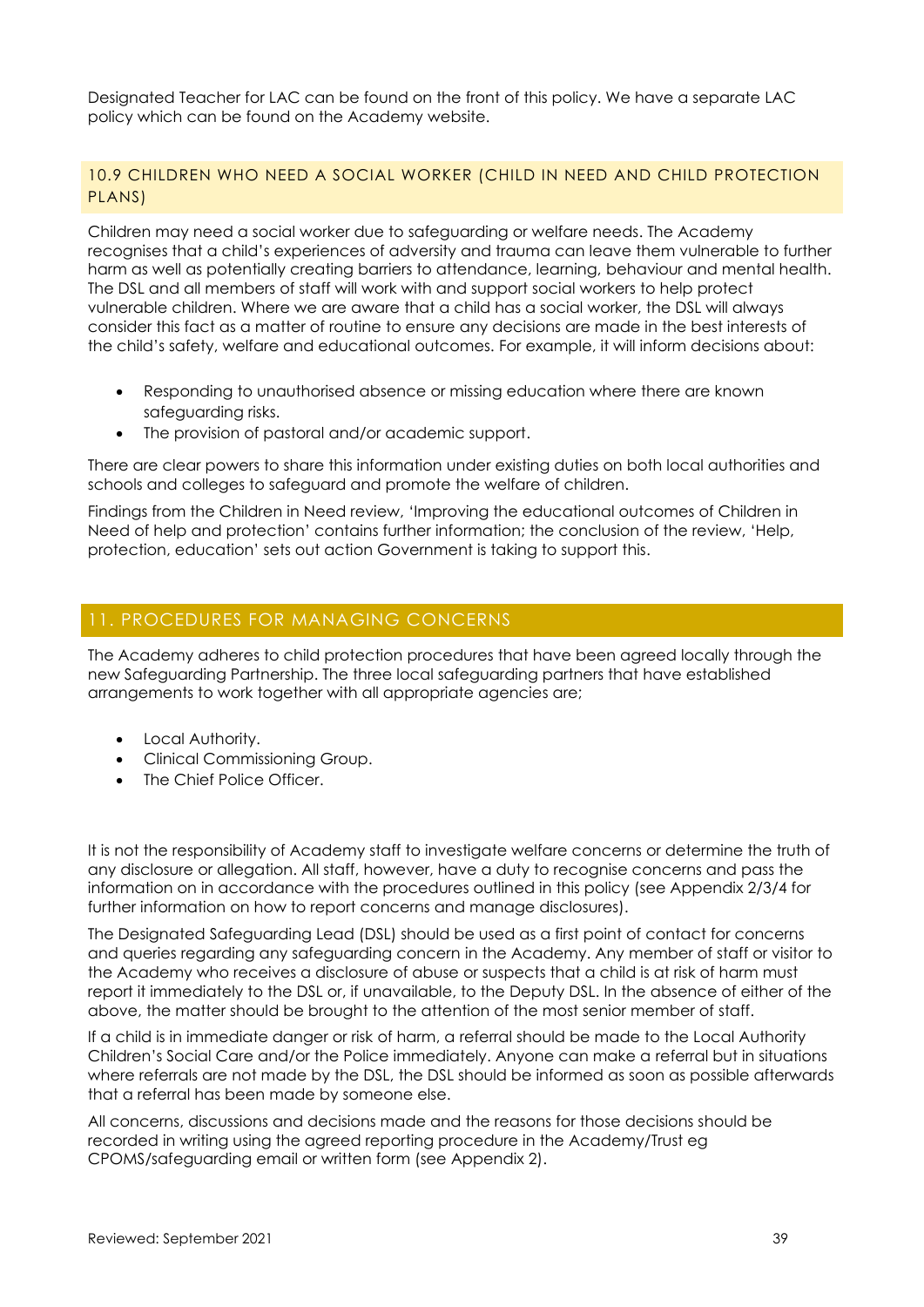Following receipt of any information raising concern, the DSL will consider as required. All information and actions taken, including the reasons for any decisions made, will be fully documented.

All referrals will be made in line with the RSCP procedures – Chapter 1.2 'Referring Safeguarding Concerns about Children' [www.rotherhamscb.proceduresonline.com](http://www.rotherhamscb.proceduresonline.com/)

If, after a referral, the child's situation does not appear to be improving, we will consider following the appropriate LSCP escalation procedures to ensure our concerns have been addressed and, most importantly, that the child's situation improves.

Staff should always follow the reporting procedures outlined in this policy in the first instance. However, they may also share information directly with the Local Authority Children's Social Care, or the Police, if the situation is an emergency and the DSL, their deputy and the Principal are all unavailable and they are convinced that a direct report is the only way to ensure the student's safety.

Any member of staff who does not feel that concerns about a child have been responded to appropriately and in accordance with the procedures outlined in this policy should raise their concerns with the Principal or the Chair of Governors. If any member of staff who does not feel the situation has been addressed appropriately at this point should contact the Local Authority Children's Social Care directly with their concerns.

If staff members have concerns about another staff member, including governors, volunteers, supply teachers and agency staff then this should be referred to the Designated Safeguarding Lead, Deputy DSL or Vice Principal who will liaise with the Principal.

Where there are concerns about the Principal this should be referred to the Chief Executive, Chair of Governors, or Trust Board.

Where there are concerns about the way that safeguarding is carried out in the Academy/Trust, staff should refer to our Whistleblowing Policy, which can be found on the Academy website.

# <span id="page-39-0"></span>12. WORKING WITH PARENTS/CARERS

The Academy is committed to working in partnership with parents/carers to safeguard and promote the welfare of children and young people, and to support them to understand our statutory responsibilities in this area. When new students join the Academy, parents and carers will be informed that we have a safeguarding policy. A copy will be provided to parents on request and is available on the Academy website. Parents and carers will be informed of our legal duty to assist our colleagues in other agencies with child protection enquiries and what happens should we have cause to make a referral to the Local Authority Children's Social Care. We are committed to working with parents positively, openly and honestly. We ensure that all parents are treated with respect, dignity and courtesy. We respect parents' rights to privacy and confidentiality and will not share sensitive information unless we have consent, or it is necessary to do so in order to safeguard a child from harm. Our responsibility is to promote the protection and welfare of all children and young people, and our aim is to achieve this in partnership with our parents. We will seek to share with parents any concerns we may have about their child unless to do so may place that child at increased risk of harm. A lack of parental engagement or agreement regarding the concerns the Academy has about a child will not prevent the DSL making a referral to the Local Authority Children's Social Care in those circumstances where it is appropriate to do so. In order to keep children and young people safe and provide appropriate care for them, the Academy requires parents to provide accurate and up to date information regarding:

- Full names and contact details of all adults with whom the child or young person normally lives.
- Full names and contact details of all persons with parental responsibility (if different from above).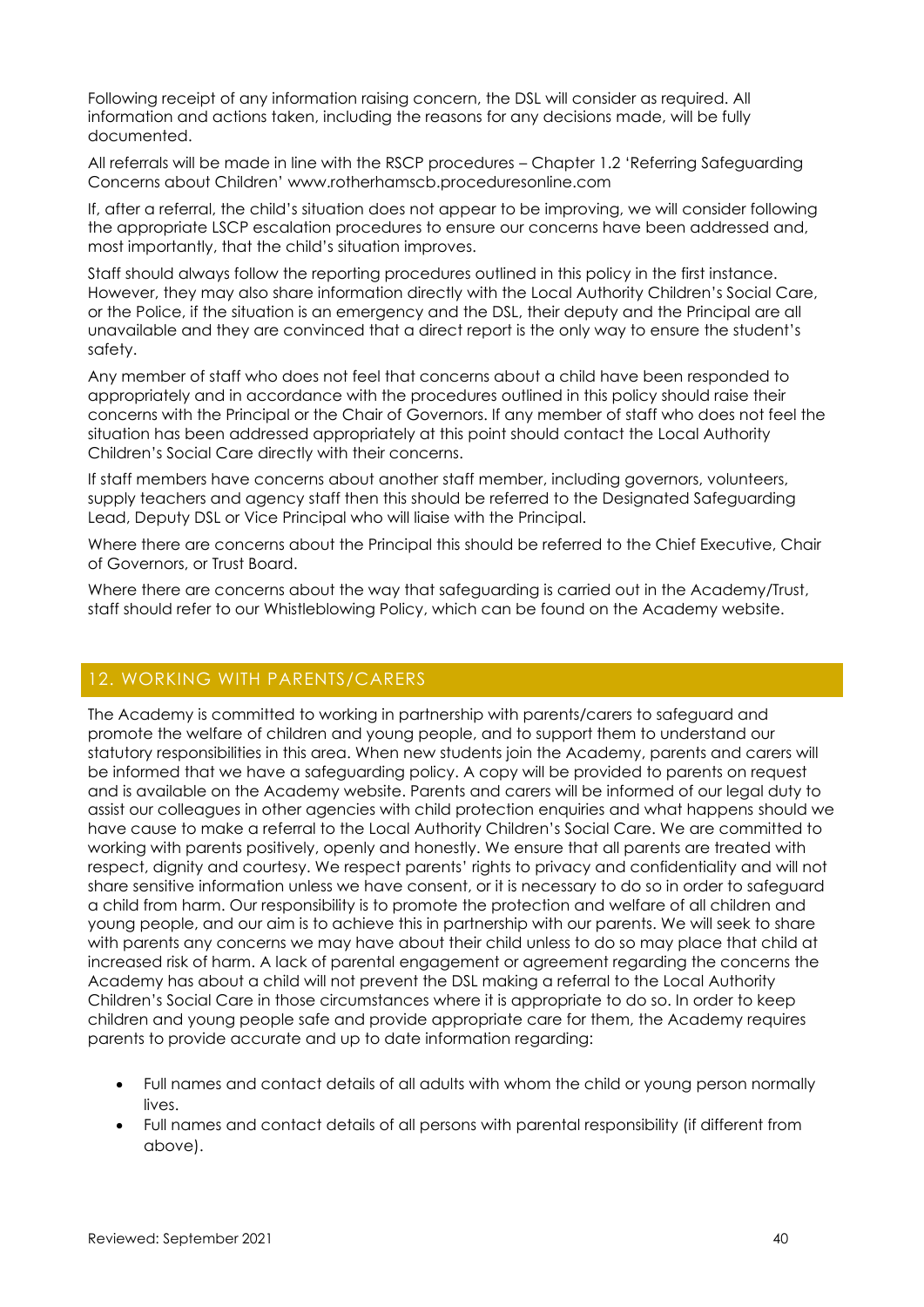- Emergency contact details at least two in order to be able to make contact with a responsible adult should a concern arise i.e. illness, not being collected at the end of the school day, a child or young person going missing or a safeguarding concern.
- Full details of any other adult authorised by the parent to collect the child or young person from school (if different from the above).

The Academy will retain this information on the student file. The Academy will only share information about students with adults who have parental responsibility for a student or where a parent has given permission and the Academy has been supplied with the adult's full details in writing. The Data Protection Act 2018 and GDPR do not prevent, or limit, the sharing of information for the purposes of keeping children and young people safe.

In the event of any complaints about safeguarding procedures in the Academy, the Complaints Procedures are accessible on the Academy website.

## <span id="page-40-0"></span>13. STAFF TRAINING AND POLICIES

All staff, including governors will receive regular safeguarding and child protection training at induction and receive updates, including on September inset day as required, and at least annually to provide them with relevant skills and knowledge to safeguard children effectively. The Maltby Learning Trust subscribes to the Educare Online Learning and staff, including governors are directed to complete specific modules which include Child Protection in Education, PREVENT and Online Safety. The training is:

- Integrated, aligned and considered part of the whole school approach and wider staff training and curriculum planning.
- In line with advice from the 3 safeguarding partners.
- Has regard to the Teachers' Standards to support the expectations that all teachers
	- Manage behaviour effectively to ensure a good and safe environment
	- Have a clear understanding of the needs of all children
	- Commit to training which includes Prevent to enable them to identify children at risk of radicalisation and being drawn into terrorism, and to challenge extremist ideas

To underpin the values and ethos of our Academies, and our intent to ensure that students at our Academies are appropriately safeguarded, additional mandatory policies and guidance which fall under the umbrella of safeguarding can be found on Academy websites. These include, but are not limited to:

- The Attendance Policy.
- The Anti-Bullying Policy.
- The Behaviour for Learning Policy.
- Education of Looked After and Previously Looked After Children.
- Educational Visits.
- Positive Handling Policy.
- RSHE Policy.
- SEND Policy.
- Visitor to the Academy Guidance.
- Equality Statement.
- Communications (Safe Use of ICT Policy).
- Data Protection Policy.
- E-Safety Policy.
- Protection of Biometrics Information Policy.
- Administering Medicines Policy.
- Children with Health Needs Who Cannot Attend School Policy.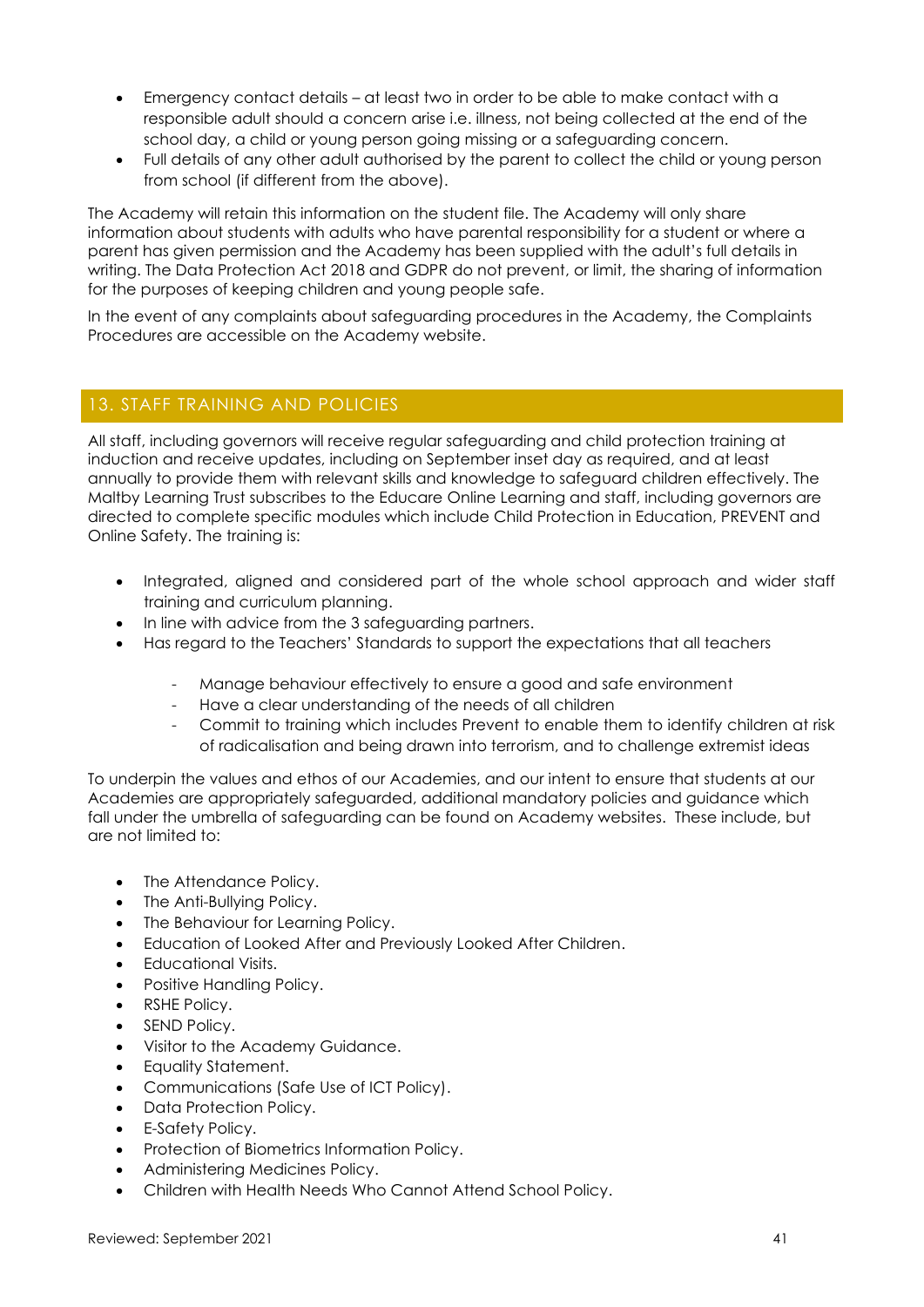- Supporting Pupils with Medical Needs Policy.
- Toileting and Intimate Care Policy.
- First Aid Policy.
- Fire Policy.
- Health and Safety Policy.
- Complaints Policy.
- Whistleblowing Policy.

# <span id="page-41-0"></span>14. RECORDS AND INFORMATION SHARING

The Academy maintains detailed and effective child protection records by using the digital CPOMS system. If staff are concerned about the welfare or safety of any child or young person at the Academy they will record their concern quickly via the safeguarding email address wathacademy.comwith as great a degree of accuracy as possible. If they feel the concern is urgent, they should also seek to verbally inform the DSL or DDSL as soon as is possible.

Any external paper information recorded will be scanned into the CPOMS system with the paper original being kept in a separate named file, together (where relevant) with any archived paper records. These are stored in a secure cabinet and not with the child or young person's academic file. These files will be the responsibility of the DSL.

Child protection information will only be shared within the Academy on the basis of 'need to know in the child's interests' and on the understanding that it remains strictly confidential. Child protection information will only be kept in the file and this file will be kept up to date. Records of concern, copies of referrals, invitations to child protection conferences, core groups and reports will be stored here. Documents not scanned and uploaded to CPOMS will be secured in the safeguarding files. They will include minutes of CP meetings. All other documentation is stored on CPOMS.

#### 14.1 ACADEMIES MAINTAINING THE CPOMS SYSTEM

Concerns alerted to safeguarding are recorded through the CPOMS system. This will automatically log the name and the time and date of referral. Staff can record information into the CPOMS system, and any referral should be made as soon as possible after a concern has been raised to maintain the record's validity. The Principal, Vice Principal, DSL and DDSL and essential pastoral staff have merilock keys to enable them to access full safeguarding records kept digitally within the CPOMS system – these records are only accessed in closed offices and screen lock is used when necessary to maintain confidentiality.

Child protection information will only be kept on the CPOMS system and in no other place. In CPOMS schools, records of concern, copies of referrals, invitations to child protection conferences, core groups and reports will be stored in paper form or scanned digitally and added to CPOMS – under usual circumstances originals should be kept. Paper records from before the CPOMS system was instigated will be kept until a child reaches the age of 25.

# <span id="page-41-1"></span>15. SAFER RECRUITMENT & DBS CHECKS

### 15.1 RECRUITMENT AND SELECTION PROCESS

At all times, the Principal and Local Governance Committee will ensure that safer recruitment practices are followed in accordance with the requirements of Part Three of 'Keeping Children Safe in Education 2021'.

To make sure we recruit suitable people, we will ensure that those involved in the recruitment and employment of staff to work with children have received appropriate safer recruitment training. We have put the following steps in place during our recruitment and selection process to ensure we are committed to safeguarding and promoting the welfare of children.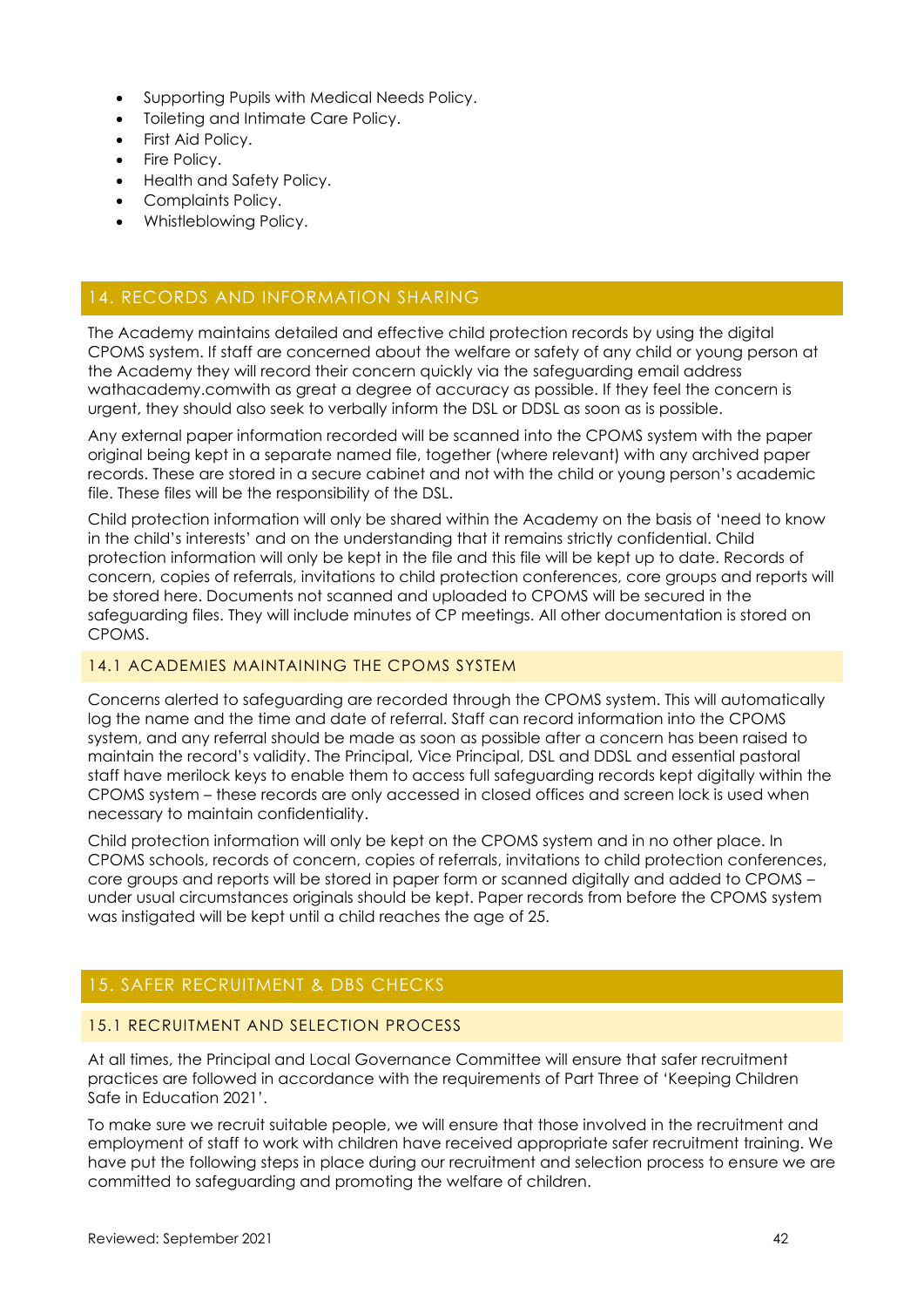### **15.1.1 Advertising**

When advertising roles, we will make clear:

- Our school's commitment to safeguarding and promoting the welfare of children.
- That safeguarding checks will be undertaken.
- The safeguarding requirements and responsibilities of the role, such as the extent to which the role will involve contact with children.
- Whether or not the role is exempt from the Rehabilitation of Offenders Act 1974 and the amendments to the Exceptions Order 1975, 2013 and 2020. If the role is exempt, certain spent convictions and cautions are 'protected', so they do not need to be disclosed, and if they are disclosed, we cannot take them into account

### **15.1.2 Application forms**

Our application forms will:

- Include a statement saying that it is an offence to apply for the role if an applicant is barred from engaging in regulated activity relevant to children (where the role involves this type of regulated activity).
- Include a copy of, or link to, our child protection and safeguarding policy.
- Make clear the policy regarding the employment of ex-offenders.

Applicants will be asked to:

- Complete a self-declaration of their criminal record or any information that would make them unsuitable to work with children, so that they have the opportunity to share relevant information and discuss it at interview stage. The information we will ask for includes:
	- If they have a criminal history
	- Whether they are included on the barred list
	- Whether they are prohibited from teaching
	- Information about any criminal offences committed in any country in line with the law as applicable in England and Wales
	- Any relevant overseas information
- Sign a declaration confirming the information they have provided is true

### **15.1.3 Shortlisting**

Our shortlisting process will involve at least 2 people and will:

- Consider any inconsistencies and look for gaps in employment and reasons given for them.
- Explore all potential concerns.

### **15.1.4 Seeking references and checking employment history**

We will aim to obtain references before interview. Any concerns raised will be explored further with referees and taken up with the candidate at or after interview. When seeking references we will:

- Not accept open references.
- Liaise directly with referees and verify any information contained within references with the referees, including where information is vague or insufficient.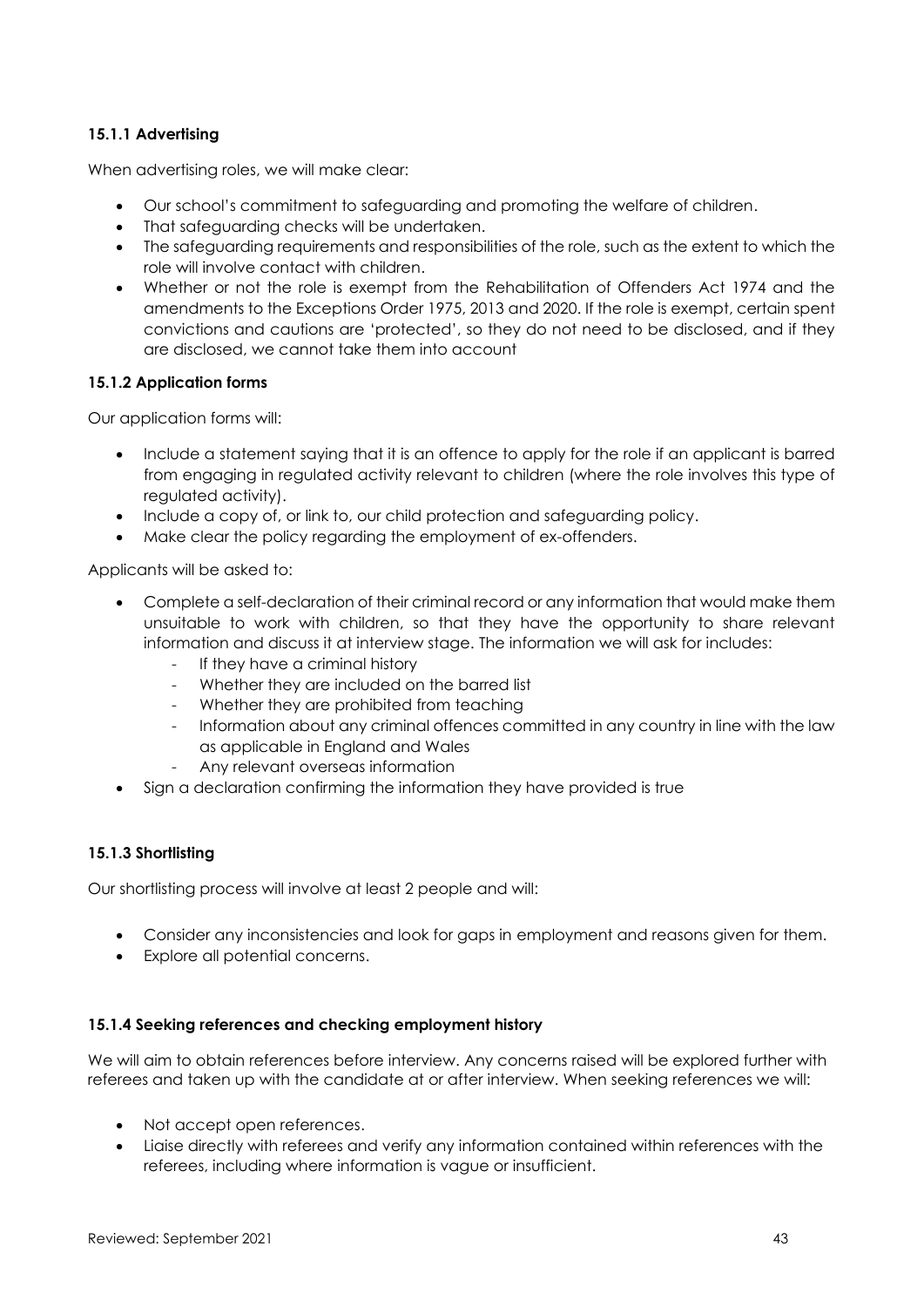- Ensure any references are from the candidate's current employer and completed by a senior person. Where the referee is school based, we will ask for the reference to be confirmed by the headteacher/principal as accurate in respect to disciplinary investigations.
- Obtain verification of the candidate's most recent relevant period of employment if they are not currently employed.
- Secure a reference from the relevant employer from the last time the candidate worked with children if they are not currently working with children.
- Compare the information on the application form with that in the reference and take up any inconsistencies with the candidate.
- Establish reasons for the candidate leaving their current or most recent post.
- Resolve any concerns before any appointment is confirmed.

### **15.1.5 Interview and selection**

When interviewing candidates, we will:

- Find out what attracted the candidate to the post, their motivation for working with children and explore their relevant skills and experience Ask candidates if they are known to the police and/or children's social care and if confirmed so, ask candidates to give details.
- Probe any gaps in employment, or where the candidate has changed employment or location frequently, and ask candidates to explain this
- Explore any potential areas of concern to determine the candidate's suitability to work with children.
- Record all information considered and decisions made.

## 15.2 PRE-APPOINTMENT VETTING CHECKS

We will record all information on the checks carried out in the school's single central record (SCR). Copies of these checks, where appropriate, will be held in individuals' personnel files. We follow requirements and best practice in retaining copies of these checks, as set out below.

### **15.2.1 New staff**

All offers of appointment will be conditional until satisfactory completion of the necessary preemployment checks. When appointing new staff, we will:

- Verify their identity.
- Obtain (via the applicant) an enhanced DBS certificate, including barred list information for those who will be engaging in regulated activity (see definition below). We will obtain the certificate before, or as soon as practicable after, appointment, including when using the DBS update service. We will not keep a copy of the certificate for longer than 6 months, but when the copy is destroyed we may still keep a record of the fact that vetting took place, the result of the check and recruitment decision taken.
- Obtain a separate barred list check if they will start work in regulated activity before the DBS certificate is available.
- Verify their mental and physical fitness to carry out their work responsibilities.
- Verify their right to work in the UK, including EU nationals. We will keep a copy of this verification for the duration of the member of staff's employment and for 2 years afterwards
- Verify their professional qualifications, as appropriate.
- Ensure they are not subject to a prohibition order if they have teaching responsibilities.
- Carry out further additional checks, as appropriate, on candidates who have lived or worked outside of the UK. Where available, these will include:
	- For all staff, including teaching positions: criminal records checks for overseas applicants.
	- For teaching positions: obtaining a letter of professional standing from the professional regulating authority in the country where the applicant has worked.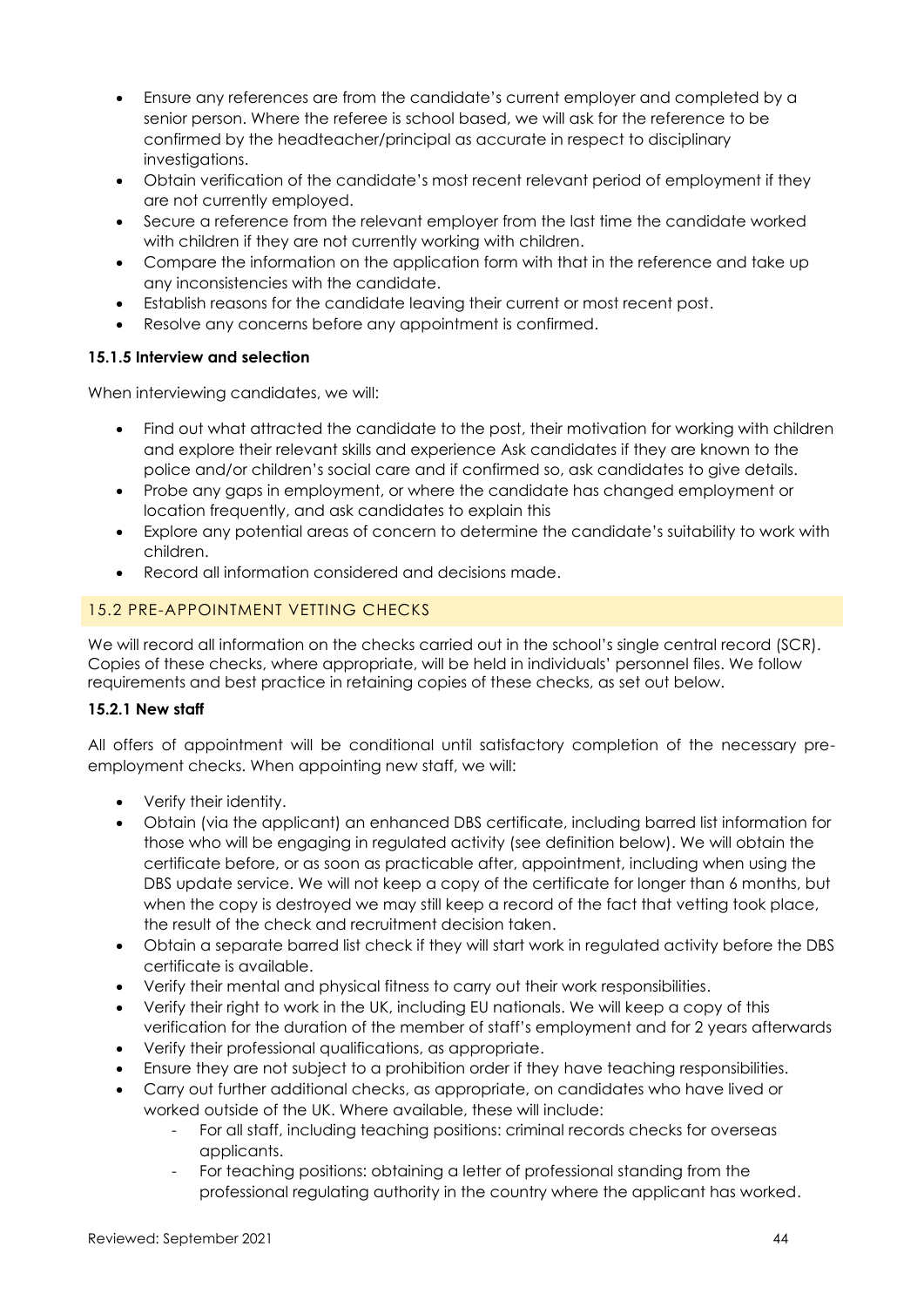• Check that candidates taking up a management position are not subject to a prohibition from management (section 128) direction made by the secretary of state (Management positions are most likely to include, but are not limited to, headteachers, principals and deputy/assistant headteachers).

Where staff are working with children aged under 8 years, we will ensure that appropriate checks are carried out to ensure that individuals are not disqualified under the 2018 Childcare Disqualification Regulations and Childcare Act 2006. Where we take a decision that an individual falls outside of the scope of these regulations and we do not carry out such checks, we will retain a record of our assessment on the individual's personnel file. This will include our evaluation of any risks and control measures put in place, and any advice sought.

**Regulated activity** means a person who will be:

- Responsible, on a regular basis in a school or college, for teaching, training, instructing, caring for or supervising children; or
- Carrying out paid, or unsupervised unpaid, work regularly in a school or college where that work provides an opportunity for contact with children; or
- Engaging in intimate or personal care or overnight activity, even if this happens only once and regardless of whether they are supervised or not.

### **15.2.2 Existing staff**

In certain circumstances we will carry out all the relevant checks on existing staff as if the individual was a new member of staff. These circumstances are when:

- There are concerns about an existing member of staff's suitability to work with children; or
- An individual moves from a post that is not regulated activity to one that is; or
- There has been a break in service of 12 weeks or more.

We will refer to the DBS anyone who has harmed, or poses a risk of harm, to a child or vulnerable adult where:

- We believe the individual has engaged in relevant conduct; or
- We believe the individual has received a caution or conviction for a relevant (automatic barring either with or without the right to make representations) offence, under the Safeguarding Vulnerable Groups Act 2006 (Prescribed Criteria and Miscellaneous Provisions) Regulations 2009; or
- We believe the 'harm test' is satisfied in respect of the individual (i.e. they may harm a child or vulnerable adult or put them at risk of harm); and
- The individual has been removed from working in regulated activity (paid or unpaid) or would have been removed if they had not left.

Staff are required to inform the Principal if there is a change in their circumstances which would impact on a DBS check, for example if they receive a criminal conviction.

### **15.2.3 Agency and third-party staff**

We will obtain written notification from any agency or third-party organisation that it has carried out the necessary safer recruitment checks that we would otherwise perform. We will also check that the person presenting themselves for work is the same person on whom the checks have been made. Further information on visitors, including the different types of visitors and level of checks needed, can be found on the MLT Visitors to School Guidance which is provided to staff and made available on the Academy website.

### **15.2.4 Contractors**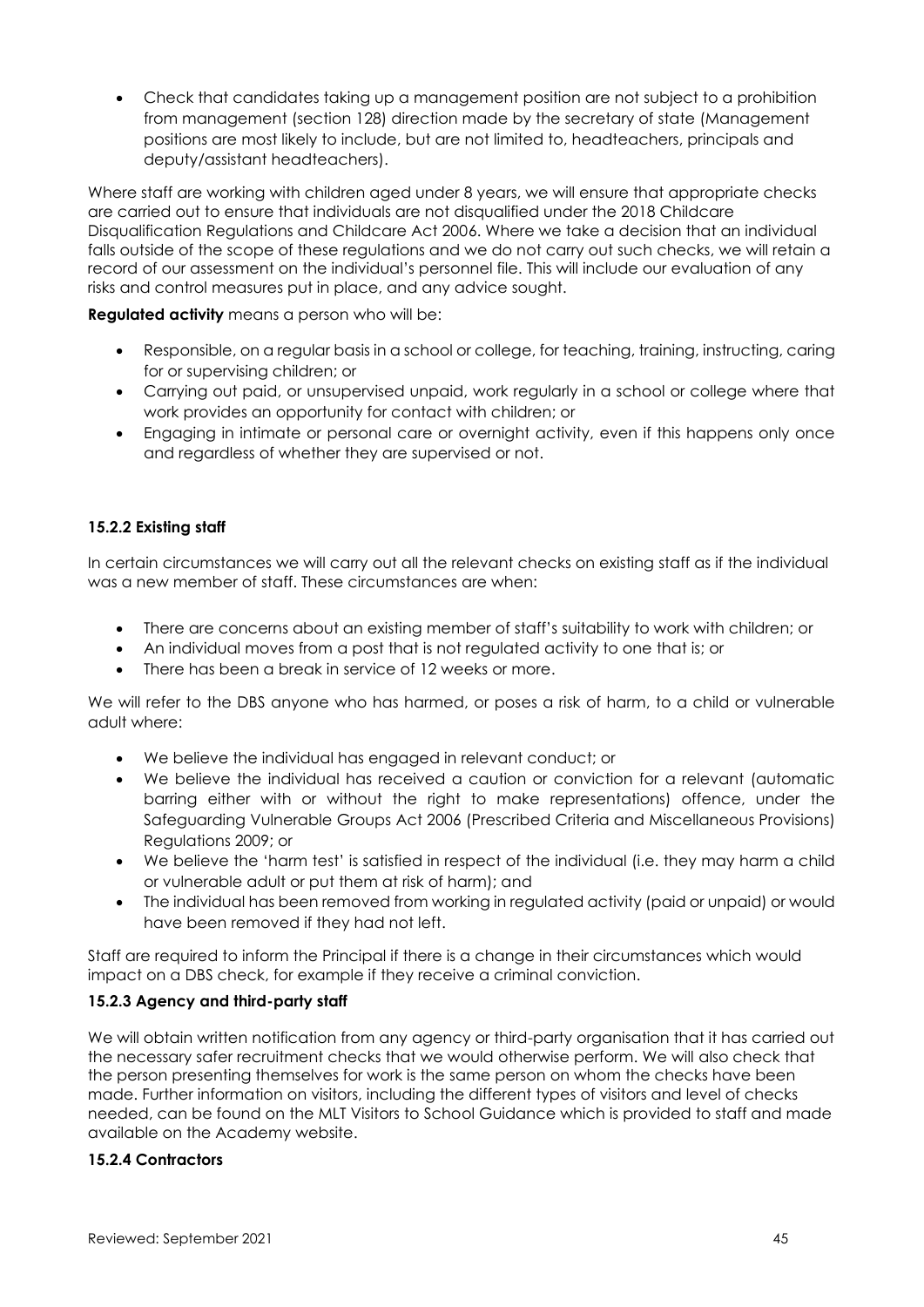- We will ensure that any contractor, or any employee of the contractor, who is to work at the school has had the appropriate level of DBS check (this includes contractors who are provided through a PFI or similar contract). This will be:
- An enhanced DBS check with barred list information for contractors engaging in regulated activity
- An enhanced DBS check, not including barred list information, for all other contractors who are not in regulated activity but whose work provides them with an opportunity for regular contact with children

We will obtain the DBS check for self-employed contractors. We will not keep copies of such checks for longer than 6 months. Contractors who have not had any checks will not be allowed to work unsupervised or engage in regulated activity under any circumstances. We will check the identity of all contractors and their staff on arrival at the school.

### **15.2.5 Trainee/student teachers**

Where applicants for initial teacher training are salaried by us, we will ensure that all necessary checks are carried out. Where trainee teachers are fee-funded, we will obtain written confirmation from the training provider that necessary checks have been carried out and that the trainee has been judged by the provider to be suitable to work with children.

### **15.2.6 Volunteers**

We will:

- Never leave an unchecked volunteer unsupervised or allow them to work in regulated activity.
- Obtain an enhanced DBS check with barred list information for all volunteers who are new to working in regulated activity.
- Carry out a risk assessment when deciding whether to seek an enhanced DBS check without barred list information for any volunteers not engaging in regulated activity. We will retain a record of this risk assessment.

Schools with pupils aged under 8 add: Ensure that appropriate checks are carried out to ensure that individuals are not disqualified under the 2018 Childcare Disqualification Regulations and Childcare Act 2006. Where we decide that an individual falls outside of the scope of these regulations and we do not carry out such checks, we will retain a record of our assessment. This will include our evaluation of any risks and control measures put in place, and any advice sought

### **15.2.7 Local Governors, Trustees and Members**

All Local Governors, Trustees and Members will have an enhanced DBS check without barred list information. They will have an enhanced DBS check with barred list information if working in regulated activity. The chair of the board will have their DBS check countersigned by the secretary of state. All proprietors, trustees, local governors and members will also have the following checks:

A section 128 check (to check prohibition on participation in management under section 128 of the Education and Skills Act 2008). [Section 128 checks are only required for local governors if they have retained or been delegated any management responsibilities.]

- Identity.
- Right to work in the UK.
- Other checks deemed necessary if they have lived or worked outside the UK.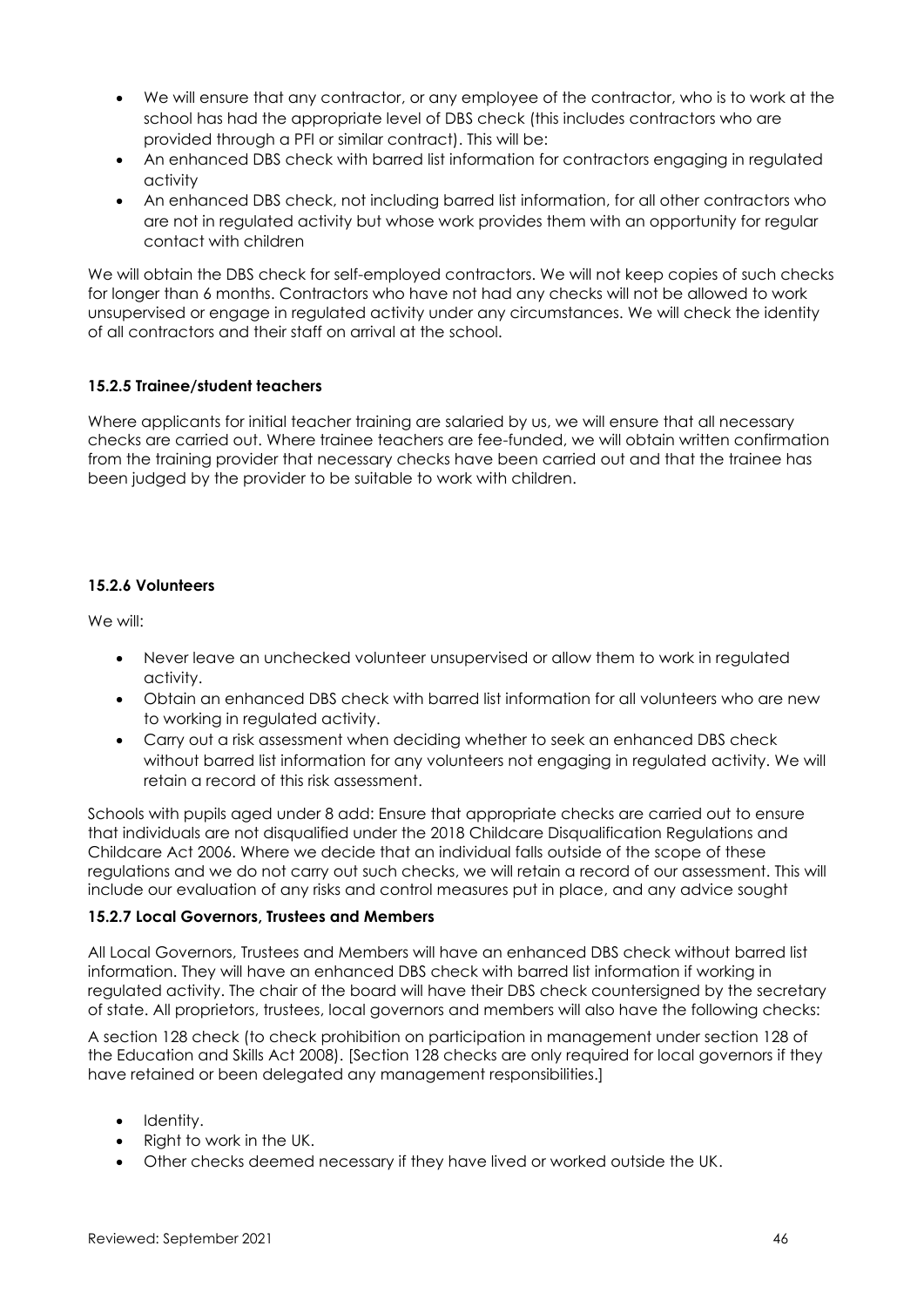#### **15.2.8 Staff working in alternative provision settings**

Where we place a pupil with an alternative provision provider, we obtain written confirmation from the provider that they have carried out the appropriate safeguarding checks on individuals working there that we would otherwise perform.

#### **15.2.9 Adults who supervise children on work experience**

When organising work experience, we will ensure that policies and procedures are in place to protect children from harm. We will also consider whether it is necessary for barred list checks to be carried out on the individuals who supervise a pupil under 16 on work experience. This will depend on the specific circumstances of the work experience, including the nature of the supervision, the frequency of the activity being supervised, and whether the work is regulated activity.

#### **15.2.10 Children staying with host families**

Where the school makes arrangements for children to be provided with care and accommodation by a host family to which they are not related (for example, during a foreign exchange visit), we will request enhanced DBS checks with barred list information on those people. Where the school is organising such hosting arrangements overseas and host families cannot be checked in the same way, we will work with our partner schools abroad to ensure that similar assurances are undertaken prior to the visit.

#### **15.2.11 Use of the school premises for non-school activities**

Where the local governance committee hires or rents out school facilities or the school premises to organisations or individuals, e.g. for providers to run community or extracurricular activities, it will ensure that appropriate arrangements are in place to keep children safe.

Where the local governance committee provides the activities under the direct supervision or management of school staff, child protection arrangements will apply. Where activities are provided separately by another body, this may not be the case; therefore, the local governance committee will seek assurance that the body concerned has appropriate safeguarding and child protection policies and procedures in place, including inspecting these as needed. The local governance committee will also ensure that there are arrangements in place to liaise with the Academy on these matters where appropriate. The local governance committee will ensure safeguarding requirements are included in any transfer of control agreement, i.e. a lease or hire agreement, as a condition of use and occupation of the premises, and specify that failure to comply with this would lead to termination of the agreement.

### **15.2.12 Extracurricular activities and clubs**

Extra-curricular activities and clubs hosted by external bodies, e.g. charities or companies, will work in collaboration with the Academy to effectively safeguard pupils and adhere to local safeguarding arrangements.

Staff and volunteers running extracurricular activities and clubs are aware of their safeguarding responsibilities and promote the welfare of children. Paid and volunteer staff understand how they should respond to child protection concerns and how to make a referral to Children's Social Care or the police, if necessary.

All national governing bodies of sport that receive funding from either Sport England or UK Sport must aim to meet the Standards for Safeguarding and Protecting Children in Sport.

### <span id="page-46-0"></span>16. STAFF CONDUCT AND THE USE OF 'REASONABLE FORCE'

Guidance about acceptable conduct and safe practice will be given to all staff and volunteers during induction. These are sensible steps that every adult should take in their daily professional conduct with children and young people. There are circumstances, however, when it is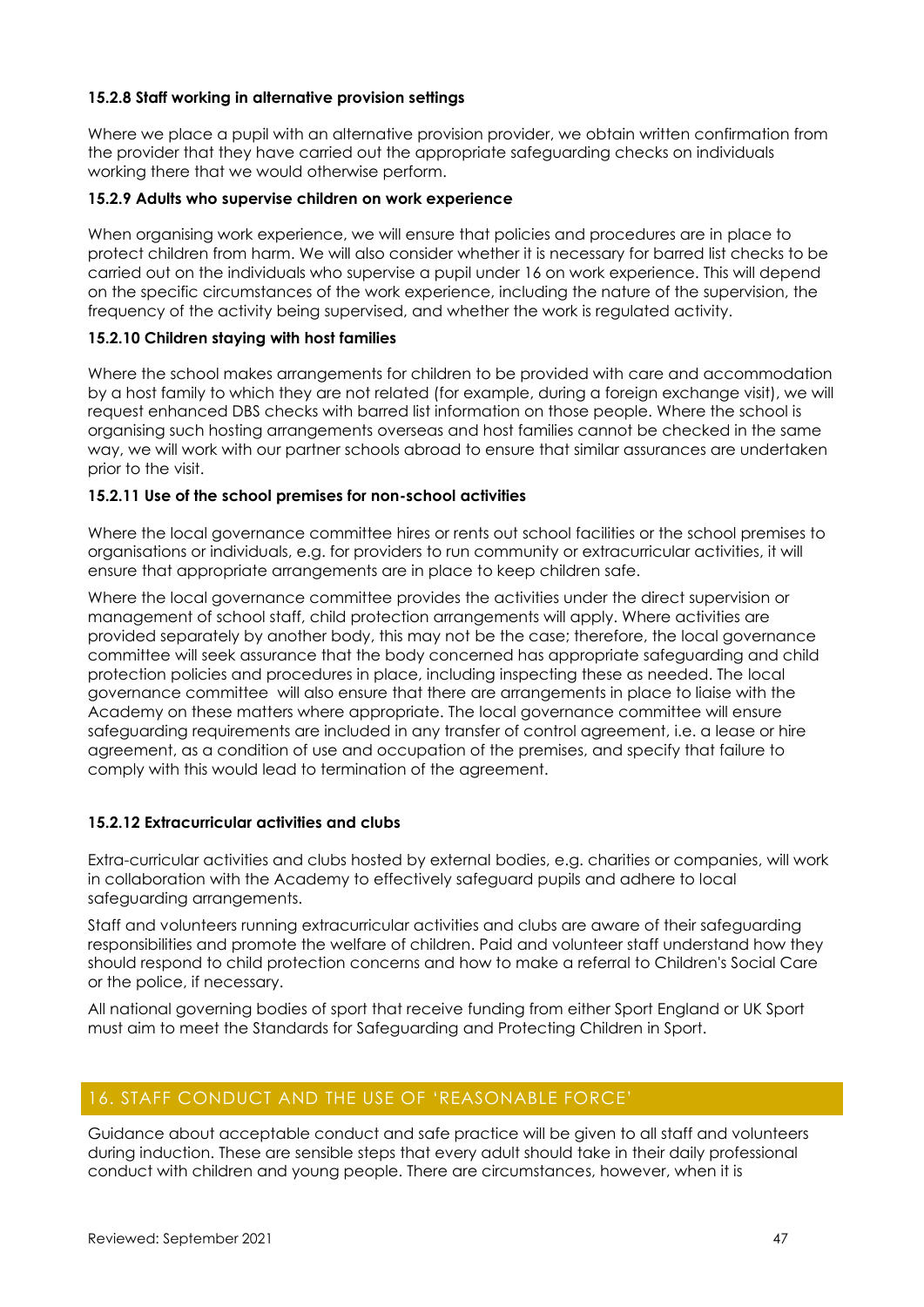appropriate for staff in our Academies to use 'reasonable force' to safeguard children and young people.

'Reasonable Force' covers the broad range of actions used by our staff that involves a degree of physical contact to control or restrain children and young people. This can range from guiding a child to safety by the arm, to more extreme circumstances such as breaking up a fight or where a child or young person needs to be restrained to prevent violence or injury. Staff in the Academy will be trained in how to use reasonable force and a list of those who have been trained will be kept by the Principal.

At the Academy, the chosen approach to the use of reasonable force is 'Team Teach'. The 'Team Teach' manual sets out the accepted approaches which can be taken to be use of reasonable force and when these can be applied.

## <span id="page-47-0"></span>17. ALLEGATIONS OF ABUSE MADE AGAINST STAFF

When managing allegations against staff, the Academy recognises the distinction between allegations that meet the harms threshold and allegations that do not, also known as 'low-level concerns.'

### 17.1 ALLEGATIONS THAT MAY MEET THE HARMS THRESHOLD

This section is based on 'Section 1: Allegations that may meet the harms threshold' in part 4 of Keeping Children Safe in Education.

This section applies to all cases in which it is alleged that a current member of staff, including a supply teacher, volunteer or contractor, has:

- Behaved in a way that has harmed a child, or may have harmed a child, and/or
- Possibly committed a criminal offence against or related to a child, and/or
- Behaved towards a child or children in a way that indicates he or she may pose a risk of harm to children, and/or
- Behaved or may have behaved in a way that indicates they may not be suitable to work with children – this includes behaviour taking place both inside and outside of school (transferable risk).

We will deal with any allegation of abuse quickly, in a fair and consistent way that provides effective child protection while also supporting the individual who is the subject of the allegation. A 'case manager' will lead any investigation. This will be the Principal, or the chair of governors/Executive Leader where the Principal is the subject of the allegation. The case manager will be identified at the earliest opportunity.

Our procedures for dealing with allegations will be applied with common sense and judgement.

### **17.1.1 Suspension of the accused until the case is resolved**

Suspension of the accused will not be the default position, and will only be considered in cases where there is reason to suspect that a child or other children is/are at risk of harm, or the case is so serious that there might be grounds for dismissal. In such cases, we will only suspend an individual if we have considered all other options available and there is no reasonable alternative. Based on an assessment of risk, we will consider alternatives such as:

- Redeployment within the Academy so that the individual does not have direct contact with the child or children concerned.
- Providing an assistant to be present when the individual has contact with children.
- Redeploying the individual to alternative work in the Academy so that they do not have unsupervised access to children.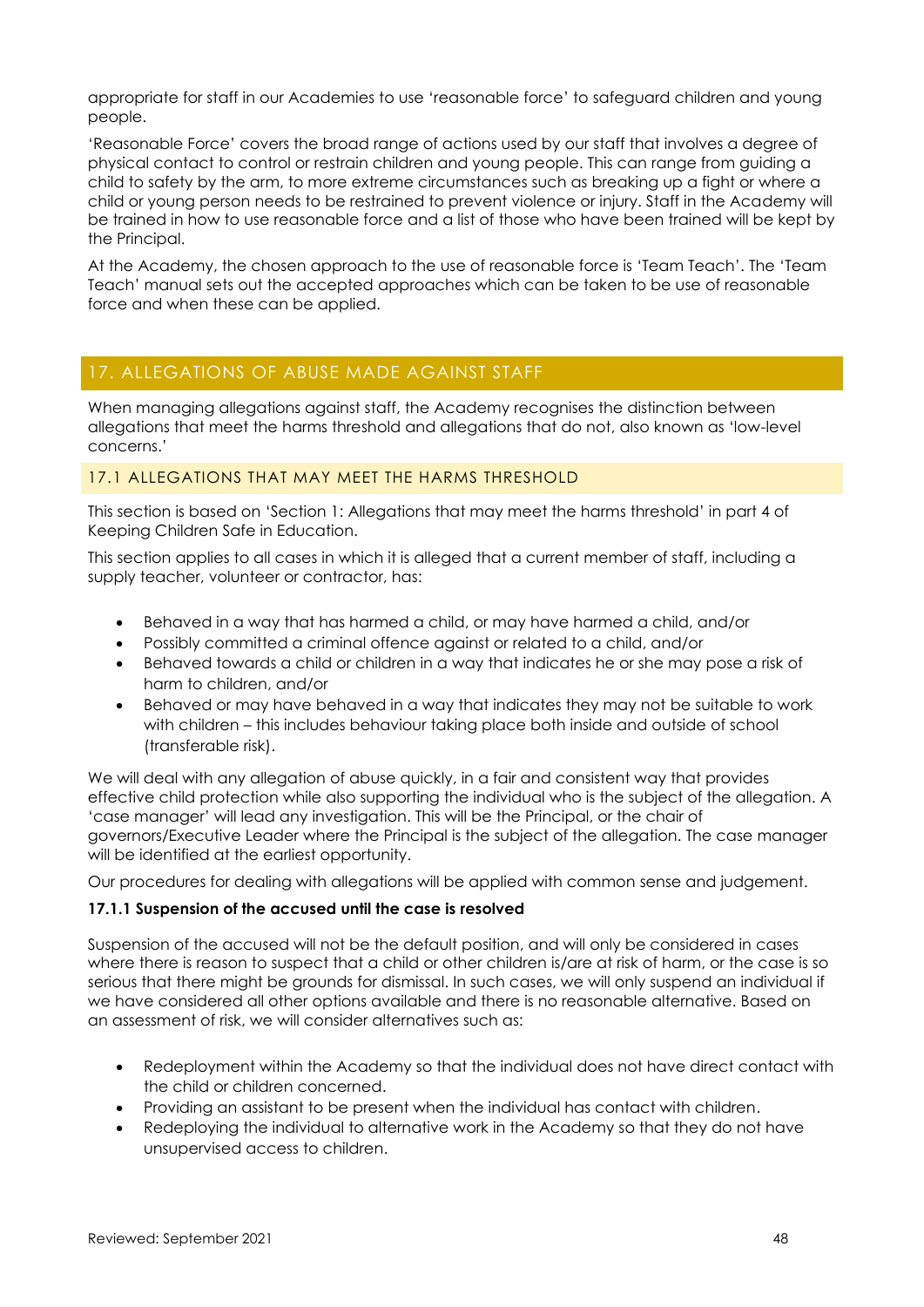- Moving the child or children to classes where they will not come into contact with the individual, making it clear that this is not a punishment and parents/carers have been consulted.
- Temporarily redeploying the individual to another role in a different location, for example to an alternative Academy within Maltby Learning Trust or other work for the local authority.

If in doubt, the case manager will seek views from the school's HR Officer and the designated officer at the local authority, as well as the Police and the Local Authority Children's Social Care where they have been involved.

#### **17.1.2 Definitions for outcomes of allegation investigations**

**Substantiated:** there is sufficient evidence to prove the allegation.

*Malicious*: there is sufficient evidence to disprove the allegation and there has been a deliberate act to deceive, or to cause harm to the subject of the allegation.

*False:* there is sufficient evidence to disprove the allegation.

**Unsubstantiated:** there is insufficient evidence to either prove or disprove the allegation (this does not imply guilt or innocence).

*Unfounded*: to reflect cases where there is no evidence or proper basis which supports the allegation being made.

#### **17.1.3 Procedure for dealing with allegations**

In the event of an allegation that meets the criteria above, the case manager will take the following steps:

- Conduct basic enquiries in line with local procedures to establish the facts to help determine whether there is any foundation to the allegation before carrying on with the steps below.
- Discuss the allegation with the designated officer at the local authority. This is to consider the nature, content and context of the allegation and agree a course of action, including whether further enquiries are necessary to enable a decision on how to proceed, and whether it is necessary to involve the Police and/or the Local Authority Children's Social Care services. (The case manager may, on occasion, consider it necessary to involve the Police before consulting the designated officer – for example, if the accused individual is deemed to be an immediate risk to children or there is evidence of a possible criminal offence. In such cases, the case manager will notify the designated officer as soon as practicably possible after contacting the Police).
- Inform the accused individual of the concerns or allegations and likely course of action as soon as possible after speaking to the designated officer (and the Police or the Local Authority Children's Social Care services, where necessary). Where the Police and/or the Local Authority Children's Social Care services are involved, the case manager will only share such information with the individual as has been agreed with those agencies.
- Where appropriate (in the circumstances described above), carefully consider whether suspension of the individual from contact with children at the school is justified or whether alternative arrangements such as those outlined above can be put in place. Advice will be sought from the designated officer, Police and/or the Local Authority Children's Social Care services, as appropriate.
- Where the case manager is concerned about the welfare of other children in the community or the individual's family, they will discuss these concerns with the DSL and make a risk assessment of the situation. If necessary, the DSL may make a referral to the Local Authority Children's Social Care.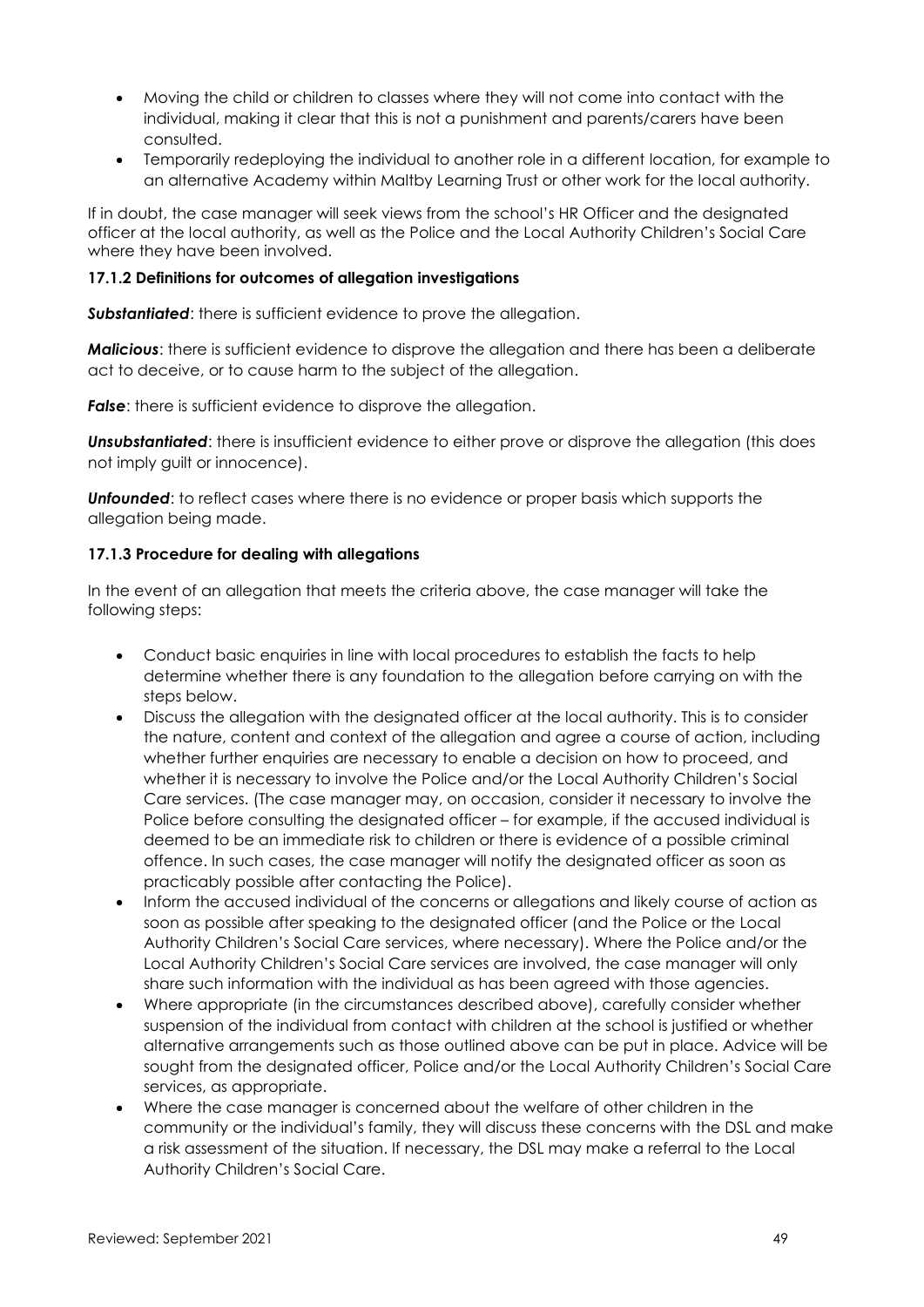- If immediate suspension is considered necessary, agree and record the rationale for this with the designated officer. The record will include information about the alternatives to suspension that have been considered, and why they were rejected. Written confirmation of the suspension will be provided to the individual facing the allegation or concern within 1 working day, and the individual will be given a named contact at the school and their contact details.
- If it is decided that no further action is to be taken in regard to the subject of the allegation or concern, record this decision and the justification for it and agree with the designated officer what information should be put in writing to the individual and by whom, as well as what action should follow both in respect of the individual and those who made the initial allegation.
- If it is decided that further action is needed, take steps as agreed with the designated officer to initiate the appropriate action in school and/or liaise with the Police and/or the Local Authority Children's Social Care services as appropriate Provide effective support for the individual facing the allegation or concern, including appointing a named representative to keep them informed of the progress of the case and considering what other support is appropriate. In Maltby Learning Trust this would normally be an HR Officer, but an offer of counselling from Rotherham MAST, Maltby Learning Trust's inhouse mental health provision, would be made if deemed appropriate. Signposting to other services including the Education Support Partnership and GP would also be undertaken.
- Inform the parents or carers of the child/children involved about the allegation as soon as possible if they do not already know (following agreement with the Local Authority Children's Social Care services and/or the Police, if applicable). The case manager will also inform the parents or carers of the requirement to maintain confidentiality about any allegations made against teachers (where this applies) while investigations are ongoing. Any parent or carer who wishes to have the confidentiality restrictions removed in respect of a teacher will be advised to seek legal advice.
- Keep the parents or carers of the child/children involved informed of the progress of the case (only in relation to their child – no information will be shared regarding the staff member).
- Make a referral to the DBS where it is thought that the individual facing the allegation or concern has engaged in conduct that harmed or is likely to harm a child, or if the individual otherwise poses a risk of harm to a child.

If the Academy is made aware that the secretary of state has made an interim prohibition order in respect of an individual, we will immediately suspend that individual from teaching, pending the findings of the investigation by the Teaching Regulation Agency.

Where the Police are involved, wherever possible the school will ask the Police at the start of the investigation to obtain consent from the individuals involved to share their statements and evidence for use in the school's disciplinary process, should this be required at a later point.

### **17.1.4 Additional considerations for supply teachers and all contracted staff**

If there are concerns or an allegation is made against someone not directly employed by the school, such as a supply teacher or contracted staff member provided by an agency, we will take the actions below in addition to our standard procedures:

- We will not decide to stop using an individual due to safeguarding concerns without finding out the facts and liaising with our LADO to determine a suitable outcome
- The Local Governance Committee will discuss with the agency whether it is appropriate to suspend the individual, or redeploy them to another part of the school, while the school carries out the investigation
- We will involve the agency fully, but the school will take the lead in collecting the necessary information and providing it to the LADO as required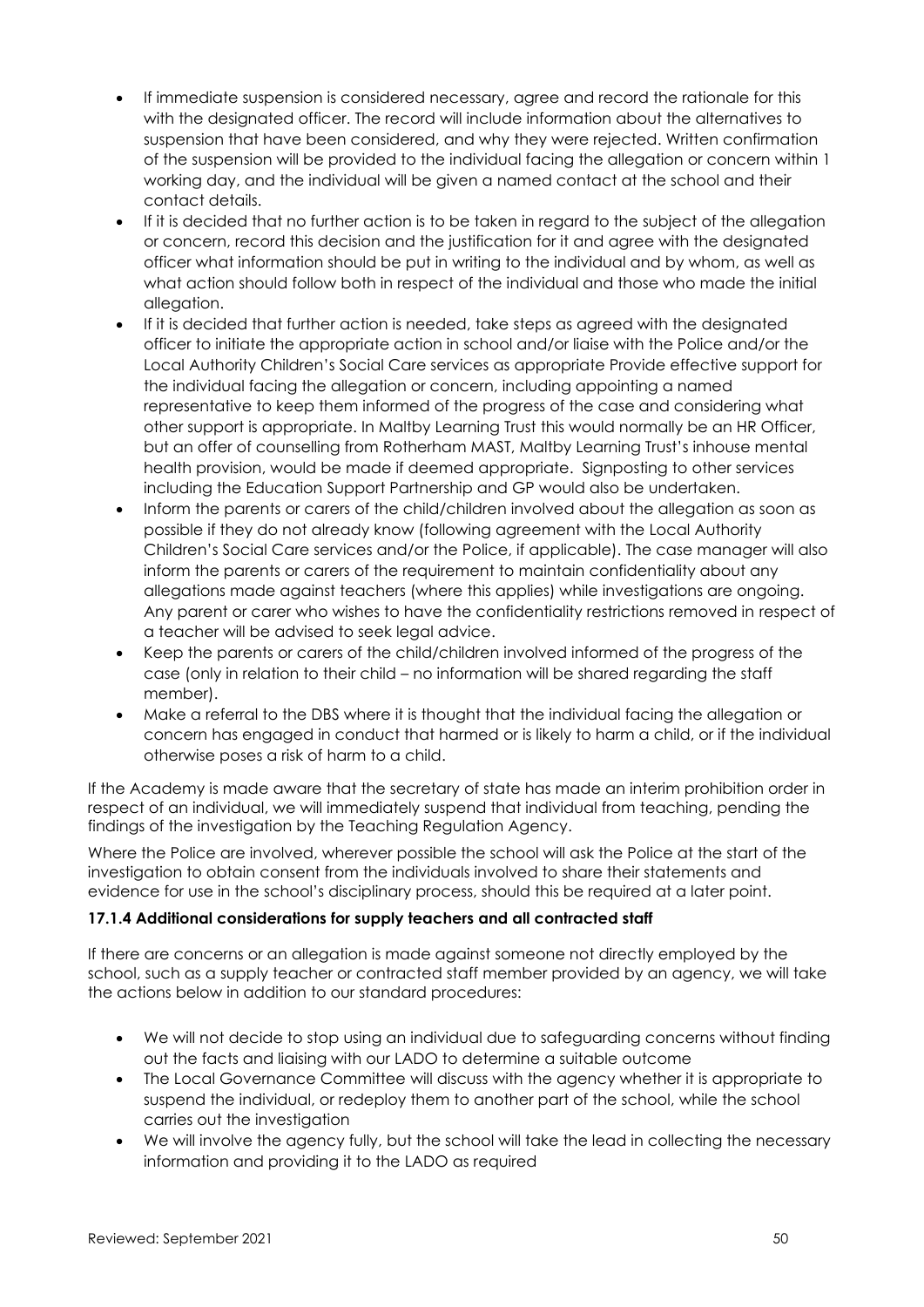• We will address issues such as information sharing, to ensure any previous concerns or allegations known to the agency are taken into account (we will do this, for example, as part of the allegations management meeting or by liaising directly with the agency where necessary)

When using an agency, we will inform them of our process for managing allegations, and keep them updated about our policies as necessary, and will invite the agency's HR manager or equivalent to meetings as appropriate.

### **17.1.5 Timescales**

We will deal with all allegations as quickly and effectively as possible and will endeavour to comply with the following timescales, where reasonably practicable:

- Any cases where it is clear immediately that the allegation is unsubstantiated or malicious should be resolved within 1 week.
- If the nature of an allegation does not require formal disciplinary action, appropriate action should be taken within 3 working days.
- If a disciplinary hearing is required and can be held without further investigation, this should be held within 15 working days.

However, these are objectives only and where they are not met, we will endeavour to take the required action as soon as possible thereafter.

### **17.1.6 Specific actions**

Following a criminal investigation or prosecution, the case manager will discuss with the Local Authority's Designated Officer whether any further action, including disciplinary action, is appropriate and, if so, how to proceed, taking into account information provided by the Police and/or the Local Authority Children's Social Care services.

### *17.1.6.1 Conclusion of a case where the allegation is substantiated*

If the allegation is substantiated and the individual is dismissed or the school ceases to use their services, or the individual resigns or otherwise ceases to provide their services, the school will make a referral to the DBS for consideration of whether inclusion on the barred lists is required. If the individual concerned is a member of teaching staff, the school will consider whether to refer the matter to the Teaching Regulation Agency to consider prohibiting the individual from teaching.

#### *17.1.6.2 Individuals returning to work after suspension*

If it is decided on the conclusion of a case that an individual who has been suspended can return to work, the case manager will consider how best to facilitate this. The case manager will also consider how best to manage the individual's contact with the child or children who made the allegation, if they are still attending the school.

### **17.1.6.3** *Unsubstantiated, unfounded, false or malicious reports*

If a report is:

- Determined to be unsubstantiated, unfounded, false or malicious, the DSL will consider the appropriate next steps. If they consider that the child and/or person who made the allegation is in need of help, or the allegation may have been a cry for help, a referral to the Local Authority Children's Social Care may be appropriate
- Shown to be deliberately invented, or malicious, the Academy will consider whether any disciplinary action is appropriate against the individual(s) who made it

#### *17.1.6.4 Unsubstantiated, unfounded, false or malicious allegations*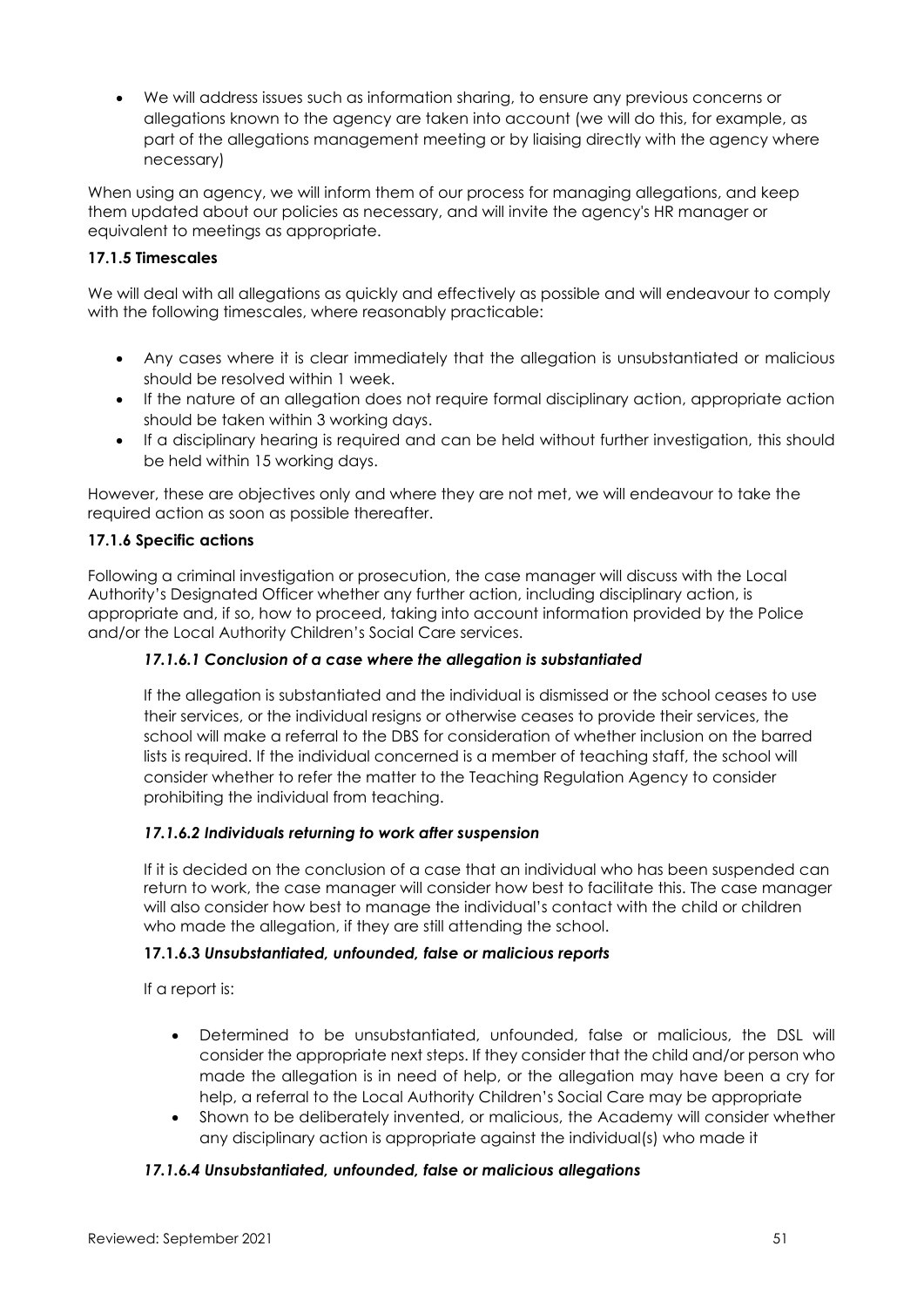If an allegation is:

- Determined to be unsubstantiated, unfounded, false or malicious, the LADO and case manager will consider the appropriate next steps. If they consider that the child and/or person who made the allegation is in need of help, or the allegation may have been a cry for help, a referral to the Local Authority Children's Social Care may be appropriate.
- Shown to be deliberately invented, or malicious, the Academy will consider whether any disciplinary action is appropriate against the individual(s) who made it.

#### **17.1.7 Confidentiality and information sharing**

The school will make every effort to maintain confidentiality and guard against unwanted publicity while an allegation is being investigated or considered. The case manager will take advice from the LADO, Police and the Local Authority Children's Social Care, as appropriate, to agree:

- Who needs to know about the allegation and what information can be shared.
- How to manage speculation, leaks and gossip, including how to make parents or carers of a child/children involved aware of their obligations with respect to confidentiality.
- What, if any, information can be reasonably given to the wider community to reduce speculation.
- How to manage press interest if, and when, it arises.

#### **17.1.8 Record-keeping**

The case manager will maintain clear records about any case where the allegation or concern meets the criteria above and store them on the individual's confidential personnel file for the duration of the case. The records of any allegation that, following an investigation, is found to be malicious or false will be deleted from the individual's personnel file (unless the individual consents for the records to be retained on the file).

For all other allegations (which are not found to be malicious or false), the following information will be kept on the file of the individual concerned:

- A clear and comprehensive summary of the allegation.
- Details of how the allegation was followed up and resolved.
- Notes of any action taken, decisions reached and the outcome.
- A declaration on whether the information will be referred to in any future reference.

In these cases, the school will provide a copy to the individual, in agreement with the Local Authority Children's Social Care or the Police as appropriate. Where records contain information about allegations of sexual abuse, we will preserve these for the Independent Inquiry into Child Sexual Abuse (IICSA), for the term of the inquiry. We will retain all other records at least until the individual has reached normal pension age, or for 10 years from the date of the allegation if that is longer.

#### **17.1.9 References**

When providing employer references, we will:

- 1. Not refer to any allegation that has been found to be false, unfounded, unsubstantiated or malicious, or any repeated allegations which have all been found to be false, unfounded, unsubstantiated or malicious.
- 2. Include substantiated allegations, provided that the information is factual and does not include opinions.

#### **17.1.10 Learning lessons**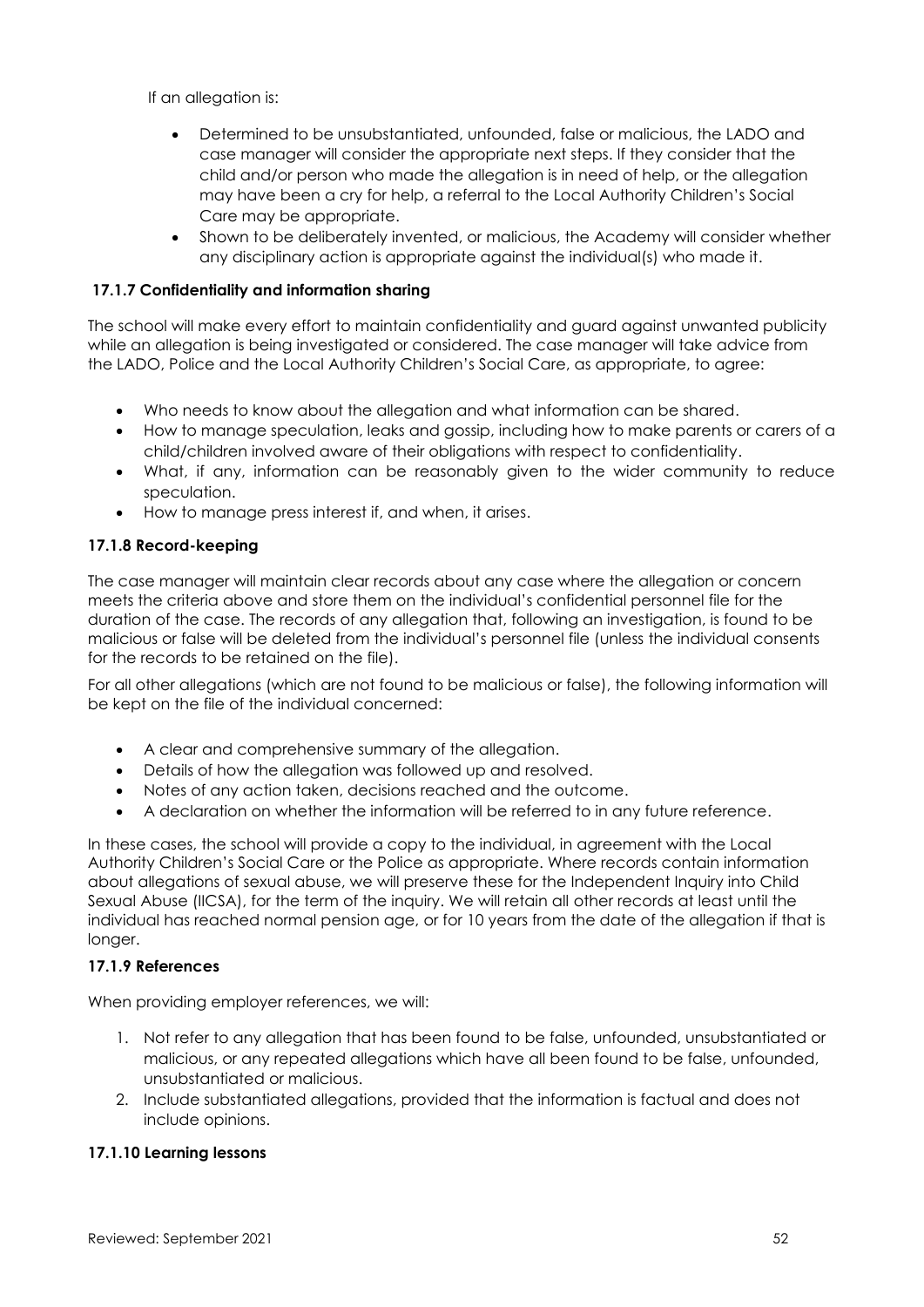After any cases where the allegations are substantiated, the case manager will review the circumstances of the case with the Local Authority's Designated Officer to determine whether there are any improvements that we can make to the school's procedures or practice to help prevent similar events in the future. This will include consideration of (as applicable):

- Issues arising from the decision to suspend the member of staff
- The duration of the suspension
- Whether or not the suspension was justified
- The use of suspension when the individual is subsequently reinstated. We will consider how future investigations of a similar nature could be carried out without suspending the individual

For all other cases, the case manager will consider the facts and determine whether any improvements can be made.

#### **17.1.11 Non-recent allegations**

Abuse can be reported, no matter how long ago it happened. We will report any non-recent allegations made by a child to the LADO in line with our local authority's procedures for dealing with non-recent allegations. Where an adult makes an allegation to the school that they were abused as a child, we will advise the individual to report the allegation to the police.

### 17.2 CONCERNS THAT DO NOT MEET THE HARM THRESHOLD (OR LOW-LEVEL CONCERNS)

The section is based on 'Section 2: Concerns that do not meet the harm threshold' in part 4 of Keeping Children Safe in Education.

This section applies to all concerns (including allegations) about members of staff, including supply teachers, volunteers and contractors, which do not meet the harm threshold set out in section 1 above. Concerns may arise through, for example:

- Suspicion.
- Complaint.
- Disclosure made by a child, parent or other adult within or outside the school.
- Pre-employment vetting checks.

We recognise the importance of responding to and dealing with any concerns in a timely manner to safeguard the welfare of children.

#### **17.2.1 Definition of low-level concerns**

The term 'low-level' concern is any concern – no matter how small – that an adult working in or on behalf of the Academy may have acted in a way that:

- Is inconsistent with the staff code of conduct, including inappropriate conduct outside of work, and
- Does not meet the allegations threshold or is otherwise not considered serious enough to consider a referral to the designated officer at the local authority.

Examples of such behaviour could include, but are not limited to:

- Being overly friendly with children.
- Having favourites.
- Taking photographs of children on their mobile phone.
- Engaging with a child on a one-to-one basis in a secluded area or behind a closed door.
- Using inappropriate sexualised, intimidating or offensive language.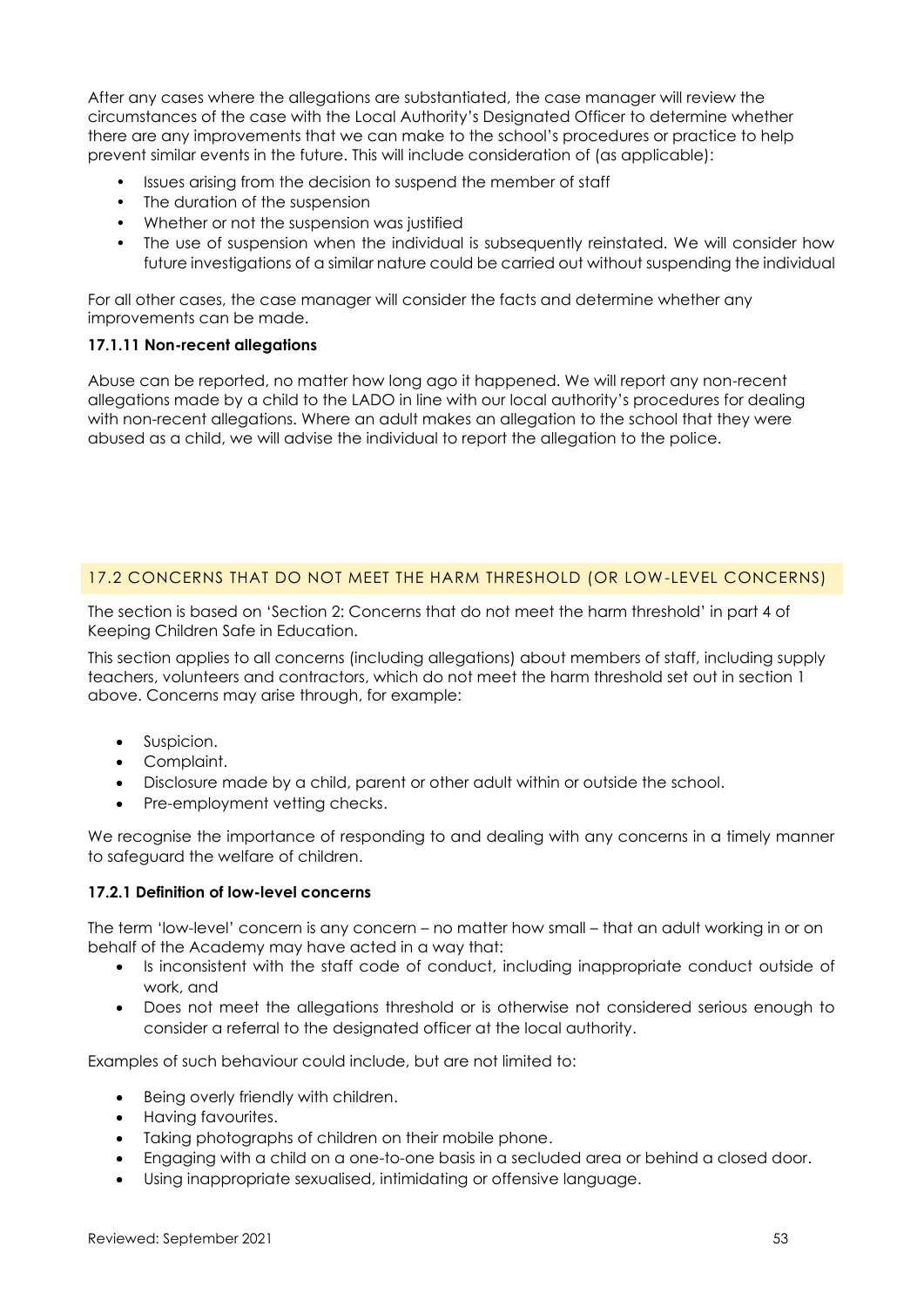#### **17.2.2 Sharing low-level concerns**

We recognise the importance of creating a culture of openness, trust and transparency to encourage all staff to share low-level concerns so that they can be addressed appropriately. We will create this culture by:

- Ensuring staff are clear about what appropriate behaviour is, and are confident in distinguishing expected and appropriate behaviour from concerning, problematic or inappropriate behaviour, in themselves and others.
- Empowering staff to share any low-level concerns.
- Empowering staff to self-refer.
- Addressing unprofessional behaviour and supporting the individual to correct it at an early stage.
- Providing a responsive, sensitive and proportionate handling of such concerns when they are raised.
- Helping to identify any weakness in the school's safeguarding system.

#### **17.2.3 Responding to low-level concerns**

If the concern is raised via a third party, the Principal will collect evidence where necessary by speaking:

- Directly to the person who raised the concern, unless it has been raised anonymously.
- To the individual involved and any witnesses.

The Principal will use the information collected to categorise the type of behaviour and determine any further action, in line with the Academy's code of conduct.

### **17.2.4 Record keeping**

All low-level concerns will be recorded in writing. In addition to details of the concern raised, records will include the context in which the concern arose, any action taken and the rationale for decisions and action taken. Records will be:

- Kept confidential, held securely and comply with the DPA 2018 and UK GDPR.
- Reviewed so that potential patterns of concerning, problematic or inappropriate behaviour can be identified. Where a pattern of such behaviour is identified, we will decide on a course of action, either through our disciplinary procedures or, where a pattern of behaviour moves from a concern to meeting the harms threshold we will refer it to the Designated Officer at the Local Authority.
- Retained at least until the individual leaves employment at the school.

Where a low-level concern relates to a supply teacher or contractor, we will notify the individual's employer, so any potential patterns of inappropriate behaviour can be identified.

#### **17.2.5 References**

We will not include low-level concerns in references unless:

1. The concern (or group of concerns) has met the threshold for referral to the Designated Officer at the Local Authority and is found to be substantiated; and/or

The concern (or group of concerns) relates to issues which would ordinarily be included in a reference, such as misconduct or poor performance.

## <span id="page-53-0"></span>18. LEGAL FRAMEWORK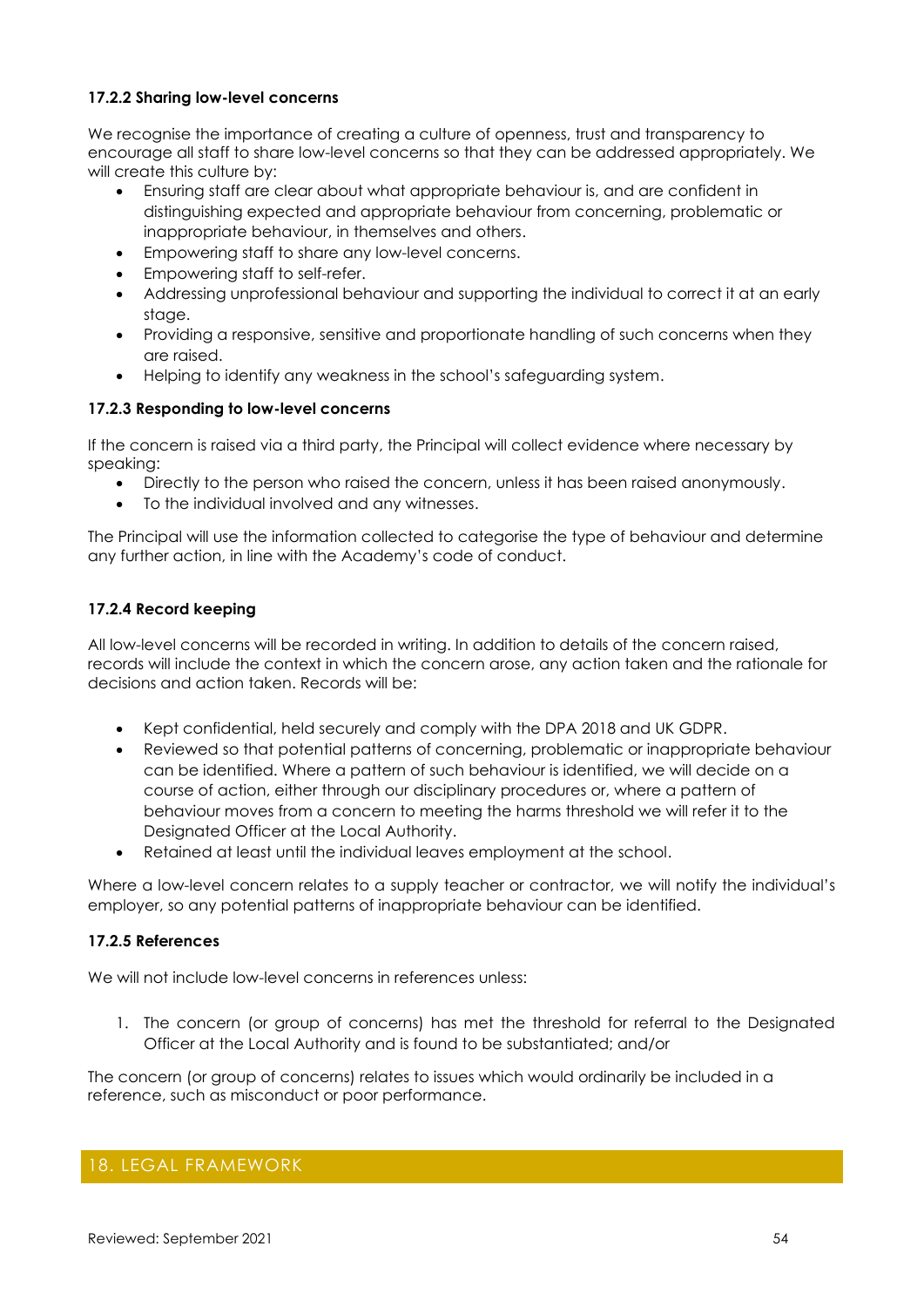This policy has been devised in accordance with the following legislation and statutory guidance:

### **18.1 Legislation**

- Children Act 1989
- Children Act 2004
- Safeguarding Vulnerable Groups Act 2006
- The Education (School Teachers' Appraisal) (England) Regulations 2012 (as amended)
- Sexual Offences Act 2003
- Female Genital Mutilation Act 2003 (as inserted by the Serious Crime Act 2015)
- Equality Act 2010
- Counter-Terrorism and Security Act 2015
- The UK General Data Protection Regulation (UK GDPR)
- Data Protection Act 2018
- Voyeurism (Offences) Act 2019
- Domestic Abuse Act 2021

#### **18.2 Statutory guidance**

- HM Government (2020) 'Multi-agency statutory guidance on female genital mutilation'
- HM Government (2013) 'Multi-agency practice guidelines: Handling cases of Forced Marriage'
- HM Government (2021) 'Channel Duty Guidance: Protecting people vulnerable to being drawn into terrorism'
- DfE (2021) 'Keeping children safe in education 2021'
- DfE (2018) 'Working Together to Safeguard Children'
- DfE (2015) 'The Prevent duty'
- DfE (2018) 'Disqualification under the Childcare Act 2006'

#### **18.3 Non-statutory guidance**

- DfE (2015) 'What to do if you're worried a child is being abused'
- DfE (2018) 'Information sharing'
- DfE (2017) 'Child sexual exploitation'
- DfE (2021) 'Sexual violence and sexual harassment between children in schools and colleges'
- DfE (2021) 'Recruit teachers from overseas'
- DfE (2020) 'Sharing nudes and semi-nudes: advice for education settings working with children and young people'

# <span id="page-54-0"></span>APPENDIX 1: RESPONSIBLE STAFF/GOVERNORS

| <b>ROLE/CONTACT DETAILS</b><br><b>PHOTOGRAPH</b><br><b>NAME</b> |
|-----------------------------------------------------------------|
|-----------------------------------------------------------------|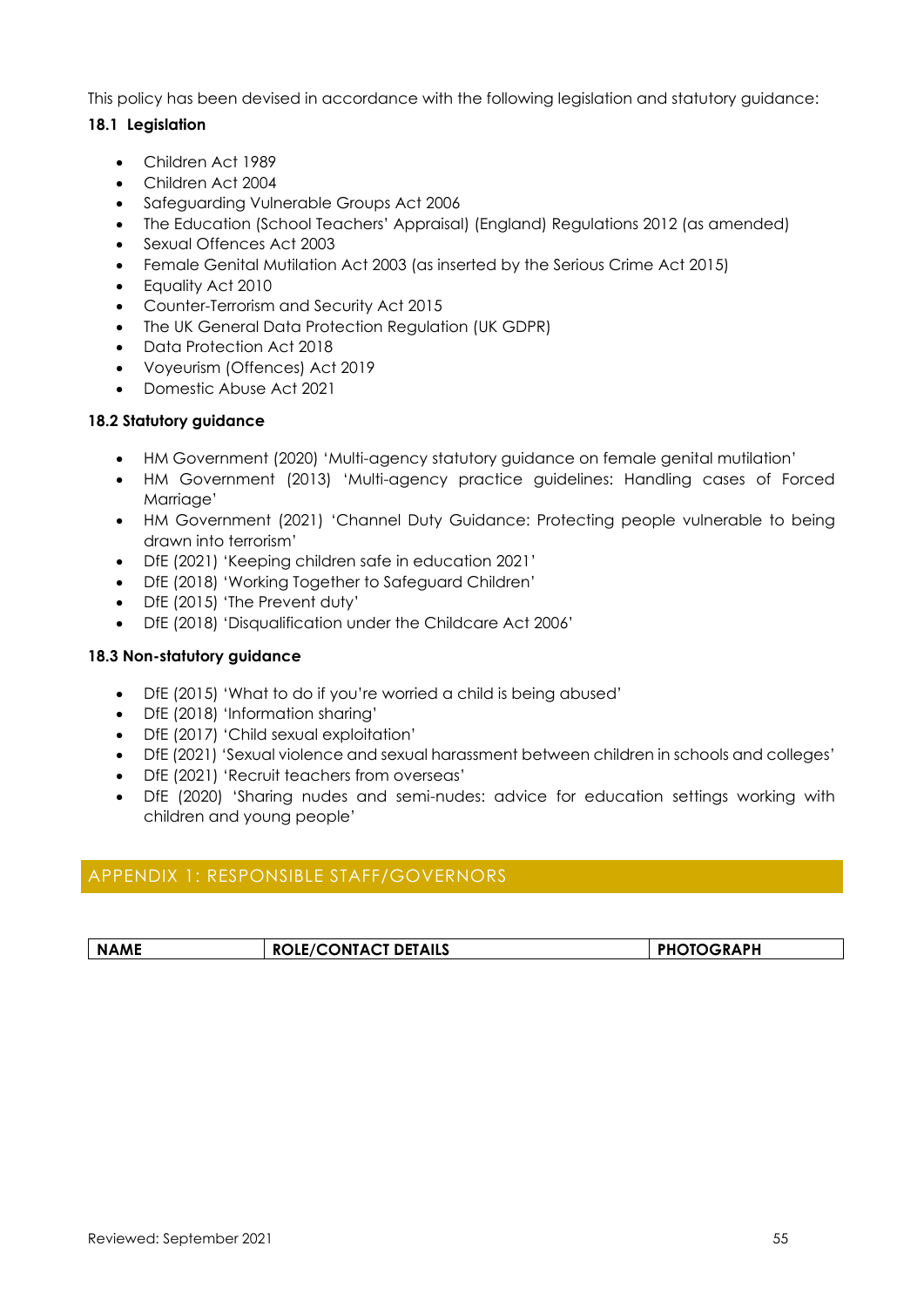| <b>Jayne Dickson</b>   | Link governor for Safeguarding<br>jdickson@wathacademy.com                                                                  |  |
|------------------------|-----------------------------------------------------------------------------------------------------------------------------|--|
| <b>Liam Ransome</b>    | Principa<br>Iransome@wathacademy.com                                                                                        |  |
| <b>Rachael Gillatt</b> | Designated Safeguarding Lead (DSL) and<br>Designated Teacher for Looked After Children<br>(LAC)<br>rgillatt@wathacademy.com |  |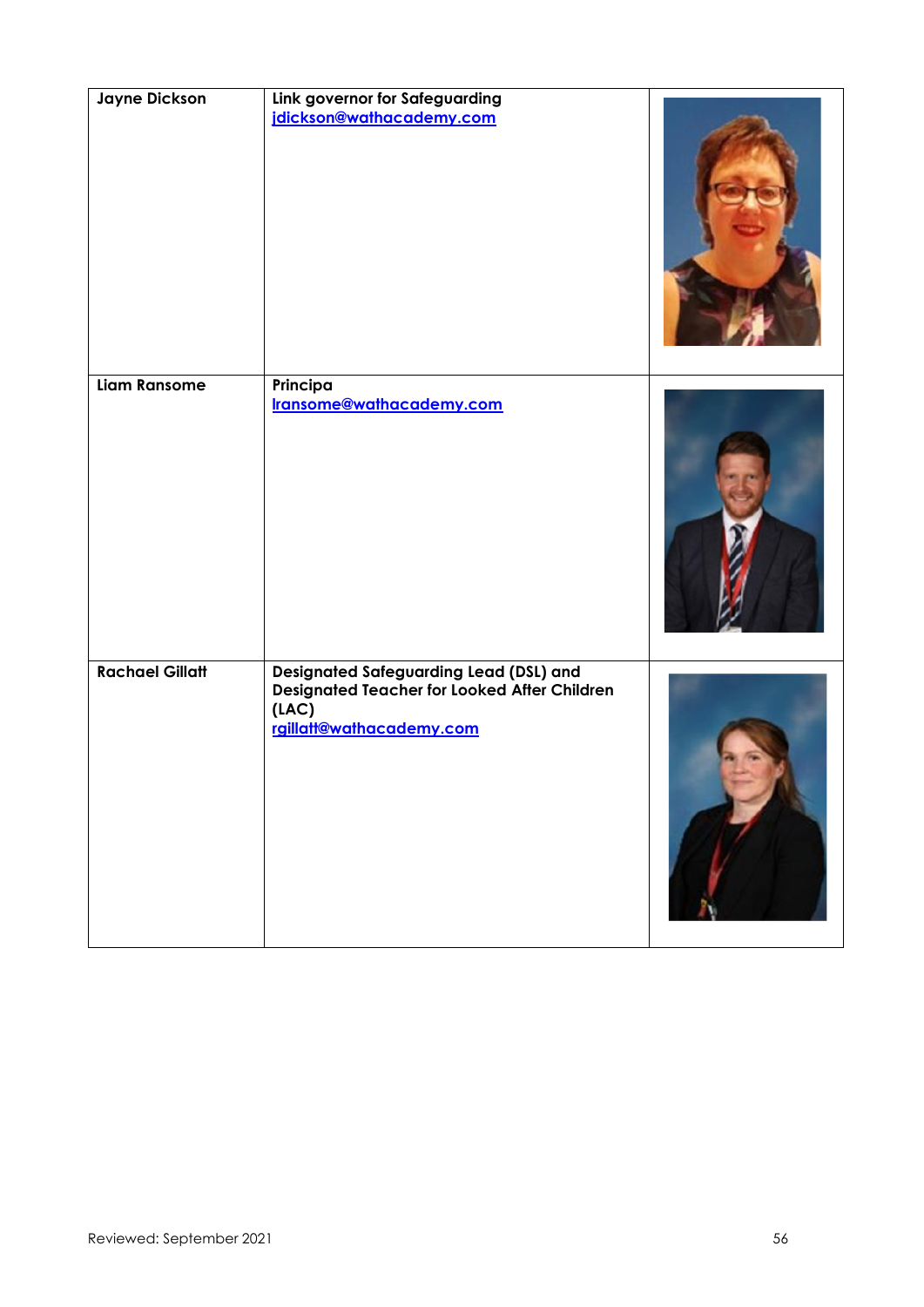| <b>Karen Smallwood</b> | <b>Deputy Designated Safeguarding Lead (DDSL)</b><br>ksmallwood@wathacademy.com |  |
|------------------------|---------------------------------------------------------------------------------|--|
| Emma Haigh             | <b>Safeguarding Officer</b>                                                     |  |
|                        | ehaigh@wathacademy.com                                                          |  |
| <b>Emma King</b>       | Safeguarding Officer and E-Safety Co-ordinator<br>eking@wathacademy.com         |  |

# <span id="page-56-0"></span>APPENDIX 2: WHAT TO DO IF YOU SUSPECT OR ARE INFORMED OF A CHILD PROTECTION ISSUE OR HAVE A CONCERN

- Recognise that you have a duty of care to alert the safeguarding team of your concern. Always act in the interest of the child or young person.
- Do not take responsibility to investigate the welfare concerns or determine the outcome at this stage.
- You must collate and immediately pass on any information; provide details of your concerns by contacting the safeguarding team on the designated email address and/or through the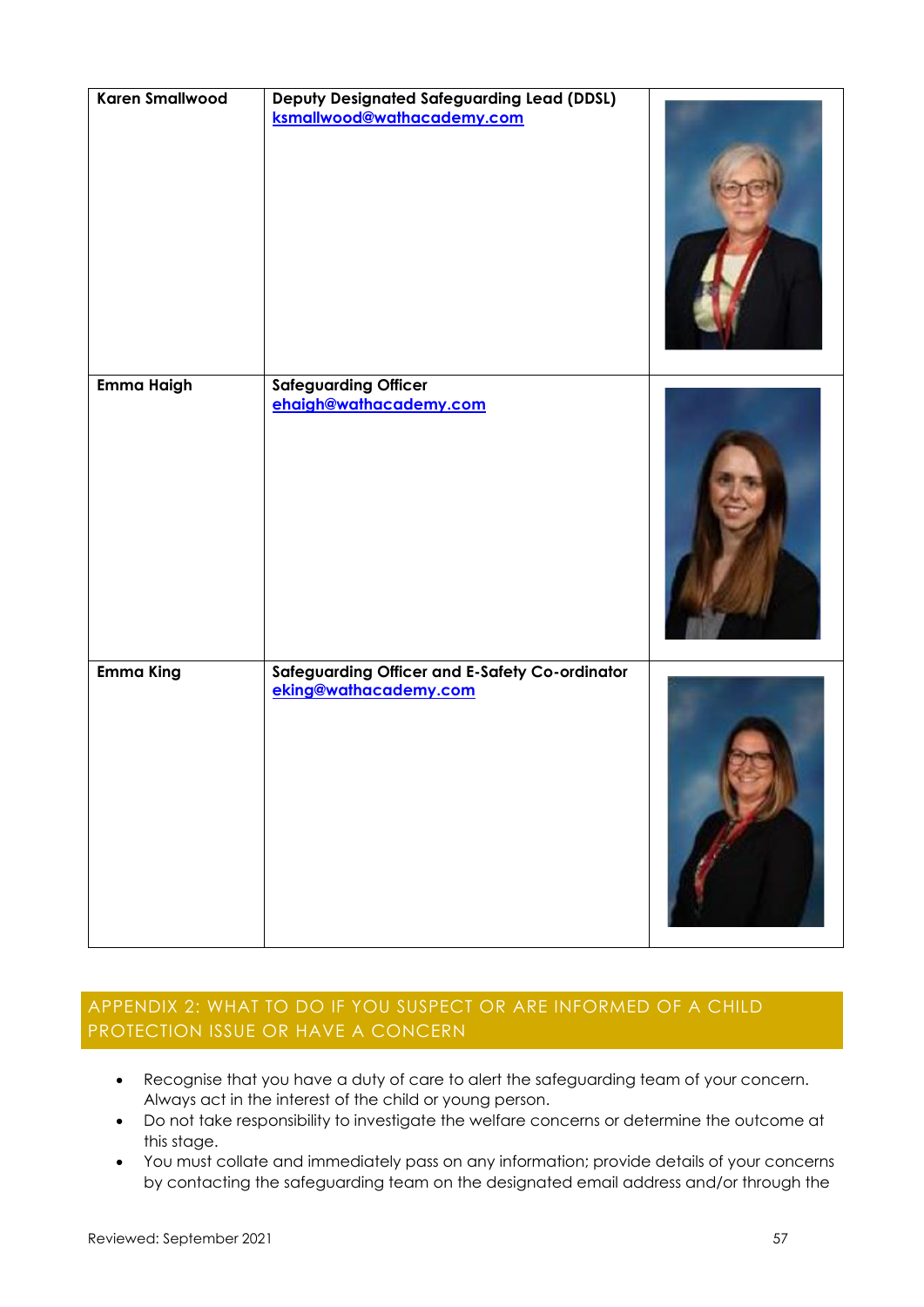CPOMS system. Never assume this has already been done by another colleague or professional.

- If a child or young person is in immediate danger or at risk of harm, including not being safe to go home, contact the DSL or DDSL IMMEDIATELY so an urgent referral can be undertaken to the Local Authority Children's Social Care and/or the Police.
- Anyone can make a referral to social care; in the unlikely event of the DSL, DDSL Vice Principal or Principal not being available and you feel the concern is urgent you should make a referral to the appropriate Local Authority Children's Social Care service:
	- o **Rotherham** Multi-Agency Safeguarding Hub (MASH): 01709 336080
	- o **Doncaster** Children's Trust: 01302 737777

### **AND/OR**

- o Police: 999
- Inform the DSL as soon as possible afterwards in this circumstance

Any logged concern will:

- Be accessed by the safeguarding team
- Generate a response from the Safeguarding team. The alert will be investigated and triaged in accordance with the nature of the concern.
- The safequarding team is trained to recognise thresholds of child protection and necessary intervention.
- Be stored securely in CPOMS. The entry is the responsibility of the DSL.
- The member of staff who alerted the safeguarding email system/CPOMS system will receive an email acknowledgment that action has been taken.

The DSL or DDSL will determine a course of action, including a consideration as to whether Early Help is appropriate, or whether the concern requires a referral to the Local Authority Children's Social Care. The Local Authority should then make a decision within 1 working day of a referral about what course of action is being taken and inform the DSL (or person who made the referral). This will include a decision about whether the child needs

- immediate protection and urgent action is needed
- intervention for them and/or their families from other services
- to be assessed under Section 17 of the Children Act 1989
- to be assessed under Section 47 of the Children Act 1989 because there is reasonable cause to suspect the they are suffering or likely to suffer significant harm
- Further specialist assessments are required to inform further action

If this information is not made available then the DSL should follow this up. If the child's situation does not seem to be improving after the referral, the DSL or person making the referral must follow local escalation procedures to ensure their concerns have been address and that the child's situation improved. This can be done by requesting to speak to a manager within the Local Authority Children's Social Care Team. The DSL will at every stage of the process ensure that the case is kept under constant review and all information recorded on the Academy's CPOMS system.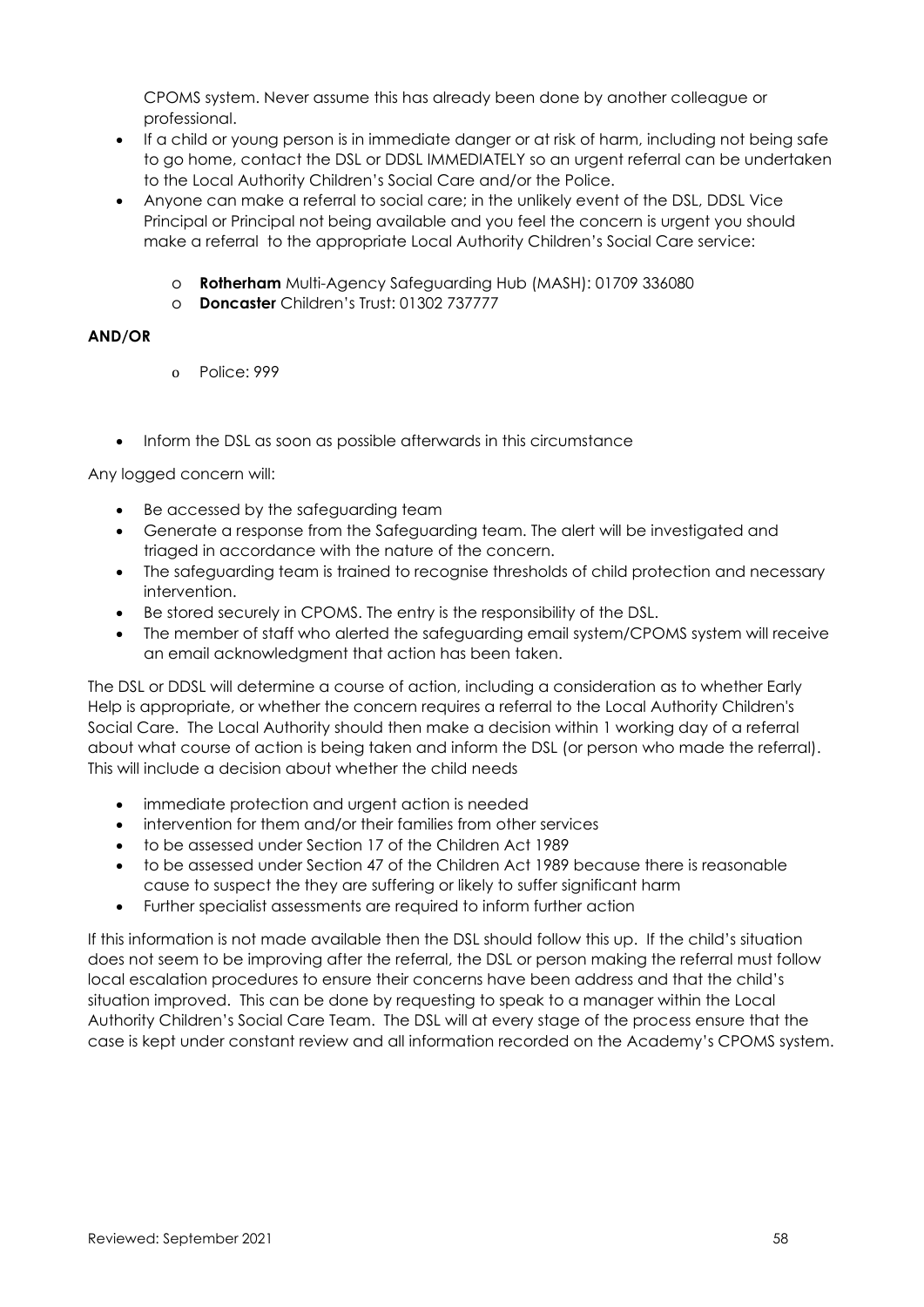# <span id="page-58-0"></span>APPENDIX 3: WHAT TO DO IF A CHILD MAKES A DISCLOSURE

If a child or young person makes or wishes to make a disclosure of a safeguarding nature to you:

- Do not put the moment off.
- You may need to find a place away from others (ensure this is appropriate).
- Listen to them and believe them.
- Find someone to assist in communication if necessary.
- Keep calm and do not show that you are shocked or upset.
- Guard against negative body language.
- Don't judge.
- Respond briefly, slowly and gently.
- Do not ask leading questions.
- Reassure the child they have done the right thing in telling you and that there is no reason for them to feel ashamed (do not tell them they should have told you sooner).
- Explain what will happen next and that you will have to pass this information on. Do not promise to keep it a secret.
- Do not assume that there is only one child or young person involved.

Ensure that you:

- Record what you have heard/observed.
- Make notes as soon as possible.
- Use child or young person's words wherever possible.
- Include what you have said to the child or young person.
- Keep information factual; do not put your own judgement on it
- Include what led up to the disclosure.
- Date, time, place, who was present.
- Log concern via CPOMS, safeguarding email or by completing the Academy's Confidential Safeguarding Incident Slip.
- At this point do not discuss with anyone other than to the DSL or DDSL immediately or any other relevant authority involved.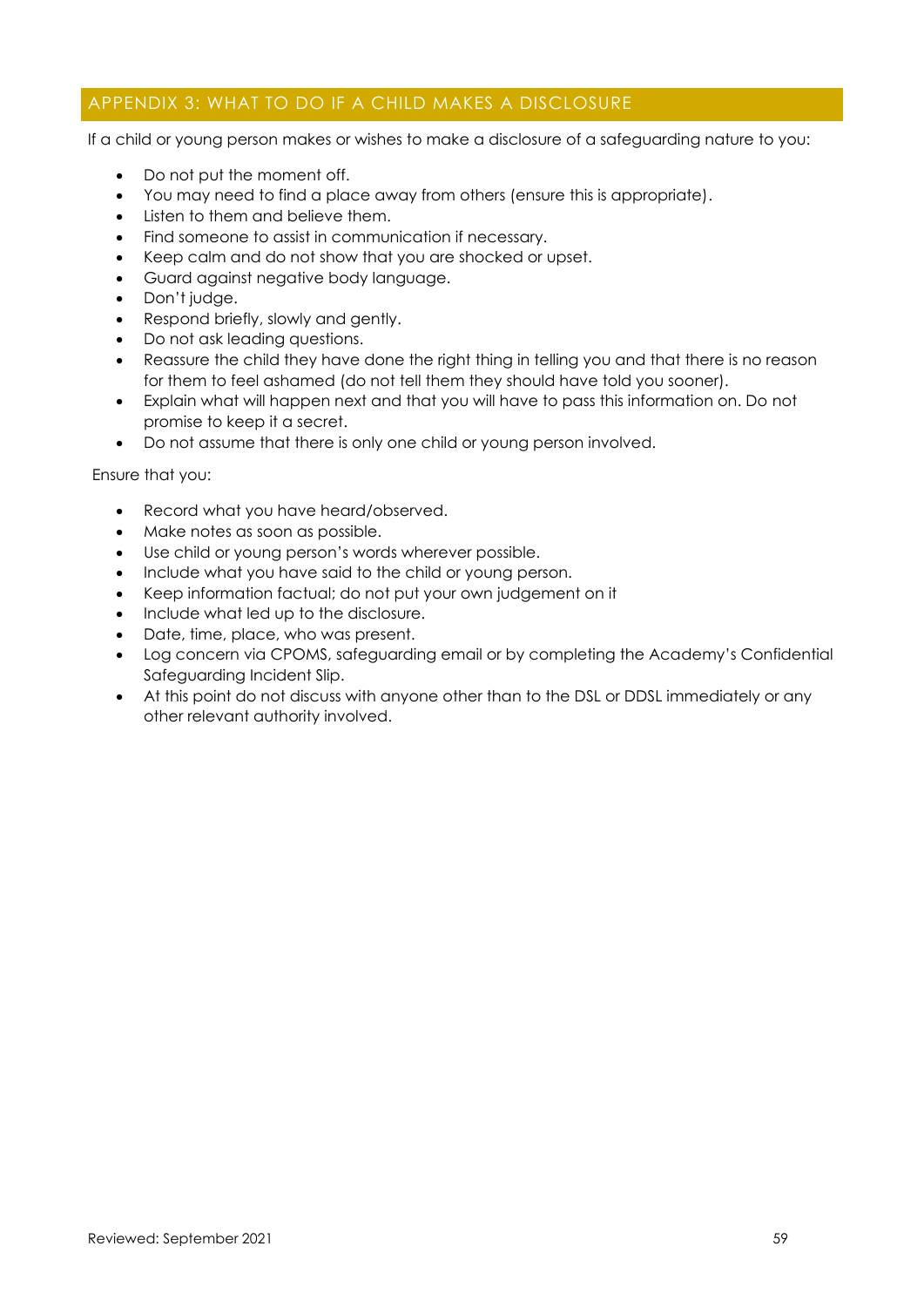# <span id="page-59-0"></span>APPENDIX 4: WHEN TO MAKE A REFERRAL TO THE LOCAL AUTHORITY CHILDREN'S SOCIAL CARE

For information about thresholds, see Rotherham Multi-Agency Continuum of Need Guidance and Multi-Agency Threshold Descriptors.

A referral should be made to Local Authority Children's Social Care when:

- A child or young person makes a clear allegation of abuse.
- A child has been abandoned.
- Further concerns have arisen in relation to an open case to Children's Social Care.
- Concerns of significant harm have risen for a child receiving a service as a Child in Need.
- Further concerns have arisen of increased or additional risk to a child currently subject to a Child Protection Plan.
- A child sustains an injury and there is professional concern about how it was caused.
- There are any circumstances which suggest that a child is suffering or is likely to suffer Significant Harm.
- An unborn child may be at risk of sianificant harm for more information see Safeguarding Unborn and Newborn Babies Procedure and Concealment and Denial of Pregnancy Procedure.
- A non-mobile infant sustains any injury the presence of any bruising, of any size, in any site should initiate a detailed examination and inquiry into its explanation, origin, characteristics and history, and the child should then be referred to Local Authority Children's Social Care.
- A baby or child or young person is not meeting appropriate developmental milestones or they appear to have faltering growth – for more information see Safeguarding Children at Risk Due to Faltering Growth Procedure.
- A member of the public makes an allegation that someone has abused a child.
- Professional concern exists about abuse or neglect, despite no allegation being made.
- A child has been made the subject of an Emergency Protection Order or a Police Protection Order.
- Concerns have arisen for a child who is the subject of a Supervision Order or Care Order.
- Despite professional intervention, either on a single agency basis or as part of early help intervention, because of suspected neglect or abuse there is concern that a child is suffering or is likely to suffer significant harm or requires additional support – see Practice Guidance: Significant Harm - The Impact of Abuse and Neglect for more information.
- There are concerns that a child or young person is being sexually exploited for more information see Safeguarding Children and Young People from Sexual Exploitation Procedure.
- A child is reported missing from home or care and there are additional concerns about their vulnerability – for more information see Safeguarding Children and Young People who go Missing from Home and Care.
- There are concerns a child may be harmed because of use of technology or social media for more information see E-Safety: Safeguarding Children Exposed to Harm through the Digital Media.
- Concern exists about a child having contact with a person who may pose a risk, or potential risk, to children (see Persons who Pose a Risk to Children Procedure.
- A child is being denied access to urgent or important Medical Assessment or services.
- There are suspicions that a child might be harmed because of fabricated or induced illness (see Safeguarding Children in Whom Illness is Fabricated or Induced Procedure.
- A child is at risk of being subjected to illegal procedures, for example:
	- Safeguarding Girls and Young Women at Risk of Abuse through Female Genital Mutilation Procedure;
	- Safeguarding Children and Young People from Forced Marriage Procedure
	- Safeguarding Children and Young People from Honour Based Abuse Procedure;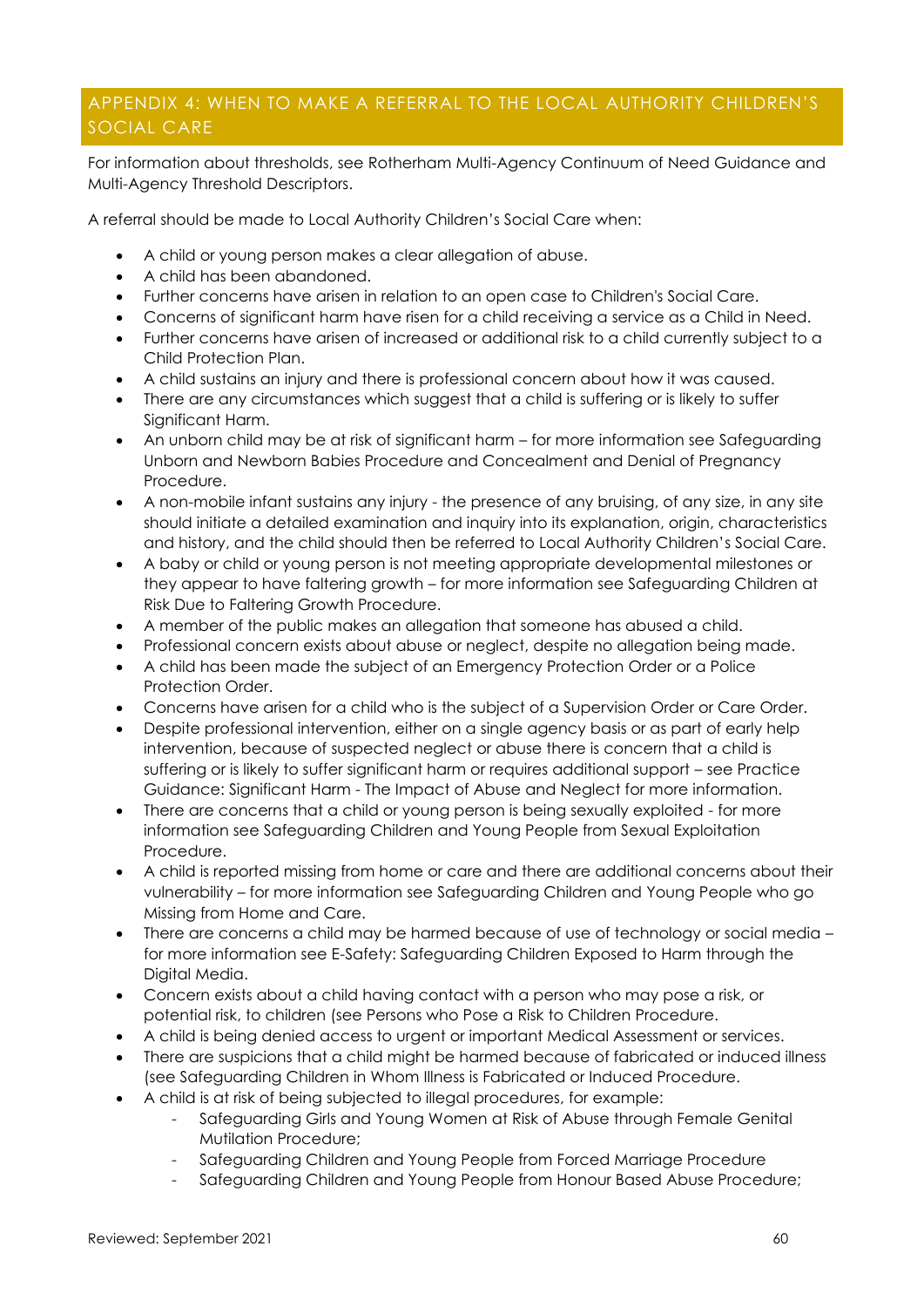- There are grounds for concern that a person may be a victim of human trafficking (see Safeguarding Children who may have been Trafficked from Abroad Procedure and National Referral Mechanism: guidance for child first responders (Home Office, August 2013)).
- A child is at risk or vulnerable to being drawn into terrorism for more information see Supporting Children and Young People Vulnerable to Violent Extremism Procedure.
- A child is at risk of being harmed through experiencing or seeing or hearing the ill-treatment of another, e.g. through Domestic Abuse (see Safeguarding Children at Risk because of Domestic Abuse Procedure).
- A child is at risk of being harmed because of concerns about their parents' mental health see - Safeguarding Children at Risk where a Parent has Mental Health Problem Procedure.
- Either an adult or a child makes allegations of non-recent abuse, for more information see Safeguarding Children and Young People Involved in Organised or Multiple Abuse, and other Complex Investigations Procedure.
- A child has harmed another child (which may be a single event or a range of ill treatment), which is generally referred to as 'peer on peer abuse' see Abuse by Children and Young People Procedure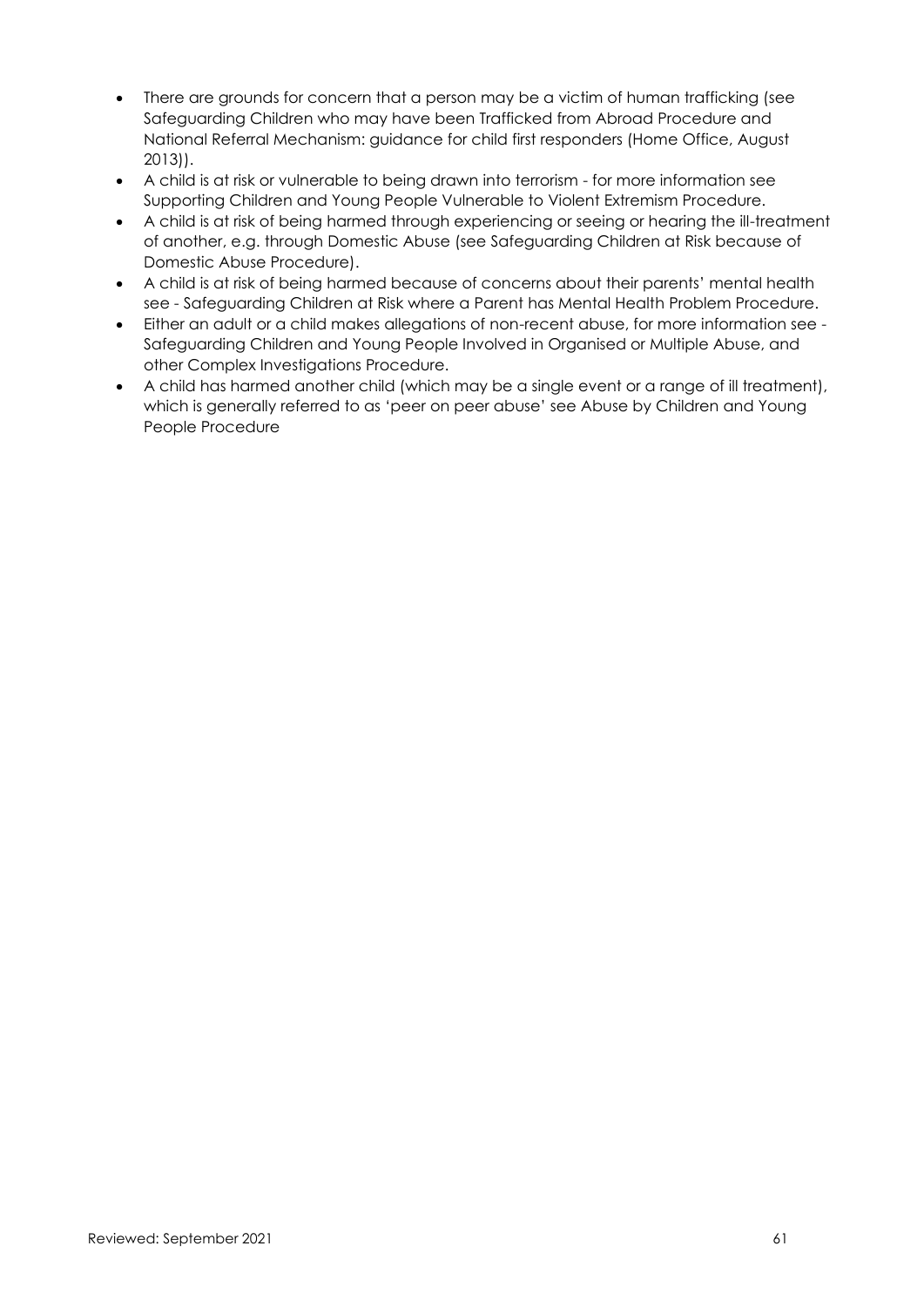### <span id="page-61-0"></span>APPENDIX 5 - USEFUL CONTACT NUMBERS AND E-MAIL ADDRESSES/WEBSITES:

Local Authority Children's Social Care:

Rotherham Multi-Agency Safeguarding Hub (MASH) for all referrals, advice and support including referral to Early Help and Family Engagement services: 01709 336080

South Yorkshire Police non-emergency number -emergency number – 101

Rotherham Safeguarding Children's Partnership: www.rscb.org.uk [www.rotherhamscbproceduresonline.com](http://www.rotherhamscbproceduresonline.com/)

#### [www.rotherhampower.co.uk](http://www.rotherhampower.co.uk/)

NSPCC When to Call the Police https://www.npcc.police.uk/documents/Children and Young people/When to call the police guidance for schools and colleges.pdf

[https://www.](https://www/)thinkuknow.co.uk/

<https://www.internetmatters.org/?gclid=CIm4ldHXl8wCFYdAGwodwhEM5g>

educateagainsthate.com https://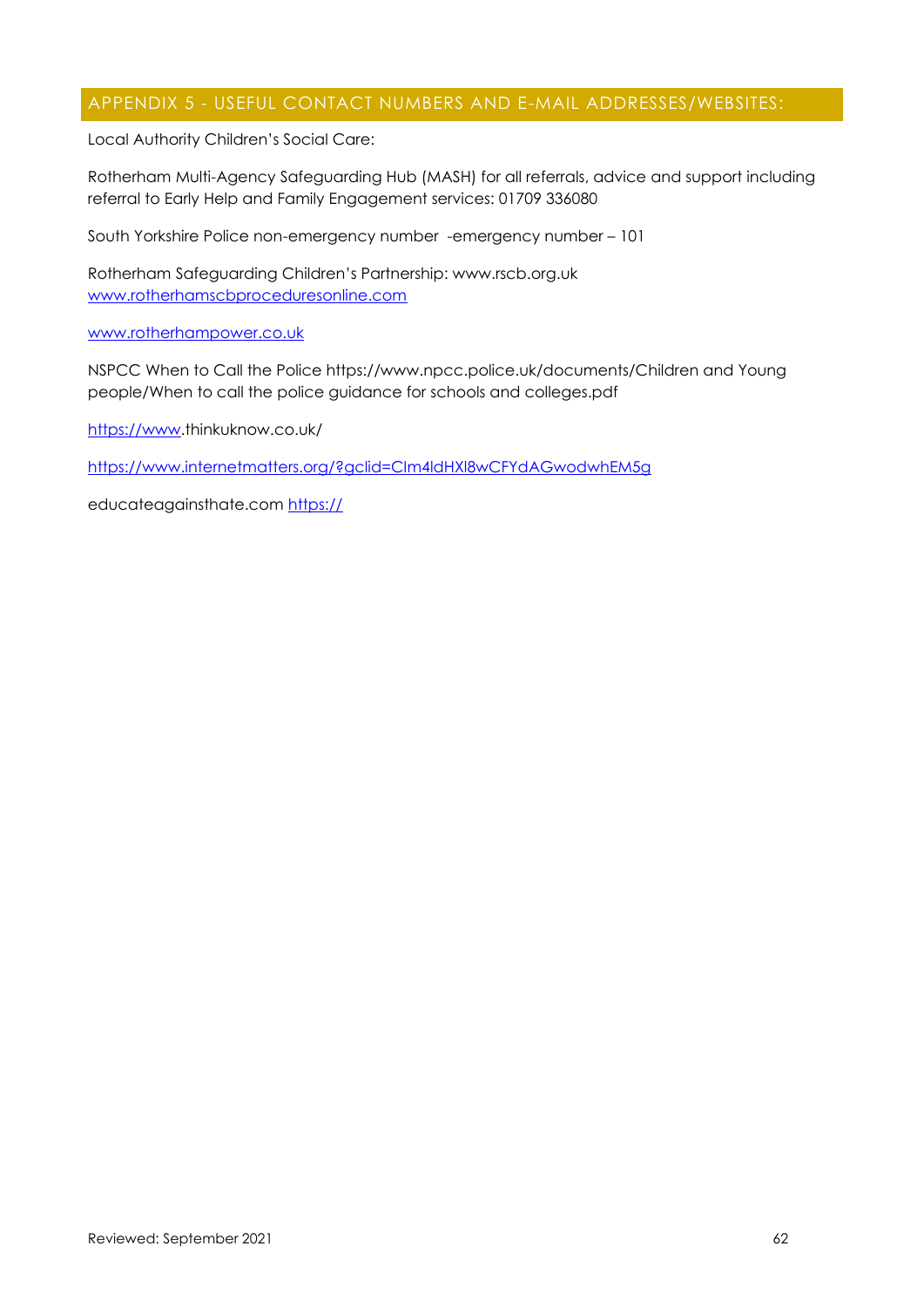# <span id="page-62-0"></span>APPENDIX 6 - SAFEGUARDING DURING THE CORONAVIRUS (COVID-19) PANDEMIC CONTEXT

Guidance is retained below in respect of children who would have been deemed vulnerable under Covid-19 Guidance. It was noted that the return to school of all students in September 2020 had the potential for an increased identification of safeguarding concerns; staff should continue to remain vigilant to indicators of harm. This included concerns relating to mental health; Keeping Children Safe in Education (2021) specifically highlights the relevance of mental health within safeguarding considerations.

Staff are reminded of the need to report any concern immediately and without delay. Where staff have a concern about a child, they should continue to follow the process outlined in the Academy Child Protection and Safeguarding Policy and with due regard to Keeping Children Safe in Education (2021).

The DSL will ensure that the welfare and child protection records for any child moving schools, particularly those categorised above as a vulnerable child, will be provided to the receiving establishment or received from the outgoing establishment as soon as reasonably possible, and within five days.

Visits from external agencies and specialist workers may be necessary in school. These should be planned in advance with the knowledge of the Principal, and health and safety measures implemented in line with the Reopening of School Risk Assessment.

The Academy will continue to be a safe space for all children to attend and flourish. The Principal will ensure that appropriate staff are on site and staff to student ratio numbers are appropriate, to maximise safety.

Where the DSL has identified a child to be on the edge of social care support, or who would normally receive pastoral-type support in school, they should ensure that a robust communication plan is in place for that child or young person. Details of this plan must be recorded on CPOMS, as should a record of any contact made.

The communication plans can include; remote contact, phone contact, door-step visits. Other individualised contact methods should be considered and recorded.

The Academy and its DSL will work closely with all stakeholders to maximise the effectiveness of any communication plan, including our safeguarding partners and other external agencies. This plan must be reviewed regularly (at least once a fortnight) and where concerns arise, the DSL will consider any referrals as appropriate.

The Academy will share safeguarding messages on its website and social media pages.

The Trust recognises that school is a protective factor for children and young people, and recent circumstances may affect the mental health of students and their parents/carers. Teachers at the Academy need to be aware of this in setting expectations of students' work.

#### *ONLINE SAFETY IN SCHOOL*

The Academy will continue to provide a safe environment, including online. This includes the use of an online filtering system.

Where students are using computers in school, appropriate supervision will be in place.

Communication with parents will be used to reinforce the importance of children being safe online.

#### *ONLINE SAFETY AWAY FROM SCHOOL*

It is important that all staff who interact with children, including online, continue to look out for signs a child may be at risk. Any such concerns should be dealt with as per the Child Protection and Safeguarding Policy and where appropriate referrals should still be made to children's social care and as required, the police.

During lockdown periods, the Academy follows principles outlined in the Remote Learning Policy and the E-Safety Policy; these are both published on the Academy website and include guidance on professional standards and online safeguarding measures. Online teaching may still be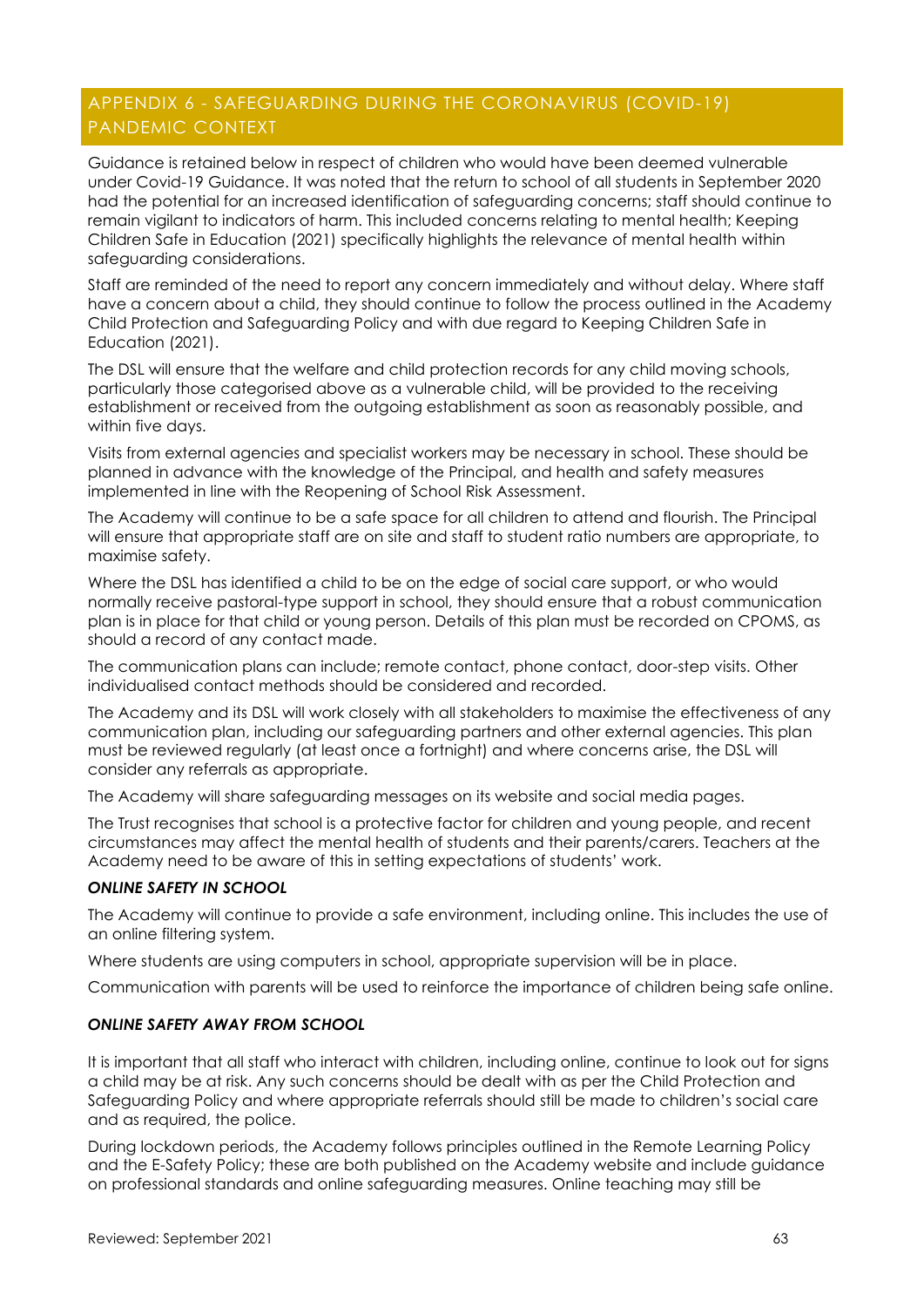necessary in the event of students who are self-isolating and should continue to follow the same principles.

The Academy will ensure any use of online learning tools and systems is in line with privacy and data protection/GDPR requirements.

#### *SUPPORT FROM THE MULTI-ACADEMY TRUST*

The Maltby Learning Trust Safeguarding Lead (Sara Graham) will provide support and guidance as appropriate to enable each DSL to carry out their role effectively.

This includes, remotely accessing Child Protection files for the purpose of quality assurance, support, guidance and direction.

The MLT will also provide regular group and individual supervision sessions. This may take the form of an online meeting.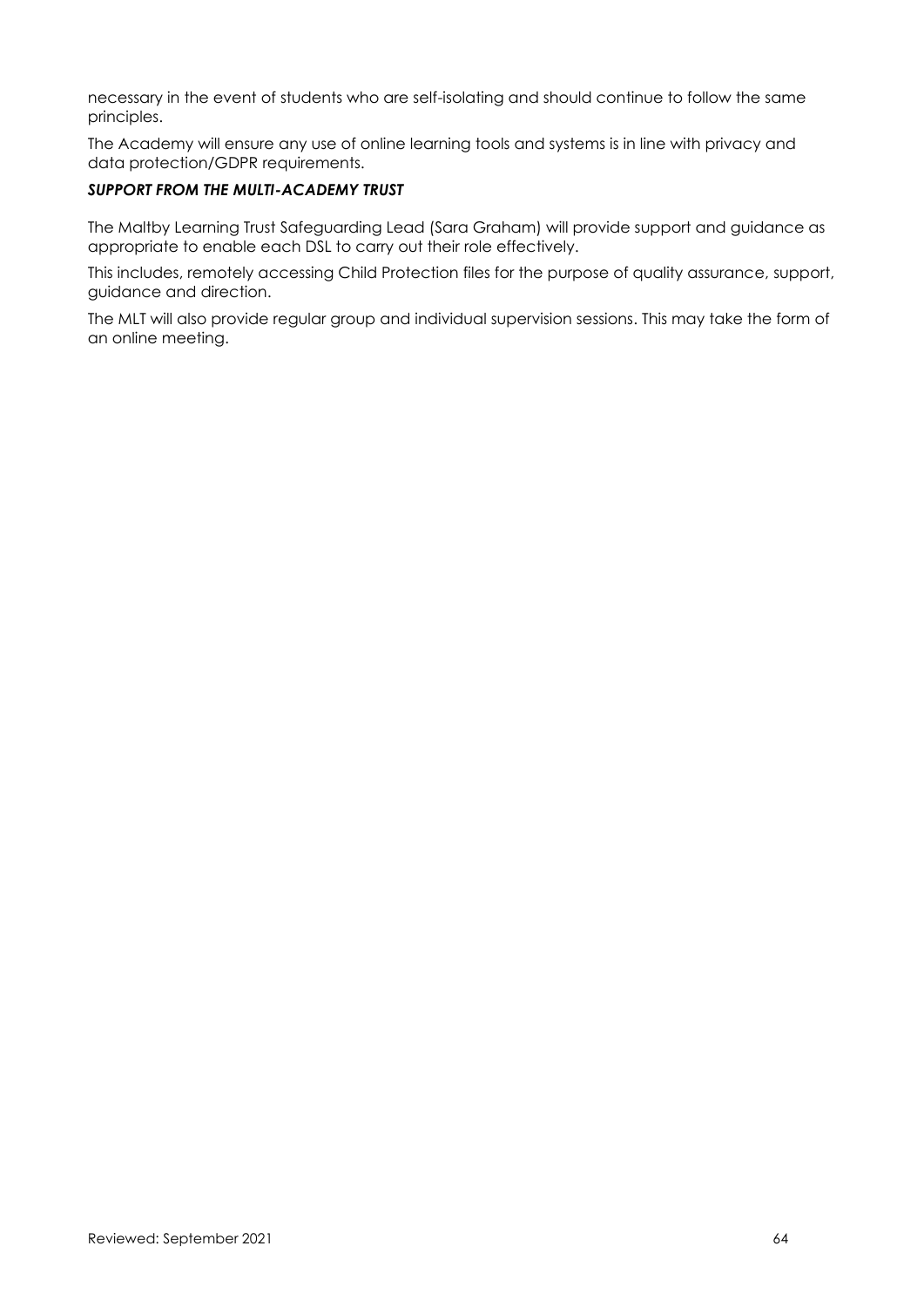# APPENDIX 7: CONTEXTUAL SAFEGUARDING: LOCAL RISK ASSESSMENT

| - Academ <sup>.</sup><br>: Name<br>$\sim$ | Wath<br>Academy |      |                                 |
|-------------------------------------------|-----------------|------|---------------------------------|
| Completed by                              | Gillatt<br>. .  | Date | 202'<br>10t0 har<br>IUNGI<br>◡◡ |

Keeping Children Safe in Education 2021 states: 'All staff should be aware that safeguarding incidents and/or behaviours can be associated with factors outside the school or college and/or can occur between children outside of these environments.' (Part One; paragraphs 23, p10/11)

It is known that incidents which occur out of school can influence relationships and behaviours between students within the learning environment. Staff accordingly have due regard for both the Child Protection and Safeguarding Policy as well as other policies and guidance relating to Safeguarding, for example Behaviour for Learning Policy, Anti-Bullying Policy, RSHE Policy, and Supplementary Safeguarding Guidance. Staff in the Academy are particularly vigilant to the school geography and have due regard for any areas which can be beyond easy sightline. Mobile devices are banned from use on the Academy site which minimises the potential for online activity in the community being continued within the learning environment. Students attending the Academy are provided with a range of learning opportunities through the curriculum and within tutor time/assemblies regarding contextual safeguarding risks within the community, including online safety, grooming and exploitation.

The Academy has developed a risk assessment in respect of local safeguarding risks which is regularly reviewed:

<span id="page-64-0"></span>

| <b>Community/Social risks</b> | <b>Known/Potential risk</b>  | Control measures                                                                          |
|-------------------------------|------------------------------|-------------------------------------------------------------------------------------------|
| Local open spaces. For        | Known as areas of concern    | A dedicated safeguarding team who promote awareness of safeguarding risks, the            |
| example: Wath skate           | in respect of anti-social    | reporting of concerns and a culture of vigilance. The team are known to students who      |
| park, Strathmore park,        | behaviour, theft, vandalism, | report contextual concerns in respect of themselves or peers.                             |
| cricket field and             | substance abuse, car         | Clear reporting systems for students and staff.                                           |
| surrounding area, tunnels     | racing, potentially Child    | Intelligence is regularly shared with the police. Frequent liaison with schools officer.  |
| near Tesco, Brampton          | Criminal Exploitation (CCE)  | Regular information sharing for children involved with social care.                       |
| jumps, Manvers lake,          | and Child Sexual             | Ongoing referrals to the Early Help team who work with families and young people in       |
| Cortonwood hills and          | Exploitation (CSE).          | the community, aswell as regular information sharing,                                     |
| dual carriage way.            |                              | Early Help representatives provide updates about trends in the community.                 |
|                               | Used by young people to      | Parents are directed to information on the academy website and messages via social        |
| Derelict buildings            | meet, vandalise, drink       | media.                                                                                    |
|                               | alcohol, take drugs;         | The Safeguarding team make parents aware of any reports of contextual risks which         |
| Free WIFI hotspot areas.      | violence and sexual assaults | potentially affect their child. A close working relationship is maintained while the risk |
|                               | have taken place here.       | persists, with timely interventions and referrals made to support the child, young        |
|                               | Gangs may target young       | people and/or family (for example, Early Help, Barnardo's, Divert, Mental Health          |
|                               | children to groom.           | Services).                                                                                |
|                               |                              |                                                                                           |